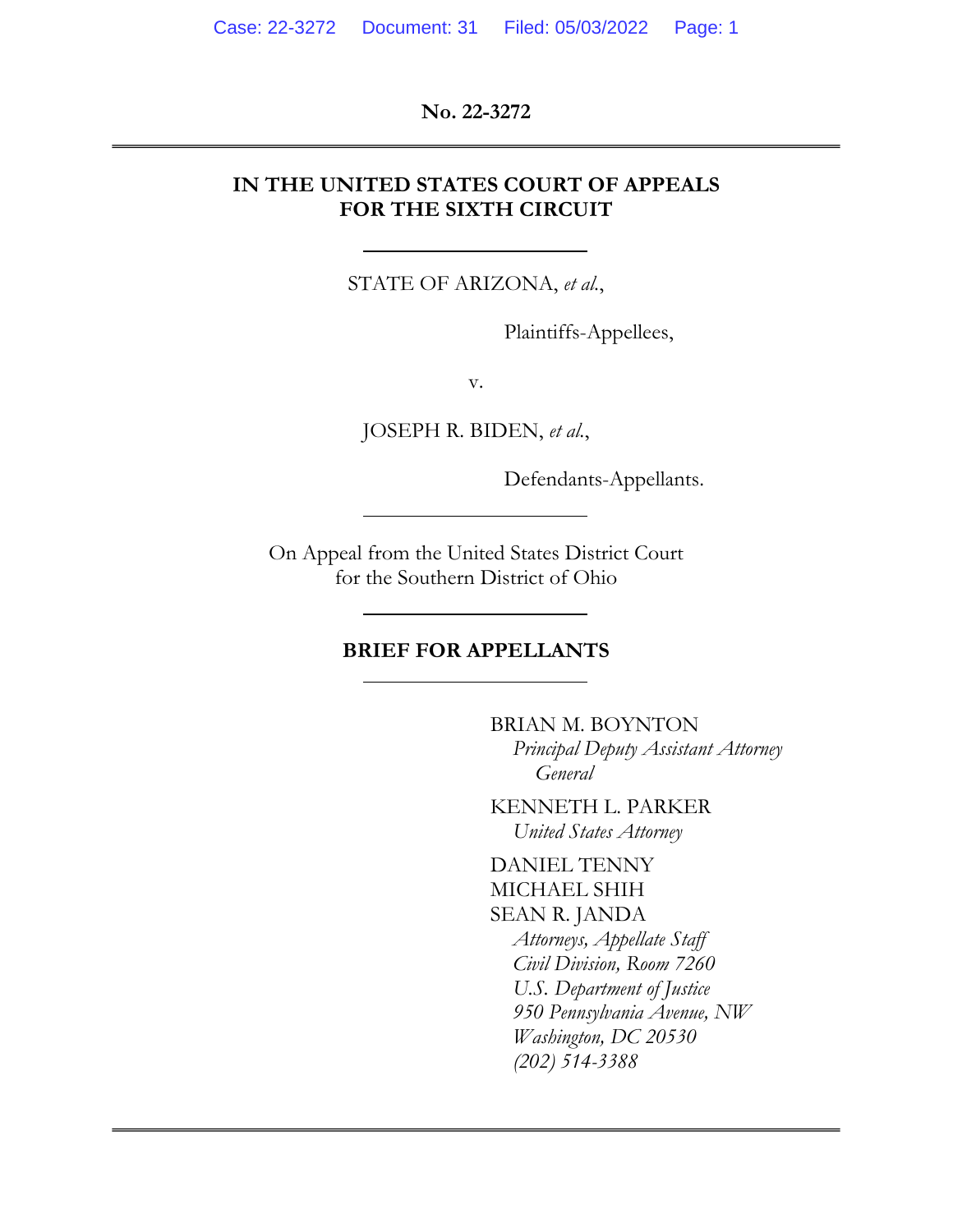# TABLE OF CONTENTS

# Page

|      | А.        |                                                                                                                          |  |
|------|-----------|--------------------------------------------------------------------------------------------------------------------------|--|
|      | <b>B.</b> |                                                                                                                          |  |
|      | C.        |                                                                                                                          |  |
|      |           |                                                                                                                          |  |
|      |           |                                                                                                                          |  |
|      |           |                                                                                                                          |  |
| I.   |           |                                                                                                                          |  |
| II.  |           |                                                                                                                          |  |
|      | $A$ .     |                                                                                                                          |  |
|      | <b>B.</b> | Immigration Enforcement Decisions Are Committed To Agency                                                                |  |
|      | C.        | Plaintiffs' Claims Are Precluded By The INA And Do Not Fall<br>Within The Zone Of Interests Of The Statutes They Seek To |  |
| III. |           |                                                                                                                          |  |
|      | А.        |                                                                                                                          |  |
|      | В.        |                                                                                                                          |  |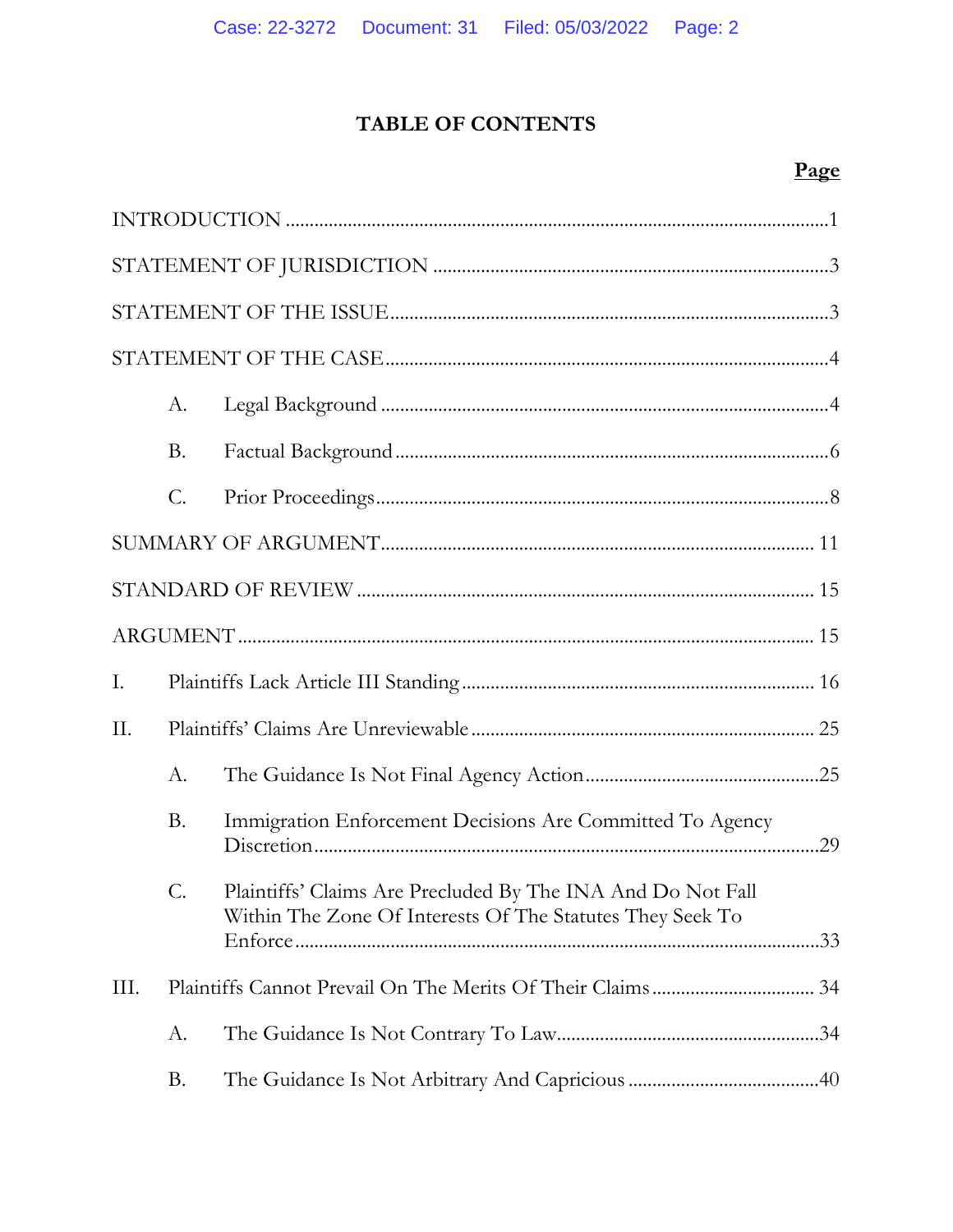| IV. |                                                                       |  |
|-----|-----------------------------------------------------------------------|--|
| V.  | The District Court's Entry Of A Nationwide Preliminary Injunction Was |  |
|     |                                                                       |  |
|     | <b>CERTIFICATE OF COMPLIANCE</b>                                      |  |
|     | <b>CERTIFICATE OF SERVICE</b>                                         |  |
|     | DESIGNATION OF RELEVANT DISTRICT COURT DOCUMENTS                      |  |
|     | <b>ADDENDUM</b>                                                       |  |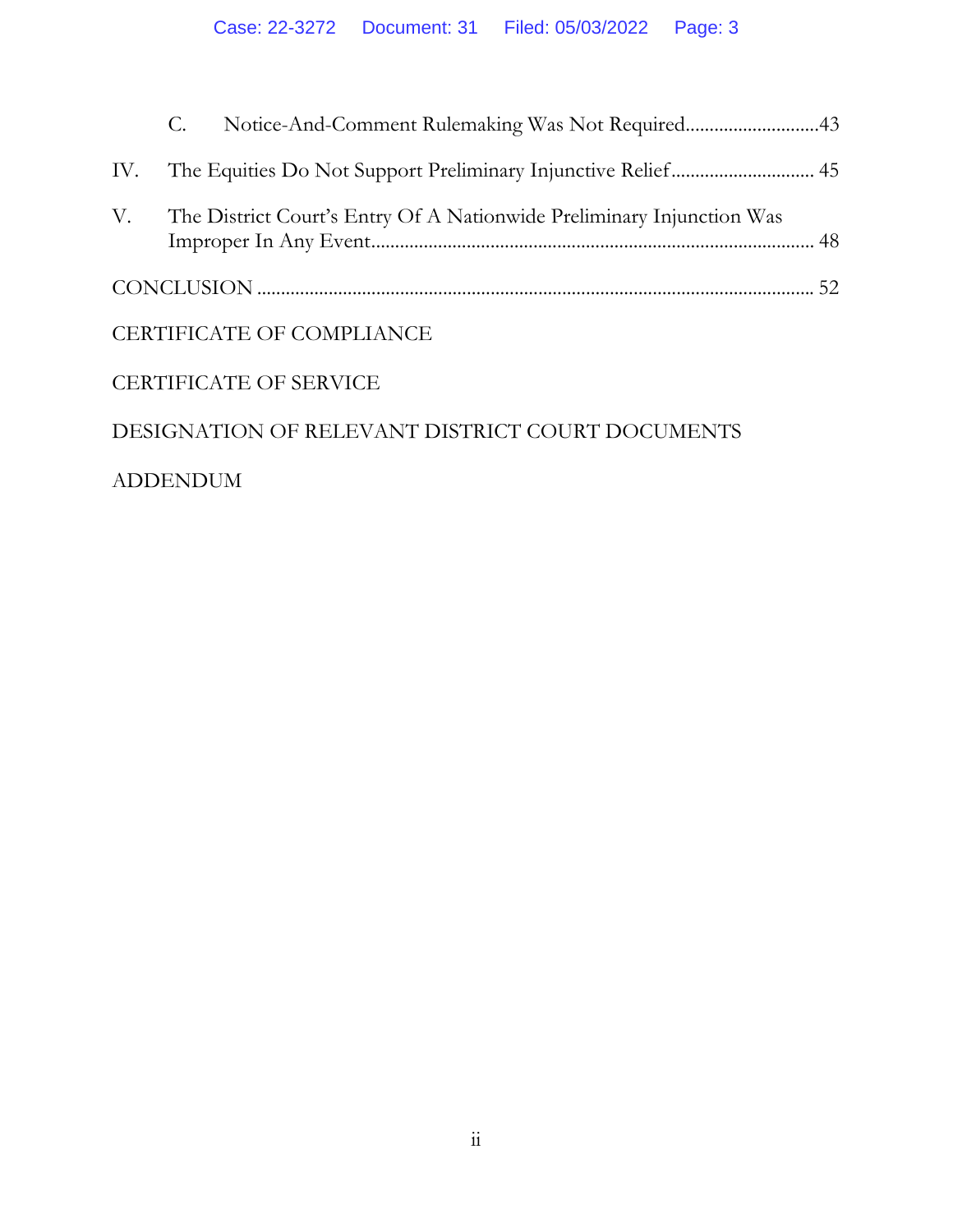# TABLE OF AUTHORITIES

| Cases:<br>Air Brake Sys., Inc. v. Mineta,      | Page(s) |
|------------------------------------------------|---------|
| Arizona v. United States,                      |         |
| Arpaio v. Obama,                               |         |
| Bennett v. Spear,                              |         |
| Buchholz v. Meyer Njus Tanick, PA,             |         |
| Califano v. Yamasaki,                          |         |
| California v. Texas,                           |         |
| Citizens to Pres. Overton Park, Inc. v. Volpe, |         |
| City of Chicago v. Morales,                    |         |
| Clapper v. Amnesty Int'l USA,                  |         |
| Clarke v. Securities Indus. Ass'n,             |         |
| Dalton v. Specter,                             |         |
| Department of Homeland Sec. v. New York,       |         |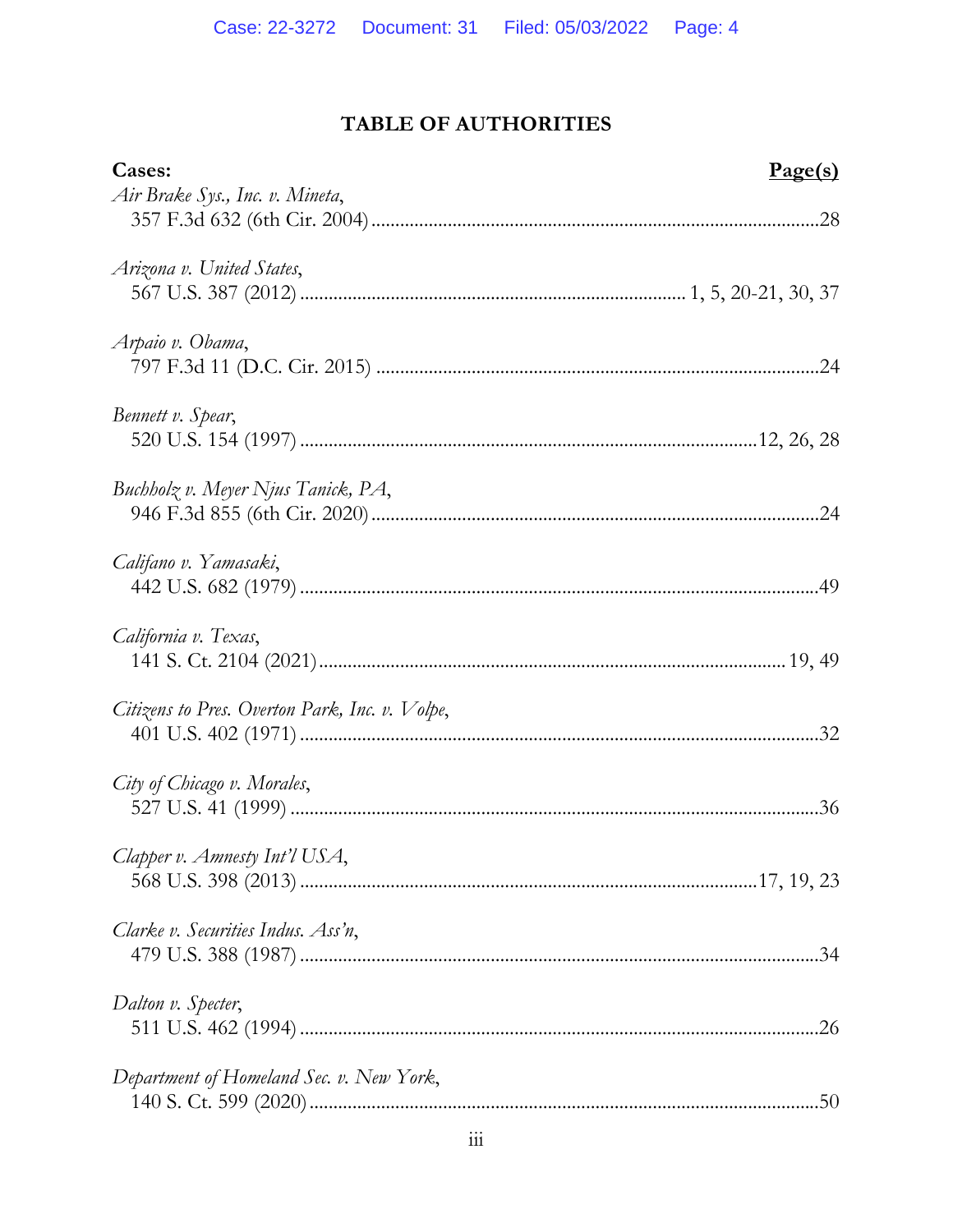| Dyer v. Secretary of Health & Human Servs.,                                                       |
|---------------------------------------------------------------------------------------------------|
| FCC v. Prometheus Radio Project,                                                                  |
| Florida v. Mellon,                                                                                |
| Gill v. Whitford,                                                                                 |
| Grupo Mexicano de Desarrollo, S.A. v. Alliance Bond Fund, Inc.,                                   |
| Gun Owners of Am., Inc. v. Garland,<br>992 F.3d 446, 473-74 (6th Cir.), vacated on other grounds, |
| Hamama v. Adducci,                                                                                |
| Harisiades v. Shaughnessy,                                                                        |
| Heckler v. Chaney,                                                                                |
| Hines v. Davidowitz,                                                                              |
| INS v. Legalization Assistance Project,                                                           |
| Jama v. DHS,                                                                                      |
| Jama v. ICE,                                                                                      |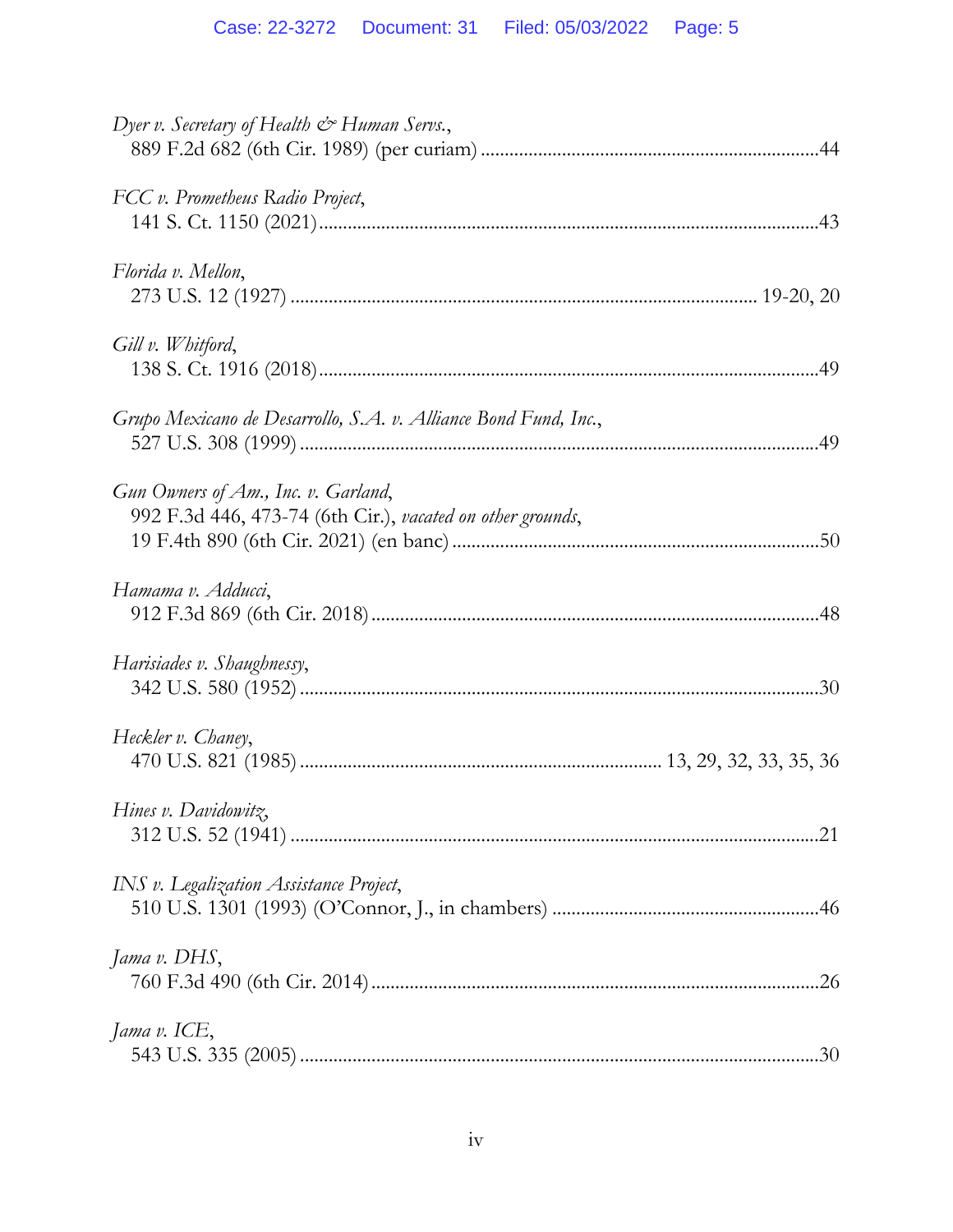| Jennings v. Rodriguez,                                          |  |
|-----------------------------------------------------------------|--|
| Landon v. Plasencia,                                            |  |
| Lexmark Int'l, Inc. v. Static Control Components, Inc.,         |  |
| Lincoln v. Vigil,                                               |  |
| Linda R.S. $v$ . Richard D.,                                    |  |
| Little Traverse Lake Prop. Owners Ass'n v. National Park Serv., |  |
| Lujan v. Defenders of Wildlife,                                 |  |
| Mendoza v. Perez,                                               |  |
| Murphy $v. NCAA$ ,                                              |  |
| National Mining Ass'n v. McCarthy,                              |  |
| New York v. United States,                                      |  |
| Nken v. Holder,                                                 |  |
| Online Merchants Guild v. Cameron,                              |  |
| Parsons v. U.S. Dep't of Justice,                               |  |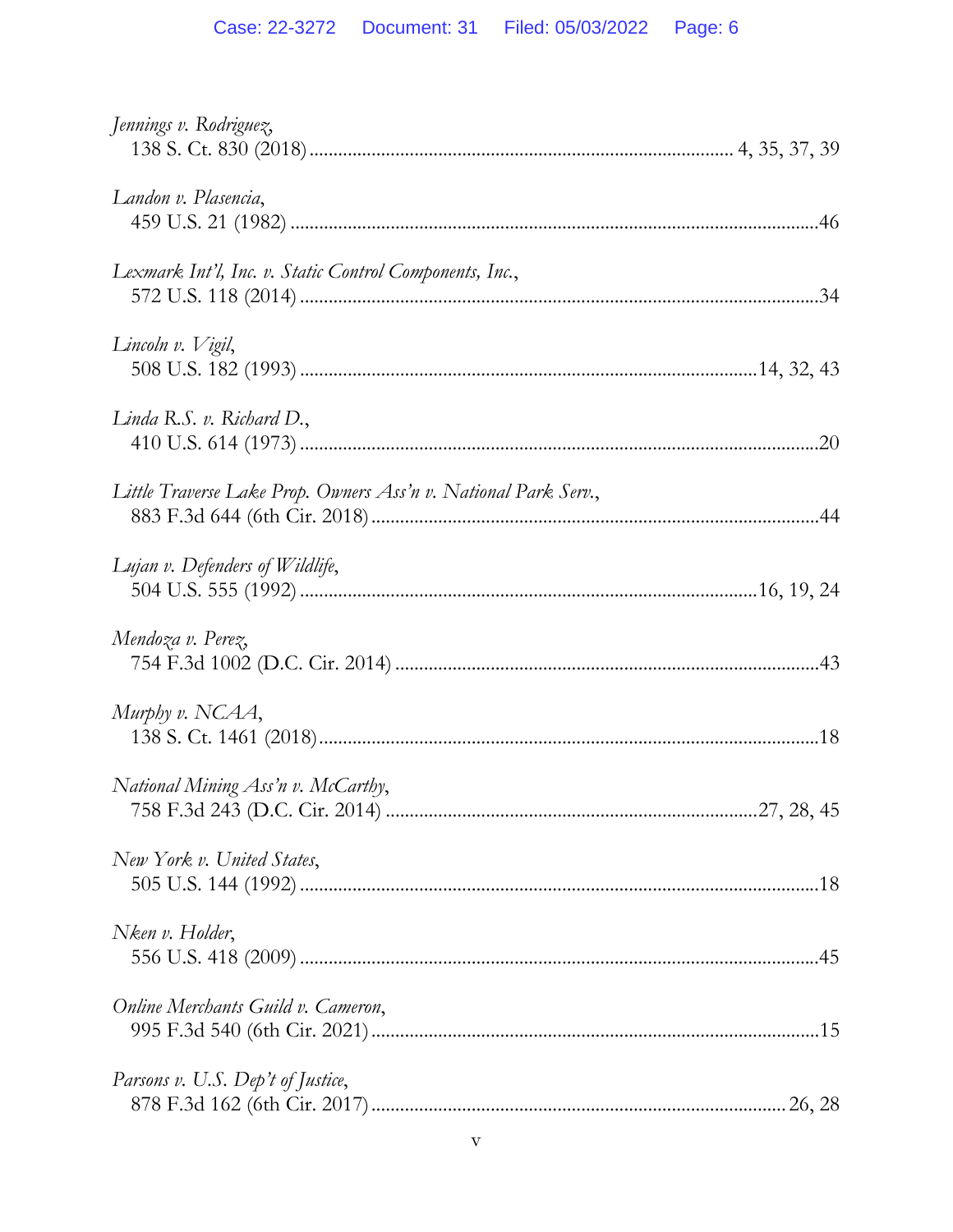| Raines v. Byrd,                                                   |  |
|-------------------------------------------------------------------|--|
| Reno v. American-Arab Anti-Discrimination Comm.,                  |  |
| Simon v. Eastern Ky. Welfare Rights Org.,                         |  |
| Sure-Tan, Inc. v. NLRB,                                           |  |
| Texas v. United States,<br>14 F.4th 332, 340 (5th Cir.), vacated, |  |
| Town of Castle Rock v. Gonzales,                                  |  |
| Town of Chester v. Laroe Estates, Inc.,                           |  |
| Transunion LLC v. Ramirez,                                        |  |
| Warth v. Seldin,                                                  |  |
| Winter v. Natural Res. Def. Council, Inc.,                        |  |
| Zadvydas v. Davis,                                                |  |

# **Statutes:**

| Illegal Immigration Reform and Immigrant Responsibility Act of 1996, |  |
|----------------------------------------------------------------------|--|
|                                                                      |  |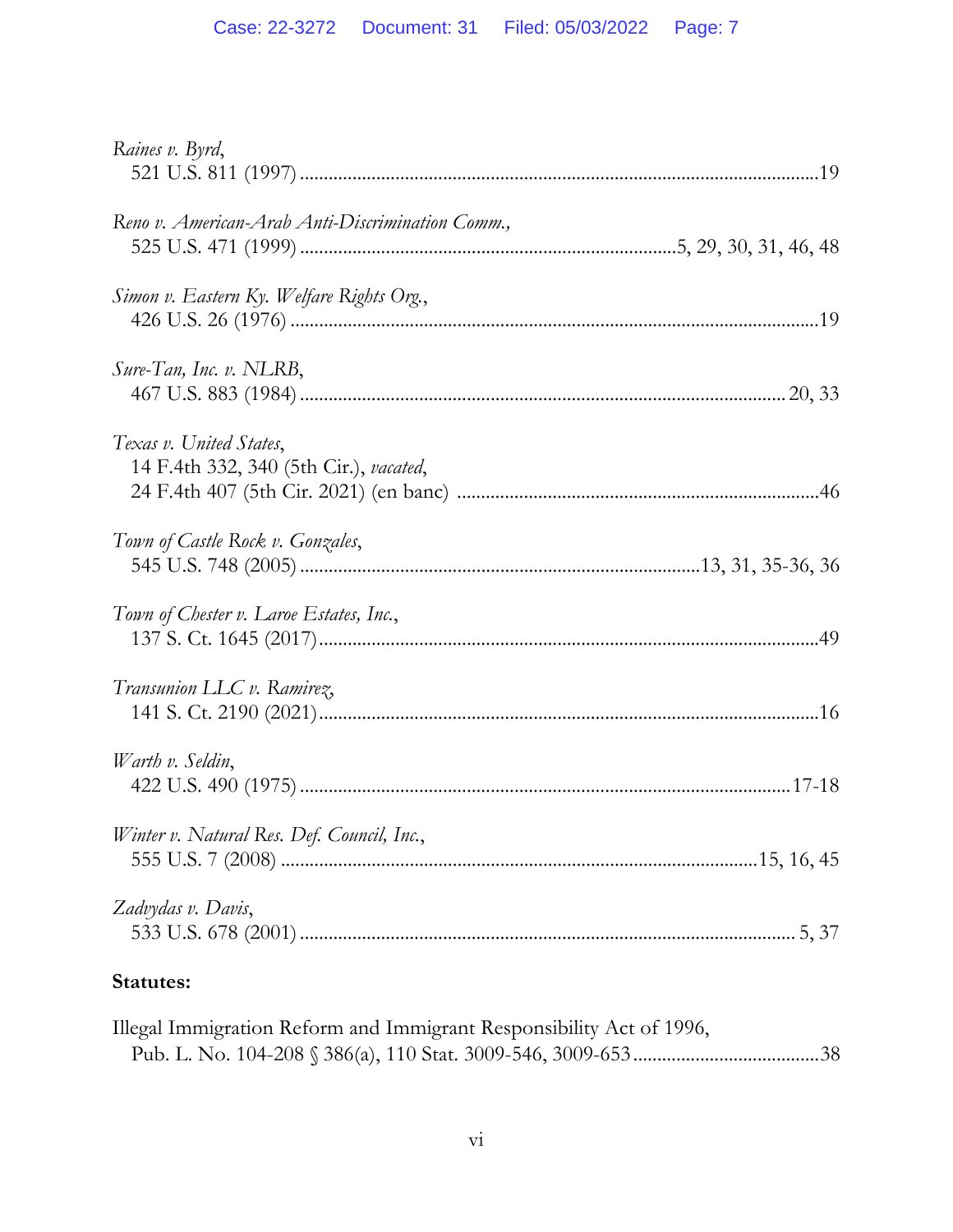| Immigration and Nationality Act: |  |
|----------------------------------|--|
|                                  |  |
|                                  |  |
|                                  |  |
|                                  |  |
|                                  |  |
|                                  |  |
|                                  |  |
|                                  |  |
|                                  |  |
|                                  |  |
|                                  |  |
|                                  |  |
|                                  |  |
|                                  |  |
|                                  |  |
|                                  |  |
|                                  |  |
|                                  |  |
|                                  |  |
|                                  |  |
|                                  |  |
|                                  |  |
|                                  |  |
|                                  |  |
| <b>Regulation:</b>               |  |
|                                  |  |
| Rule:                            |  |
|                                  |  |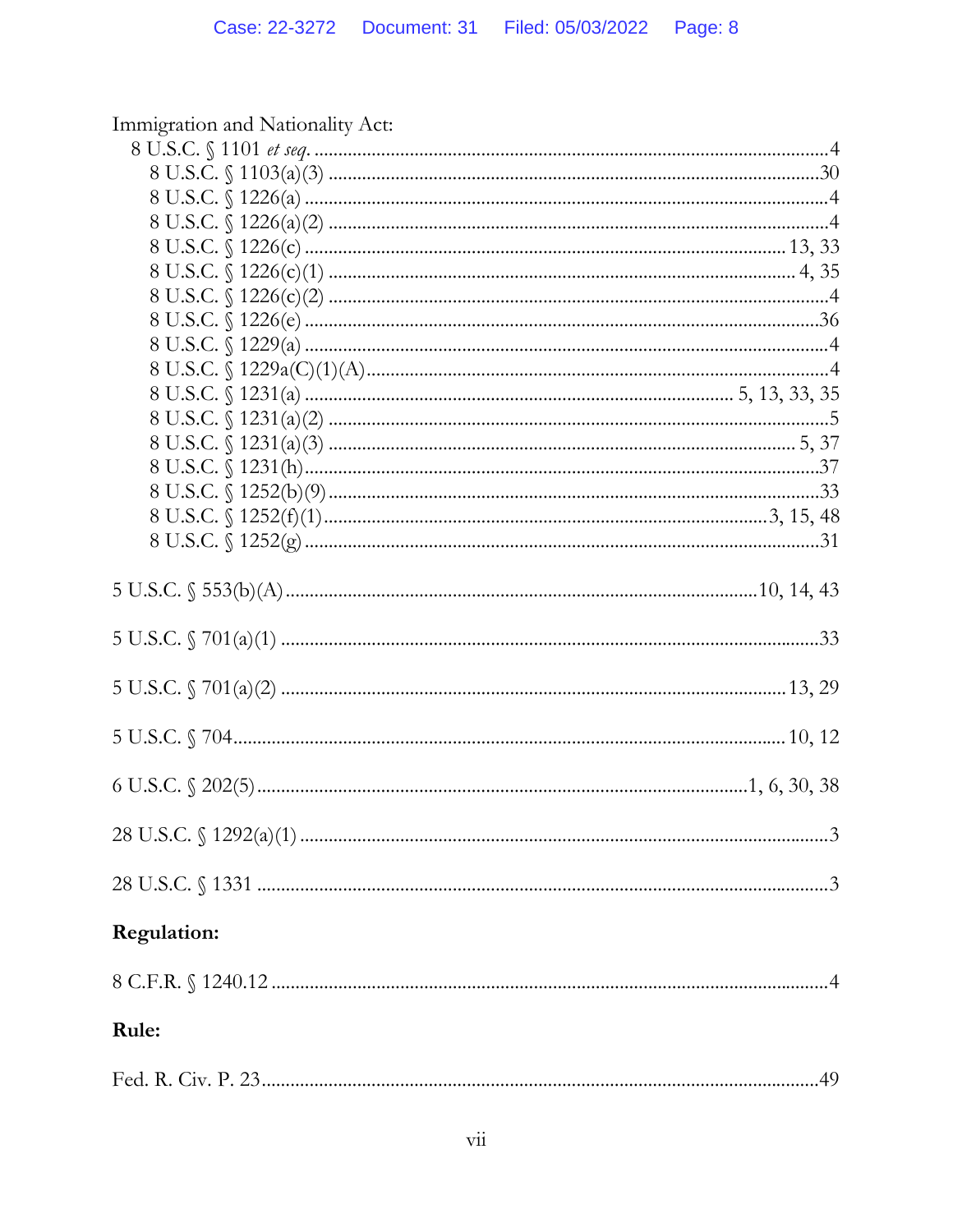## **Other Authorities:**

| CBP, Nationwide Enforcement Encounters: Title 8 Enforcement Actions and<br>Title 42 Expulsions FY2021 (last visited May 3, 2022), |    |
|-----------------------------------------------------------------------------------------------------------------------------------|----|
|                                                                                                                                   | 23 |
| ICE, Detention Management (last visited May 3, 2022),                                                                             | 23 |
|                                                                                                                                   |    |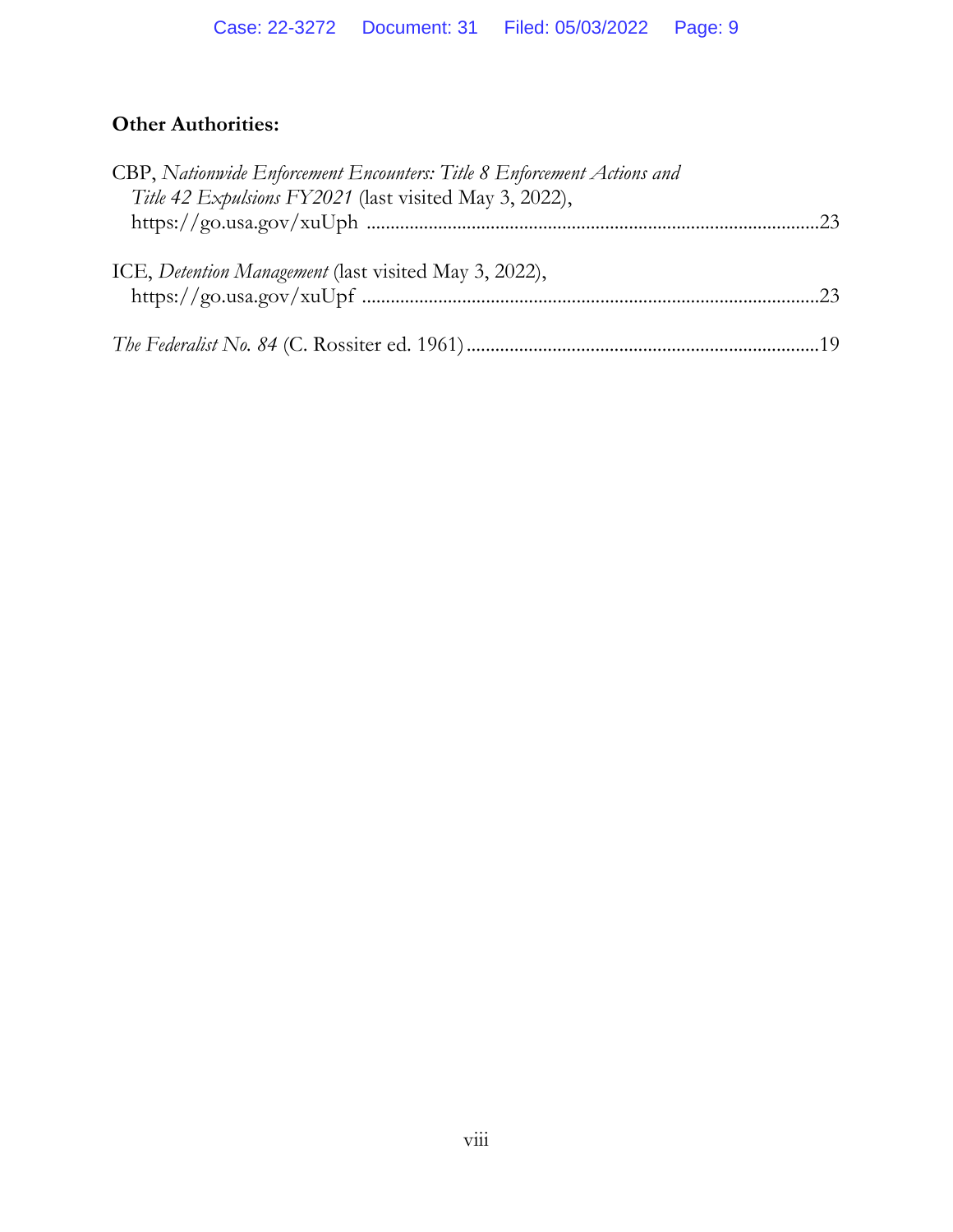#### **INTRODUCTION**

The "federal power to determine immigration policy is well settled." *Arizona v. United States*, 567 U.S. 387, 395 (2012). Congress constructed an immigration enforcement system whose "principal feature" is the "broad discretion exercised by immigration officials." *Id.* at 395-96. That congressional choice reflects the realities that the Executive has limited resources and that deciding how best to deploy those resources requires the exercise of discretion. Indeed, Congress has vested the Secretary of Homeland Security with the responsibility to "[e]stablish[] national immigration enforcement policies and priorities." 6 U.S.C. § 202(5).

For decades, the Executive has issued guidance informing immigration officers' exercise of their enforcement discretion. Last year, the Secretary of Homeland Security issued updated enforcement guidance encouraging officers to prioritize enforcement action against noncitizens who pose the greatest threats to national security, public safety, and border security. The guidance preserves officers' discretion to enforce the immigration laws on a case-by-case basis.

Arizona, Montana, and Ohio challenge that guidance, contending primarily that the Immigration and Nationality Act (INA) imposes inflexible mandates to detain and, in some cases, remove certain categories of noncitizens. According to the States, the guidance contradicts those supposed statutory mandates. The district court agreed and entered a nationwide preliminary injunction.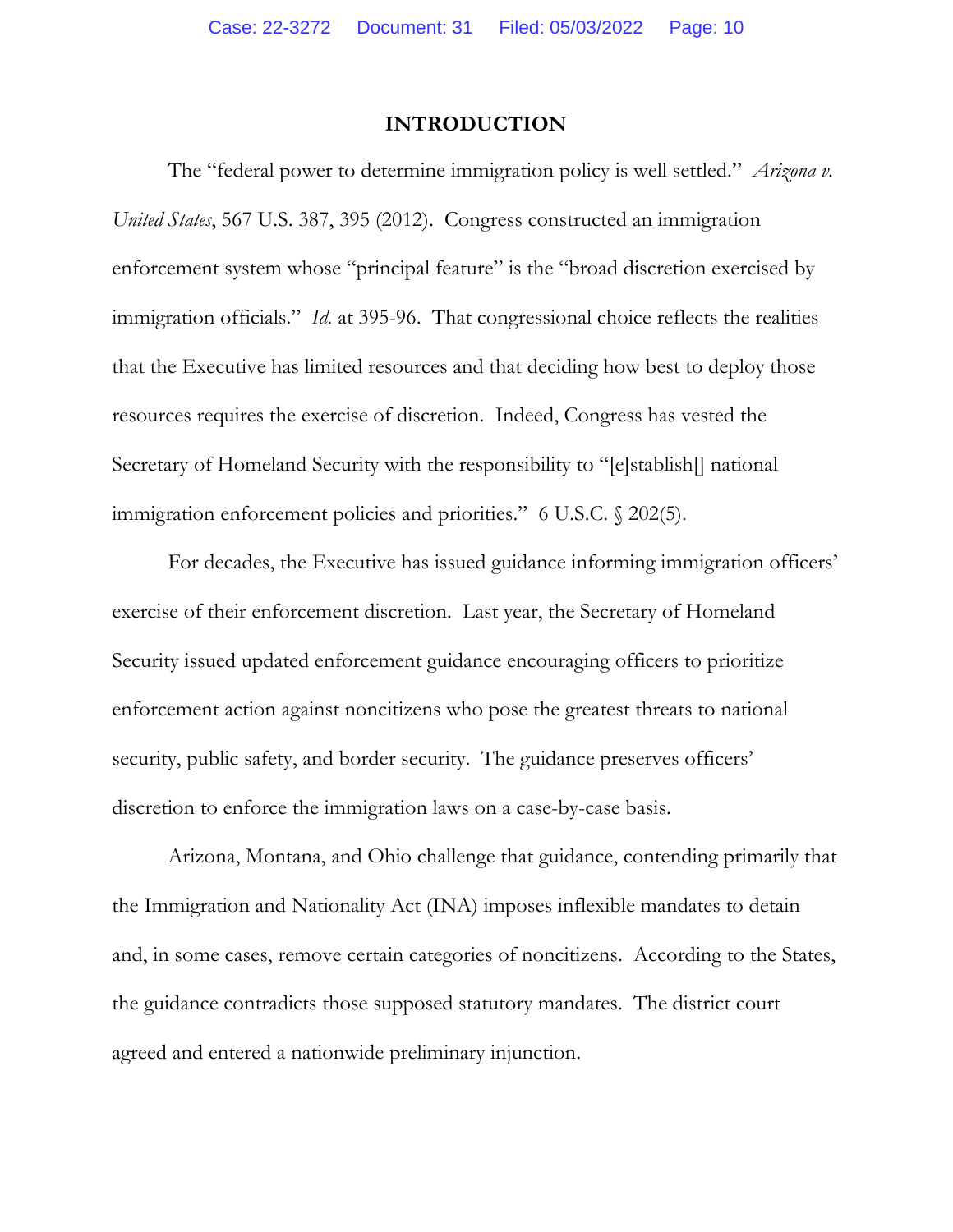As a stay panel of this Court recognized, the States and district court have misread federal law. The relevant statutes contain no unyielding or judicially enforceable mandate displacing the Executive's deep-rooted enforcement discretion regarding whom to arrest and remove. The text, context, and history of the INA demonstrate Congress's intent to allow the Executive to exercise prosecutorial discretion as the Department of Homeland Security (DHS) has done here.

In addition, the States cannot establish the concrete, judicially cognizable injury required for standing. And the States' claims are not reviewable under the Administrative Procedure Act (APA) for multiple reasons. Thus, the States cannot show a likelihood of success on the merits. In addition, the remaining preliminaryinjunction factors strongly counsel against cabining the federal government's enforcement discretion at the behest of the States.

Those flaws in the plaintiffs' claims reflect a more fundamental problem. For most of our Nation's history, a lawsuit like this one would have been unheard of: States did not sue the federal government based on the indirect, downstream effects of federal policies. And district judges did not purport to enter nationwide injunctions, which "take the judicial power beyond its traditionally understood uses," "incentivize forum shopping," and "short-circuit" the judicial process by forcing appellate courts to resolve complex disputes on short notice and without the benefit of percolation or full briefing. Stay Op. 19 (Sutton, C.J., concurring). Yet over the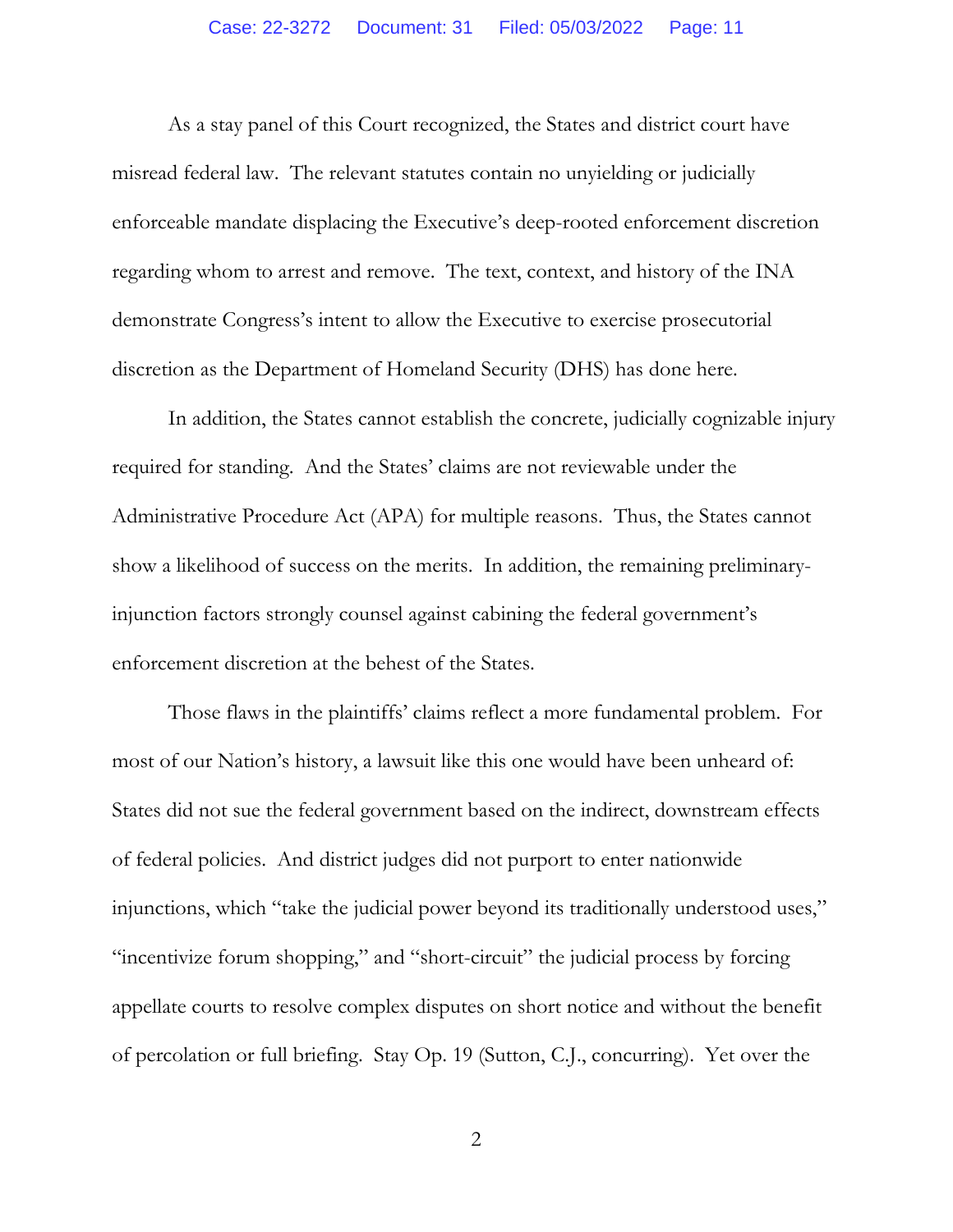last several years, lawsuits like this—relying on similarly attenuated claims of injury, and seeking nationwide relief—have become routine.

Lawsuits of this sort are inconsistent with bedrock Article III principles because they enmesh the judiciary in policy disputes between the States and the federal government that should be—and, until recently, have been—resolved through the democratic process. The Court should reaffirm the stay panel's conclusions and reverse the preliminary injunction.

#### **STATEMENT OF JURISDICTION**

As relevant to the claims at issue here, plaintiffs invoked the district court's jurisdiction under 28 U.S.C. § 1331. Complaint, R.1, Page ID #8. As explained below, the district court lacks jurisdiction over this case because plaintiffs do not have standing to sue, *see infra* pp. 16-25, and lacks jurisdiction to enter injunctive relief under 8 U.S.C. § 1252(f)(1), *see infra* p. 48. The district court granted plaintiffs' motion for a preliminary injunction on March 22, 2022. Order, R.44, Page ID #1068. Defendants timely appealed on March 28, 2022. Notice of Appeal, R.48, Page ID #1156. This Court has jurisdiction under 28 U.S.C. § 1292(a)(1).

### **STATEMENT OF THE ISSUE**

Whether the district court erred in entering a nationwide preliminary injunction prohibiting the implementation of enforcement-prioritization guidance issued by the Secretary of Homeland Security.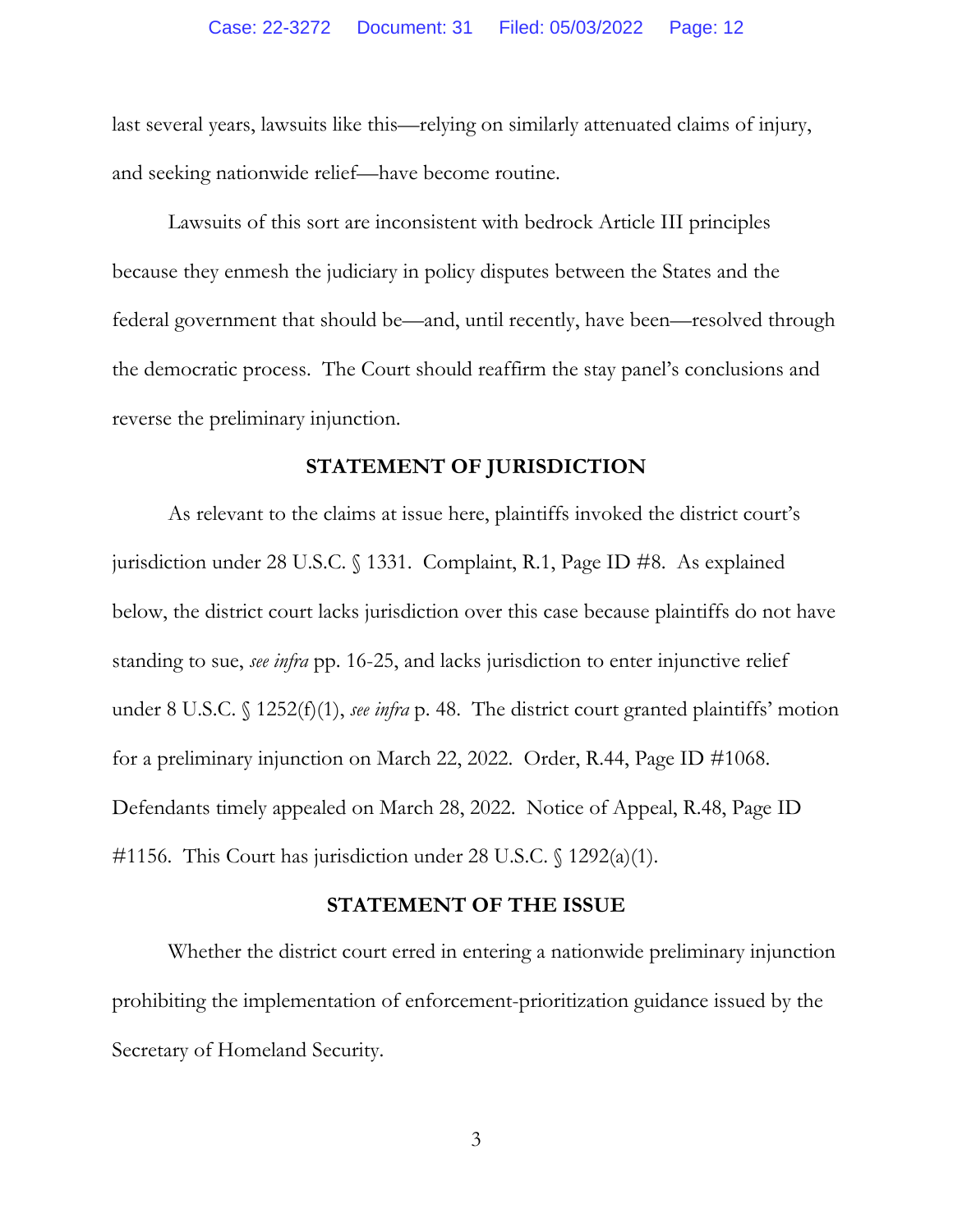#### **STATEMENT OF THE CASE**

#### **A. Legal Background**

The INA, 8 U.S.C. § 1101 *et seq.*, sets forth procedures for removal of noncitizens. As relevant here, the process generally begins when DHS initiates a removal proceeding, *id.* § 1229(a). An immigration judge determines whether the noncitizen is removable and, if so, whether to enter a removal order. *Id.* § 1229a(c)(1)(A); *see* 8 C.F.R. § 1240.12.

The INA also sets forth the framework for arresting and detaining a noncitizen present in the United States "pending a decision on whether the alien is to be removed." 8 U.S.C. § 1226(a). That framework "distinguishes between two different categories of aliens." *Jennings v. Rodriguez*, 138 S. Ct. 830, 837 (2018). Section 1226(a) applies generally to removable noncitizens pending removal proceedings and allows the government "to issue warrants for their arrest and detention." *Id.* at 846. Such noncitizens may be released on bond or conditional parole. 8 U.S.C.  $\{(1226(a)(2))\}$ . Section 1226(c) provides that DHS "shall take into custody any alien," 8 U.S.C. § 1226(c)(1), who "falls into one of several enumerated categories involving criminal offenses and terrorist activities," *Jennings*, 138 S. Ct. at 837, "when the alien is released" from criminal custody, and that DHS "may release [such] an alien . . . only if" a specified condition not relevant here is satisfied,  $8 \text{ U.S.C. } \frac{6}{5} \cdot 1226(c)(2)$ .

Once a removal order is administratively final and other conditions are satisfied, DHS may remove the noncitizen. Section 1231 sets a "removal period" of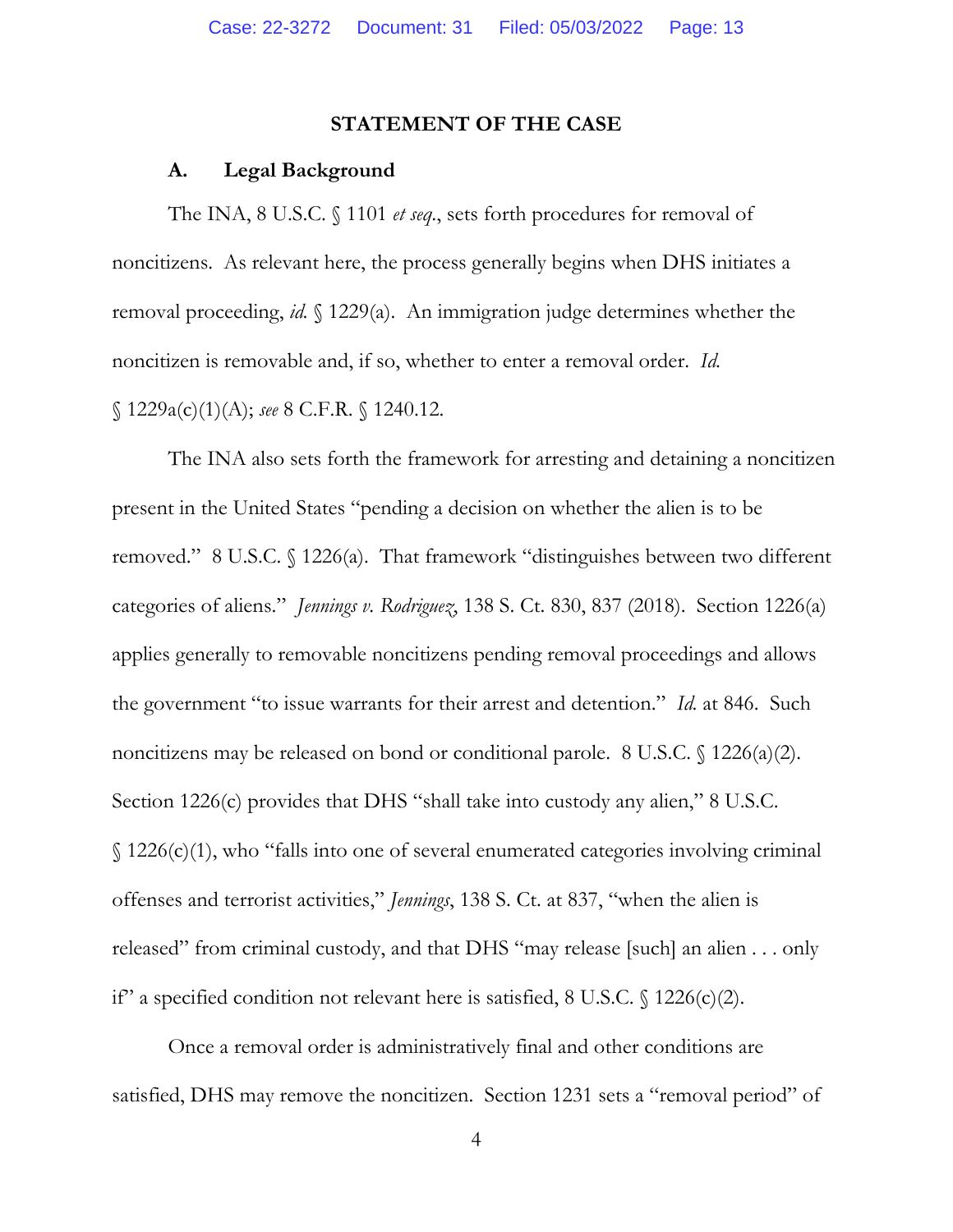90 days and provides that noncitizens with final removal orders generally are subject to detention and removal during that period. 8 U.S.C. § 1231(a). It further provides that "[u]nder no circumstance during the removal period shall the [Secretary] release" a specified subset of noncitizens. *Id.* § 1231(a)(2). And, consistent with Congress's understanding that not "all reasonably foreseeable removals could be accomplished" within the removal period, *Zadvydas v. Davis*, 533 U.S. 678, 701 (2001), § 1231 provides additional instruction regarding the release and supervision of noncitizens who are not removed during the removal period,  $8 \text{ U.S.C. } \frac{6}{7} \cdot 1231 \cdot (a)(3)$ .

 "A principal feature of the removal system is the broad discretion exercised by immigration officials." *Arizona v. United States*, 567 U.S. 387, 396 (2012). "[A]s an initial matter," the Executive "must decide whether it makes sense to pursue removal at all." *Id.* And "the Executive has discretion to abandon the endeavor" at "each stage" of the removal process. *Reno v. American-Arab Anti-Discrimination Comm.*  (*AADC*), 525 U.S. 471, 483 (1999). Those features of the immigration system reflect the reality of limited resources. For example, there are an estimated 11 million potentially removable noncitizens in the United States and more than 3 million noncitizens in removal proceedings or with final orders of removal. Considerations Memorandum 5-8, R.27-2, Page ID #447-50. Yet as of September 2021, United States Immigration and Customs Enforcement (ICE) had only approximately 6,500 officers, far too few trial attorneys to manage that many cases, and "the ability to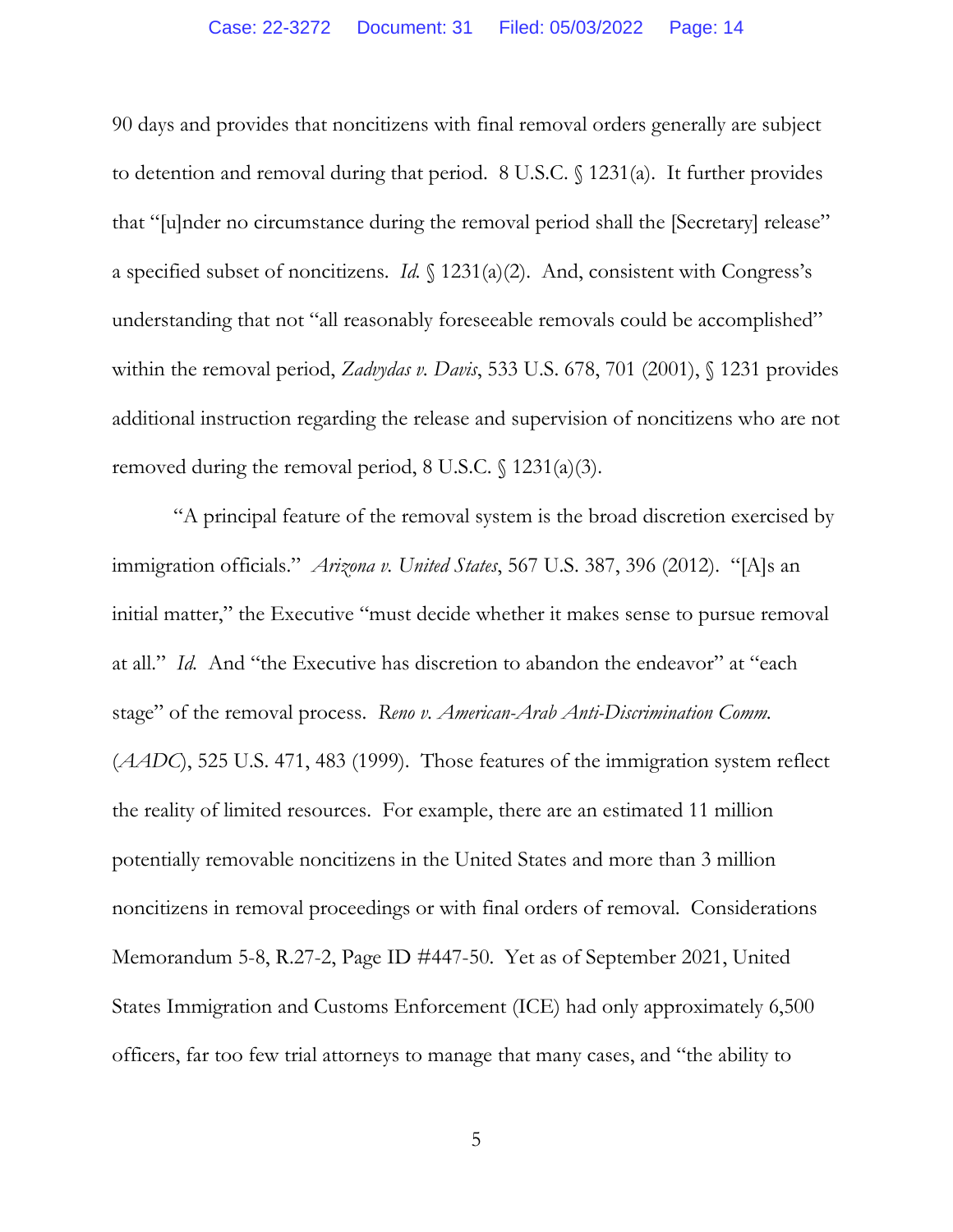detain approximately 26,800 noncitizens at any given time—less than 1% of the number in removal proceedings or subject to orders of removal." *Id.*

### **B. Factual Background**

This appeal concerns guidance issued by the Secretary of Homeland Security to guide agency officials' exercise of their enforcement discretion.

1. For decades, the Executive has adopted guidance to focus the use of limited resources. *See, e.g.*, Bernsen Op. (July 15, 1976), R.27-3, Page ID #464; Meissner Mem. (Nov. 17, 2000), R.27-4, Page ID #472; Morton Mem. (June 30, 2010), R.27-5, Page ID #485. Consistent with that history, when Congress established DHS, it directed the Secretary to develop "national immigration enforcement policies and priorities." 6 U.S.C. § 202(5).

In January 2021, then-Acting Secretary David Pekoske directed DHS components "to conduct a review of policies and practices concerning immigration enforcement" and to develop recommendations concerning "policies for prioritizing" the agency's limited enforcement resources. Pekoske Mem. 1-2, R.27-9, Page ID #507-08. He also articulated interim enforcement priorities, with further guidance and granularity provided by ICE, *see* ICE Mem., R.27-10, Page ID #512, to guide officers' determinations during that review.

2. After thorough consideration and consultation with internal and external stakeholders, Secretary Alejandro Mayorkas issued the guidance at issue here on September 30, 2021. *See* Guidance, R.1-1, Page ID #24-30. The guidance begins by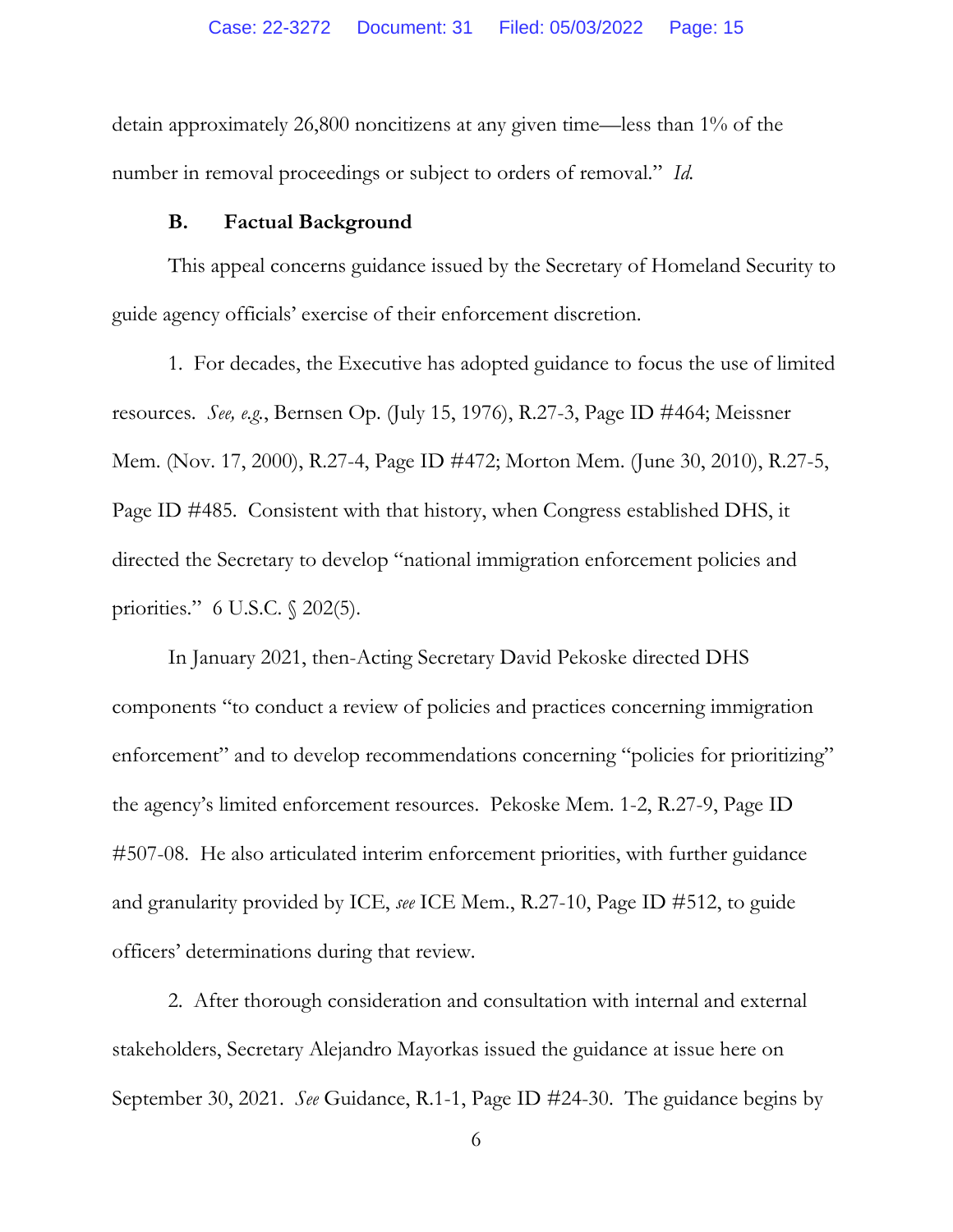observing that the "exercise of prosecutorial discretion in the immigration arena is a deep-rooted tradition." Guidance 2, R.1-1, Page ID #25. The guidance explains that DHS "do[es] not have the resources to apprehend and seek the removal of every one of" the "more than 11 million undocumented or otherwise removable noncitizens in the United States." *Id.* Thus, DHS necessarily must "exercise [its] discretion and determine whom to prioritize for immigration enforcement action." *Id.* 

Specifically, "to most effectively achieve [the agency's] goals with the resources" available, the guidance directs agency officials to "prioritize for apprehension and removal noncitizens who are a threat to" national security, public safety, and border security. Guidance 3, R.1-1, Page ID #26. The guidance eschews "bright lines or categories" in determining whether any particular noncitizen constitutes a priority and instead "requires an assessment of the individual and the totality of the facts and circumstances." *Id.* For example, the guidance includes a non-exhaustive list of aggravating factors and mitigating factors for officers to consider in determining "whether the noncitizen poses a current threat to public safety." Guidance 3-4, R.1-1, Page ID #26-27. Similarly, with respect to border security, the guidance directs officials to "evaluate the totality of the facts and circumstances and exercise their judgment accordingly." Guidance 4, R.1-1, Page ID #27.

In all respects, "the guidance leaves the exercise of prosecutorial discretion to the judgment of [DHS] personnel." Guidance 5, R.1-1, Page ID #28. It "does not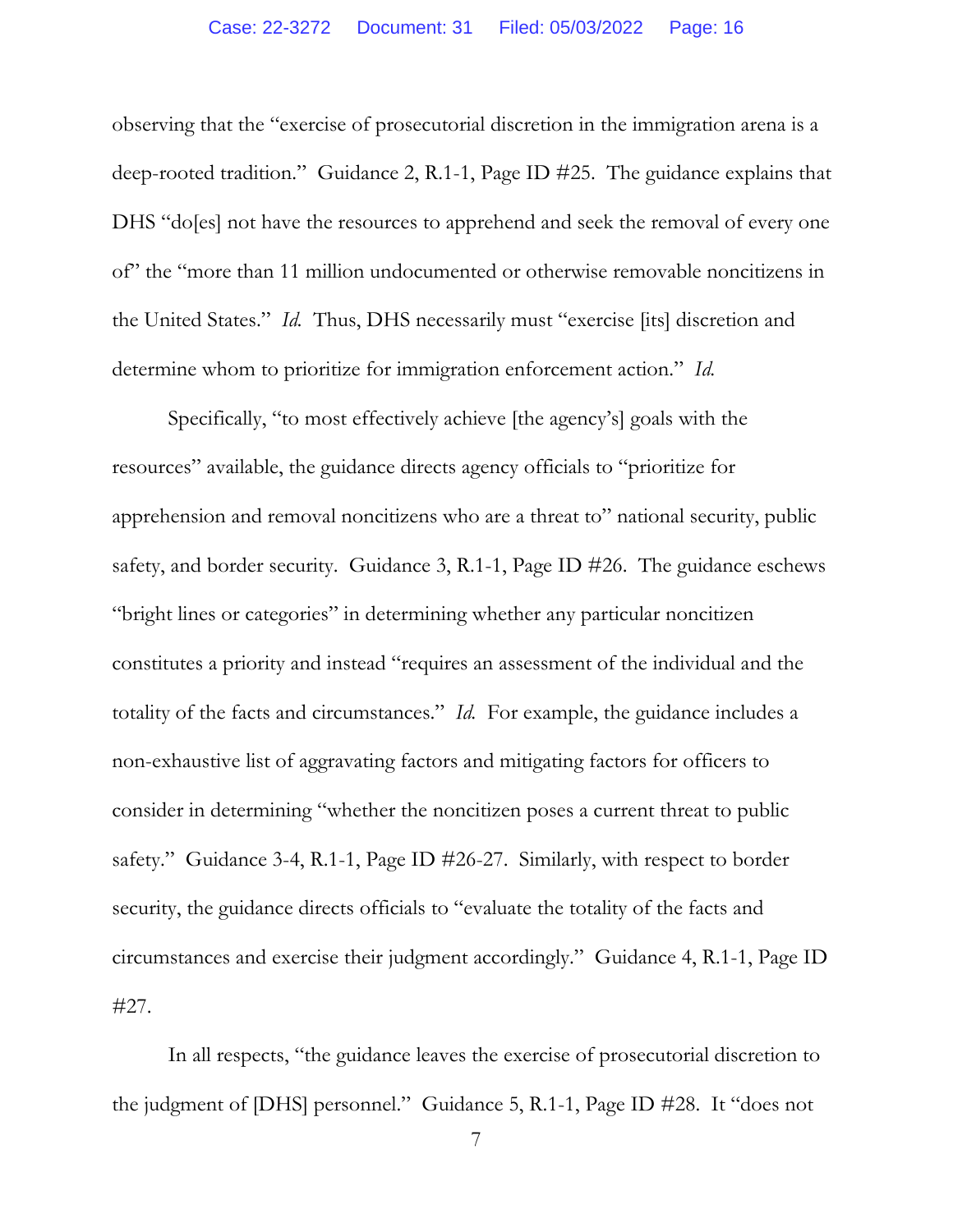compel an action to be taken or not taken." *Id.* And it applies only to decisions related to "apprehension and removal," Guidance 1, R.1-1, Page ID #24; it therefore does not directly apply to the separate decision about whether a noncitizen who has been arrested should be released or detained.

### **C. Prior Proceedings**

1. Plaintiffs, the States of Arizona, Montana, and Ohio, challenged the guidance in district court. The court entered a nationwide preliminary injunction prohibiting DHS from fully implementing the guidance. *See* Op. 78-79, R.44, Page ID #1145-46.

The district court concluded that plaintiffs have standing on the theory that the guidance would ultimately cause the States to spend some additional unspecified sum on "public safety," Medicaid, and education, and that plaintiffs' asserted "sovereign or quasi-sovereign interests" might also support their standing. Op. 19-28, R.44, Page ID #1086-95. The court rejected the federal government's arguments that the guidance was not subject to judicial review. Op. 28-52, R.44, Page ID #1095-119.

On the merits, the court held that the guidance impermissibly "displaces" what the court regarded as enforceable statutory mandates to apprehend and remove particular noncitizens; that the guidance was likely arbitrary and capricious for failing to consider all relevant factors and connect the guidance's approach to the agency's resource constraints; and that the guidance likely had to be issued through notice-andcomment rulemaking. Op. 52-71, R.44, Page ID #1119-38.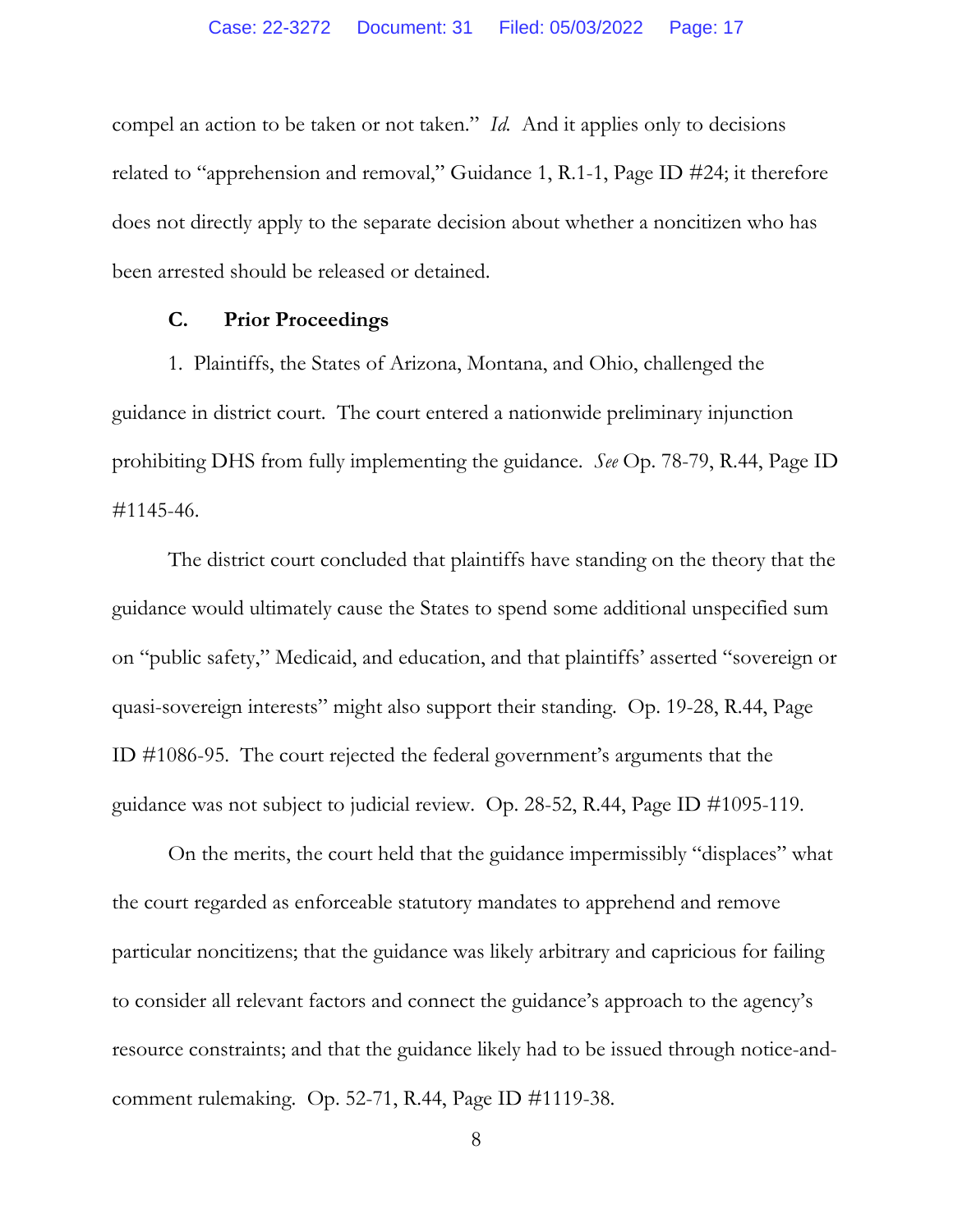Finally, the court determined that plaintiffs' asserted financial effects constituted irreparable harm sufficient to justify a preliminary injunction and determined that a nationwide injunction, rather than one limited to the plaintiff States, was appropriate. Op. 71-78, R.44, Page ID  $\#$  1138-45. As the government understands it, the injunction prohibits immigration officers from relying on the guidance to: (1) decline to take custody, upon receiving advance and official notice of their release from criminal custody, of individuals who are currently in removal proceedings and whom DHS had previously determined are subject to  $\S$  1226(c); (2) decide whether to release certain detained individuals from DHS custody during the removal period; and (3) delay, continue, or stay the removal of anyone with a final order of removal who is currently in DHS custody. *See* Op. 78-79, R.44, Page ID #1145-46.

2. The government appealed and moved for a stay pending appeal. After briefing and argument, a motions panel of this Court unanimously granted a stay.

At the outset, the Court determined that plaintiffs had likely not demonstrated standing to sue. The Court explained that plaintiffs' alleged harms based on increased expenditures they may make were impermissibly "speculative," both because it is not clear that any prioritization will occasion an increase in plaintiffs' expenditures and because the asserted injuries "turn[] on" discretionary "choices made by" DHS officers. Stay Op. 5-7. It also concluded that those asserted harms, which are not "uniquely sovereign," do not appear to qualify as the sort of interests for which States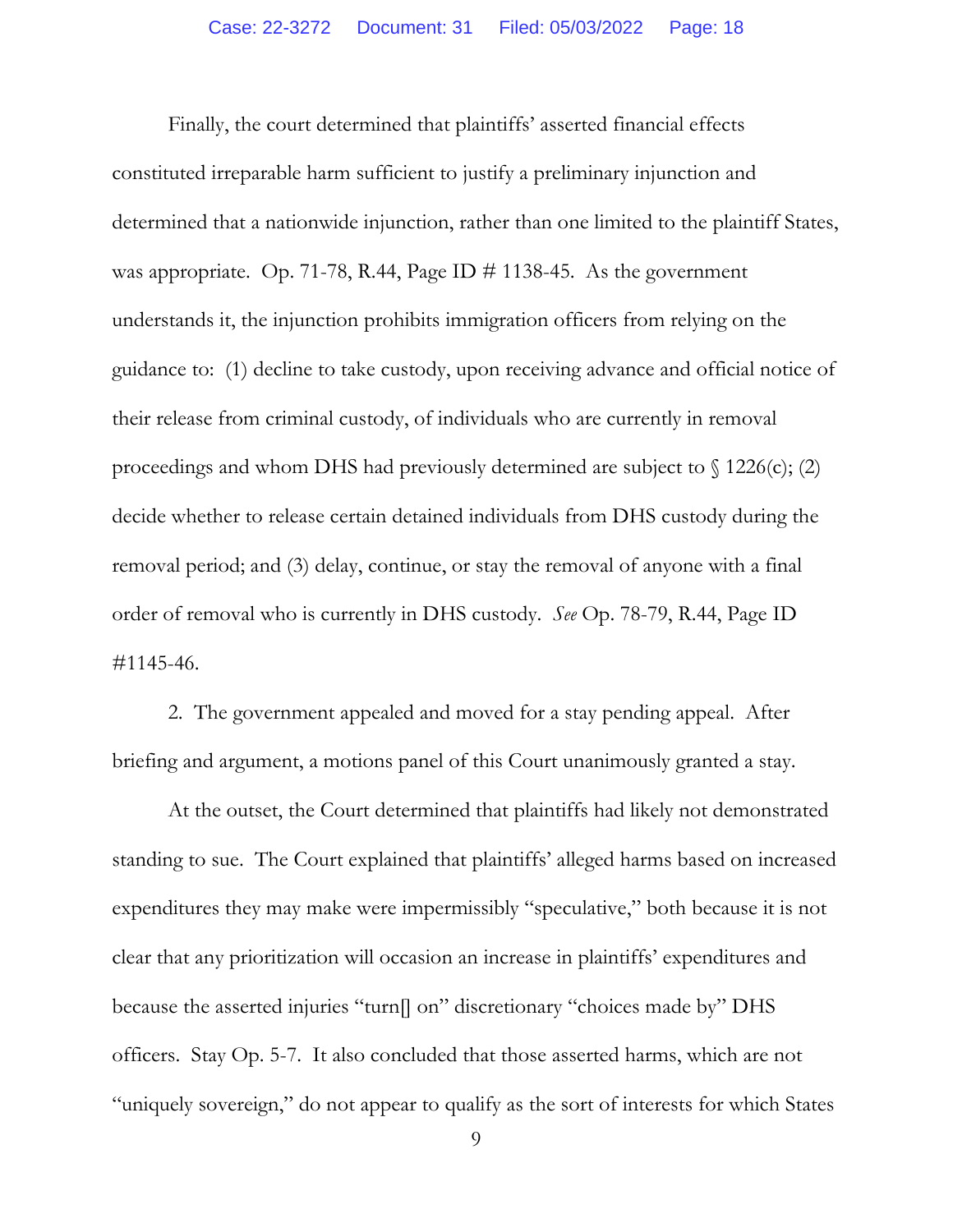may receive "special solicitude" in the standing analysis. Stay Op. 7-8 (quotation omitted).

Next, the Court concluded that the guidance is likely not "final agency action," 5 U.S.C. § 704, reviewable under the APA. The Court concluded that the guidance likely lacked legal effect because it "preserves officials' discretion," "makes clear that it" does not create any rights or benefits, and does not impose any "direct or appreciable legal consequences" on anybody, Stay Op. 9-12 (quotation omitted).

In addition, the Court expressed "doubts about the merits of the States' arguments that the" guidance violates the APA. Stay Op. 12. First, the Court concluded that, in light of the INA's history and context and the "considerable discretion already baked into the immigration system," §§ 1226(c) and 1231 likely do not "create[] a judicially enforceable mandate that the Department arrest or remove certain noncitizens." Stay Op. 12-15. Second, the Court explained that DHS likely "address[ed] relevant concerns" and "offered a satisfactory explanation for" the guidance, meaning plaintiffs are unlikely to succeed on their arbitrary-and-capricious claim. Stay Op. 15-16. Third, the Court determined that notice and comment were likely not required because the guidance is a "general statement. of policy" 5 U.S.C. § 553(b)(A). Stay Op. 16. Finally, the Court concluded that the equitable factors favored a stay. Such relief "should not substantially injure" plaintiffs, given the speculative nature of their alleged injuries, and avoids irreparable harm to the Executive caused by the preliminary injunction's "interfering with [DHS's] authority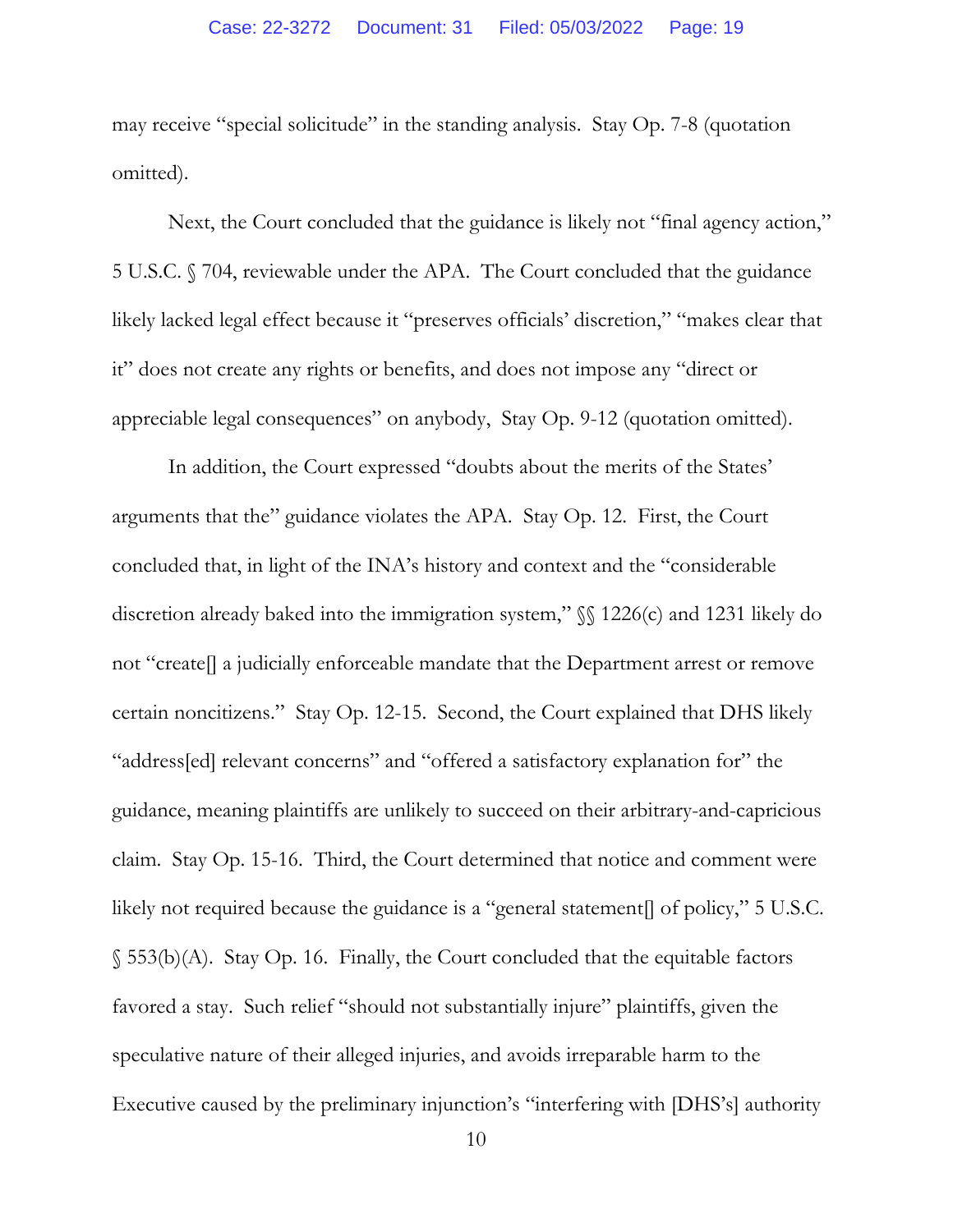to exercise enforcement discretion and allocate resources toward this administration's priorities." Stay Op. 16-17.

Chief Judge Sutton concurred to state his additional view that the district court's nationwide injunction "likely exceeded its authority." Stay Op. 18 (Sutton, C.J., concurring). He explained that constitutional and equitable principles generally require courts to "grant relief in a party-specific and injury-focused manner," rather than allowing relief to run to nonparties. Stay Op. 18-19 (Sutton, C.J., concurring). And nationwide injunctions additionally circumvent the class-action mechanism and create numerous practical problems for litigants and courts. Stay Op. 19 (Sutton, C.J., concurring). Thus, Chief Judge Sutton concluded, the "sooner" that nationwide injunctions "are confined to discrete settings or eliminated root and branch the better." Stay Op. 21 (Sutton, C.J., concurring).

#### **SUMMARY OF ARGUMENT**

**I.** The States lack standing. Most fundamentally, the district court erred in allowing the States to sue based on the guidance's potential indirect consequences on state expenditures. Given the nature of our federal system and the breadth of state and federal activities, countless federal policies could be said to have comparable indirect effects on the States. Treating those incidental effects as sufficient to create an Article III case or controversy would allow the federal courts to be drawn into all manner of generalized grievances at the behest of States seeking to secure by court order what they were unable to obtain through the political process. Indeed, the last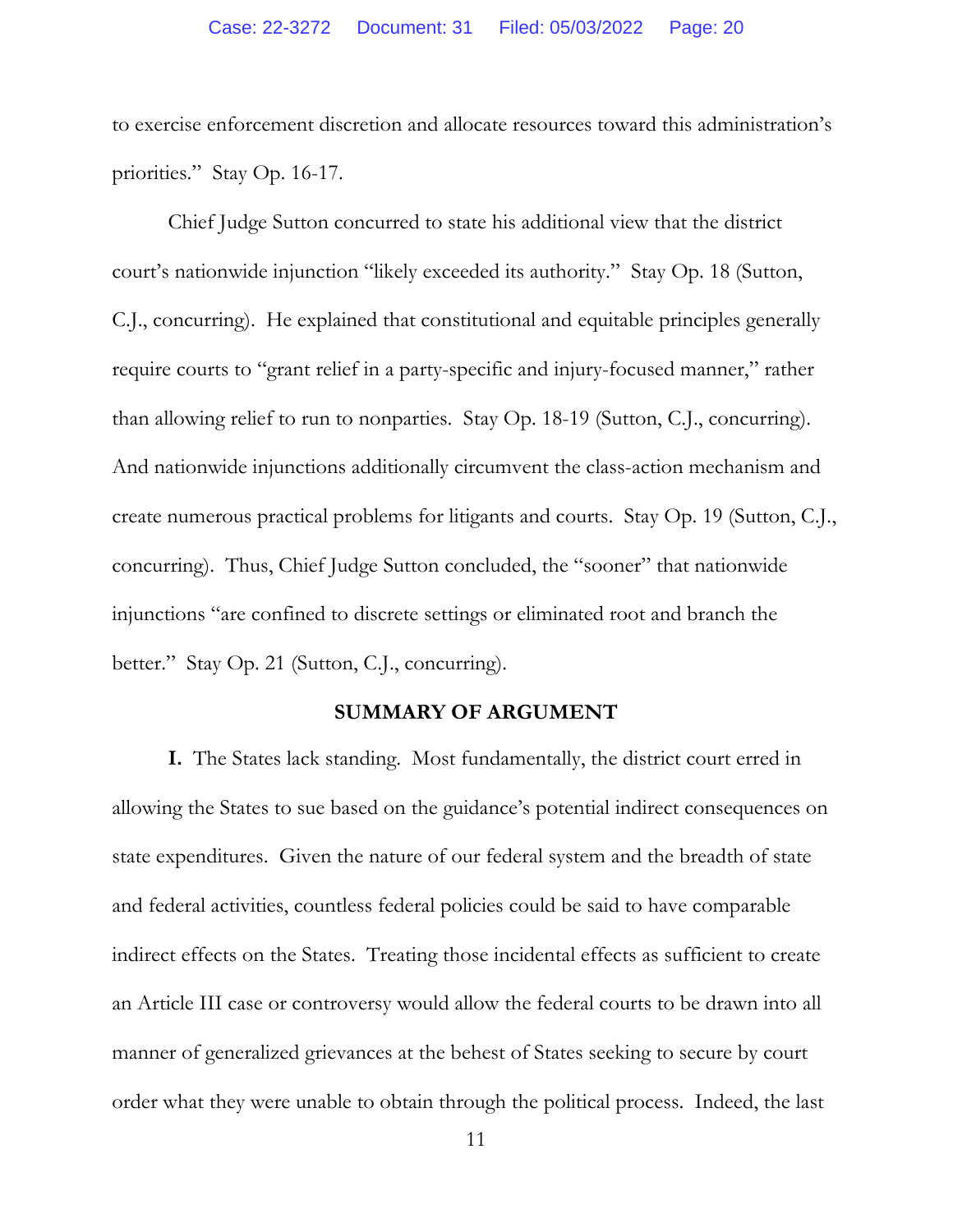several years has seen an explosion of lawsuits by States seeking to do just that. Those novel lawsuits are foreign to our constitutional tradition and inconsistent with fundamental Article III principles, which exist to prevent courts from becoming venues for such generalized grievances.

In any event, the States' main theory of standing fails because it layers speculation on speculation. The States claim that implementation of the guidance will decrease immigration enforcement against noncitizens covered by §§ 1226(c) and 1231(a)(2) in the States and increase the number of noncitizens in the States and the States will then expend additional funds in response to crimes committed or benefits claimed by those noncitizens. But nothing in the guidance requires any reduction in overall immigration enforcement, much less a reduction in enforcement against noncitizens who might cause the States to expend money; to the contrary, the guidance is designed to direct enforcement resources toward the noncitizens who pose the greatest threat to national security, public safety, and border security—and who may well impose the largest fiscal burdens on the States.

**II.** The States' claims are also unreviewable as a statutory matter. First, the States' claims fail because the guidance is not "final agency action" subject to judicial review, 5 U.S.C. § 704, because it does not determine legal "rights or obligations," *Bennett v. Spear*, 520 U.S. 154, 178 (1997) (quotation omitted), or have any other direct and appreciable legal consequences. The guidance merely articulates a set of priorities to guide agency personnel's future exercise of enforcement discretion in individual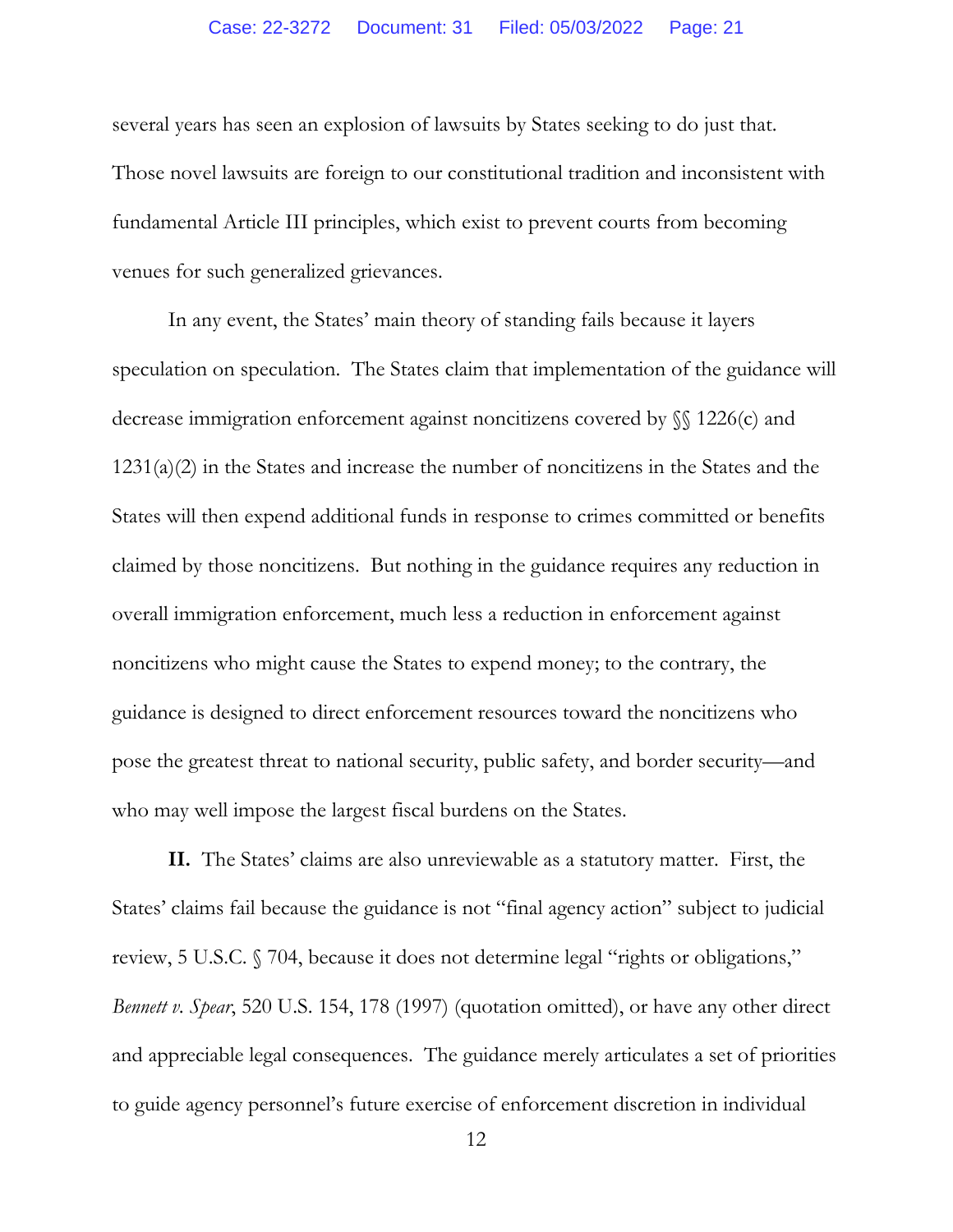cases. It does not require or forbid any action by any third party, it does not confer any legal benefits, and it preserves immigration officials' independent decisionmaking authority to determine whether to take enforcement action under the circumstances of any given case.

In addition, the States' claims are unreviewable because issuance of the guidance is "committed to agency discretion by law." 5 U.S.C. § 701(a)(2). The choice whether to pursue particular enforcement actions "is a decision generally committed to an agency's absolute discretion" because it requires the "complicated balancing of a number of factors which are peculiarly within [the agency's] expertise." *Heckler v. Chaney*, 470 U.S. 821, 831 (1985).

The district court held that 8 U.S.C.  $\mathcal{S}$  1226(c) and 1231(a) override the Executive's discretion by imposing a mandatory, judicially enforceable command to arrest and remove certain noncitizens. But the Supreme Court has recognized that language similar to that used in those provisions cannot overcome the "deep-rooted nature of law-enforcement discretion." *Town of Castle Rock v. Gonzales*, 545 U.S. 748, 760-61 (2005).

Finally, judicial review is precluded and the States fail to satisfy the zone-ofinterests test. Nothing in the text, structure, or purpose of either  $\int$  1226(c) or § 1231(a) suggests that Congress intended to permit States to proceed with a suit like this one.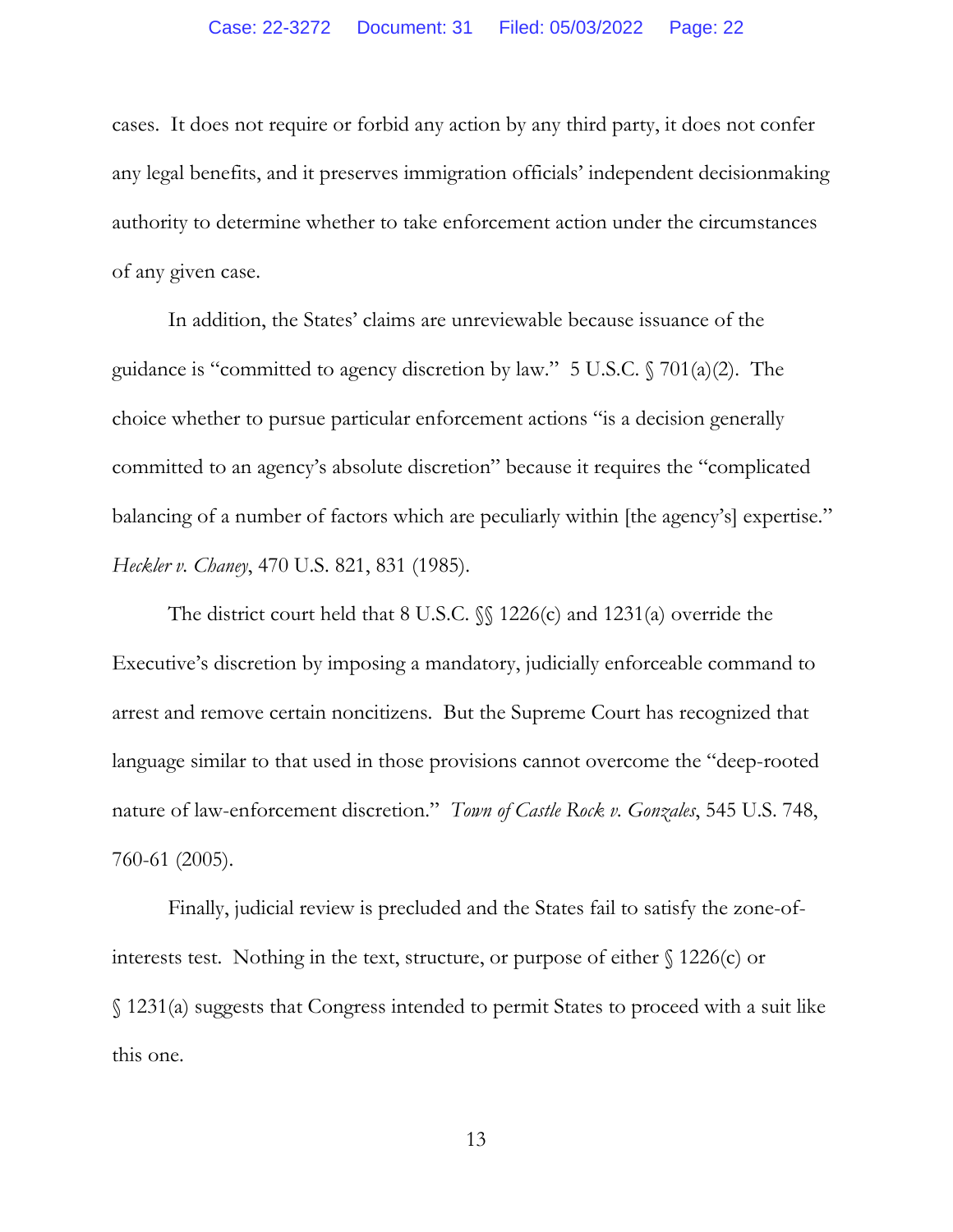**III.** The States' APA claims also fail on the merits. The guidance does not exceed DHS's statutory authority. Sections 1226(c) and 1231(a) cannot be read to impose any enforceable, unyielding command on the Secretary to arrest or remove any particular noncitizen, particularly in light of resource constraints and the substantial enforcement discretion baked into the INA. In any event, the guidance does not forbid officials from taking any enforcement action that the States claim the INA requires.

The States' arbitrary-and-capricious arguments fare no better. The administrative record belies the States' assertions that DHS failed to consider certain specific issues or to provide a reasoned explanation for its decision. DHS addressed each of the identified issues in depth in the administrative record and fully explained its own resource constraints and the need for prioritization.

The States are likewise mistaken to claim that the guidance required notice and comment. The APA's notice-and-comment requirements do not apply because the guidance is a "general statement[] of policy," 5 U.S.C. § 553(b)(A), that "advise[s] the public prospectively of the manner in which the agency proposes to exercise a discretionary power," *Lincoln v. Vigil*, 508 U.S. 182, 197 (1993) (quotation omitted). DHS and its predecessor agencies have thus issued similar guidance for decades and have never used notice-and-comment rulemaking to do so.

**IV.** In any event, the potential for increased expenditures by plaintiffs could not support preliminary injunctive relief. A preliminary injunction would severely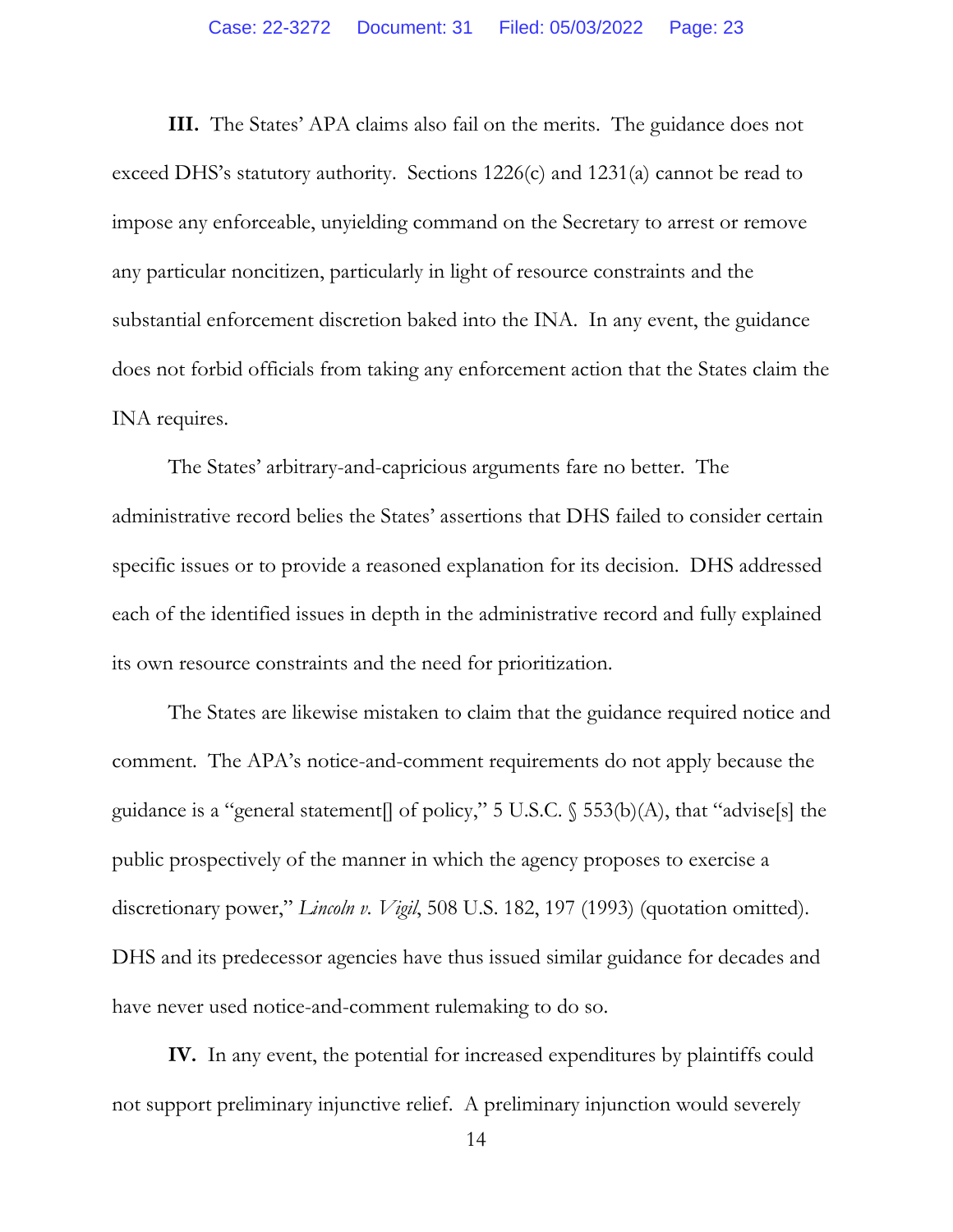harm the government and the public interest by intruding on the Executive's constitutional prerogatives, undermining the Secretary's expert determinations about how to address public safety and other important concerns, sowing confusion among enforcement officials, and preventing DHS from fully implementing a policy that has already demonstrated positive results.

**V.** Even if plaintiffs were entitled to some relief, the district court erred in granting a nationwide preliminary injunction. For one, the court did not have jurisdiction to enter any injunctive relief disconnected from the detention or removal of any particular noncitizen. *See* 8 U.S.C. § 1252(f)(1). In addition, the particular injunction entered contravenes core principles of Article II and of equity by extending relief well beyond the parties to this lawsuit. The injunction also illustrates the legal and practical problems caused by courts' increasing willingness to enter relief of this sort.

#### **STANDARD OF REVIEW**

A district court's "decision to grant or deny a preliminary injunction is reviewed for an abuse of discretion." *Online Merchants Guild v. Cameron*, 995 F.3d 540, 546 (6th Cir. 2021) (quotation omitted). This Court "review[s] the district court's legal conclusions *de novo* and its factual findings for clear error." *Id.* (quotation omitted).

#### **ARGUMENT**

"A preliminary injunction is an extraordinary remedy never awarded as of right." *Winter v. Natural Res. Def. Council, Inc.*, 555 U.S. 7, 24 (2008). The movant must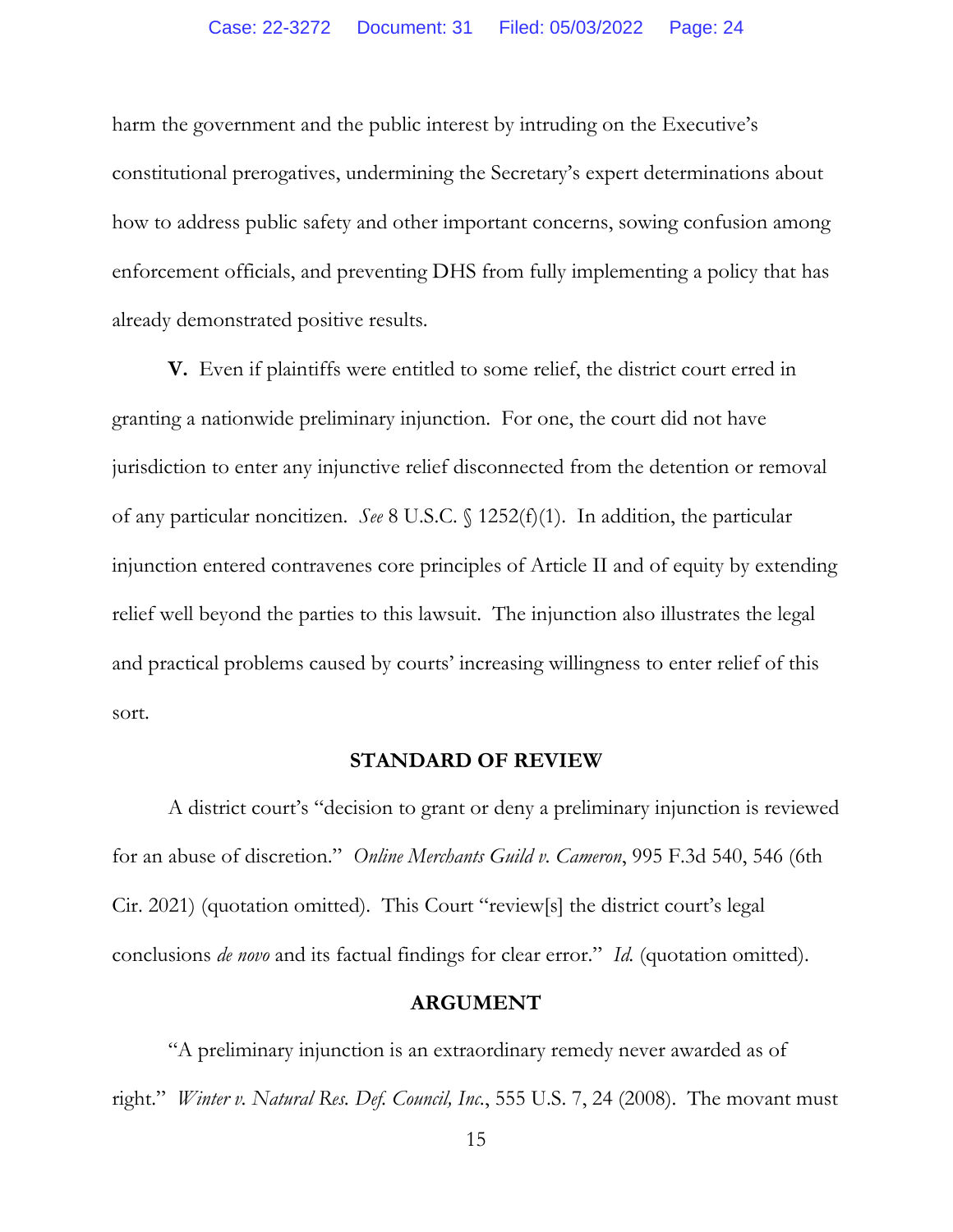show that it is "likely to succeed on the merits," that it "is likely to suffer irreparable harm in the absence of preliminary relief, that the balance of equities tips in [its] favor, and that an injunction is in the public interest." *Id.* at 20. Plaintiffs have failed to carry their burden with respect to any of these factors.

#### **I. Plaintiffs Lack Article III Standing**

"The law of Art. III standing is built on a single basic idea—the idea of separation of powers." *Transunion LLC v. Ramirez*, 141 S. Ct. 2190, 2203 (2021) (quotation omitted). "Under Article III, federal courts do not adjudicate hypothetical and abstract disputes" and "do not exercise general legal oversight of the Legislative and Executive Branches." *Id.* Instead, to establish standing, a plaintiff must prove (1) that it has "suffered an injury in fact—an invasion of a legally protected interest which is (a) concrete and particularized, and (b) actual or imminent, not conjectural or hypothetical," (2) that the injury is "fairly traceable to the challenged conduct of the defendant, and not the result of the independent action of some third party not before the court," and (3) that it is "likely, as opposed to merely speculative, that the injury will be redressed by a favorable judicial decision." *Lujan v. Defenders of Wildlife*, 504 U.S. 555, 560-61 (1992) (alterations, citations, and quotations omitted). The district court erred in concluding that these requirements were satisfied here.

1. Most fundamentally, the district court erroneously held that even when a federal policy neither regulates nor has any other direct effect on a State, the State may leverage the policy's potential downstream effects on its expenditures into an Article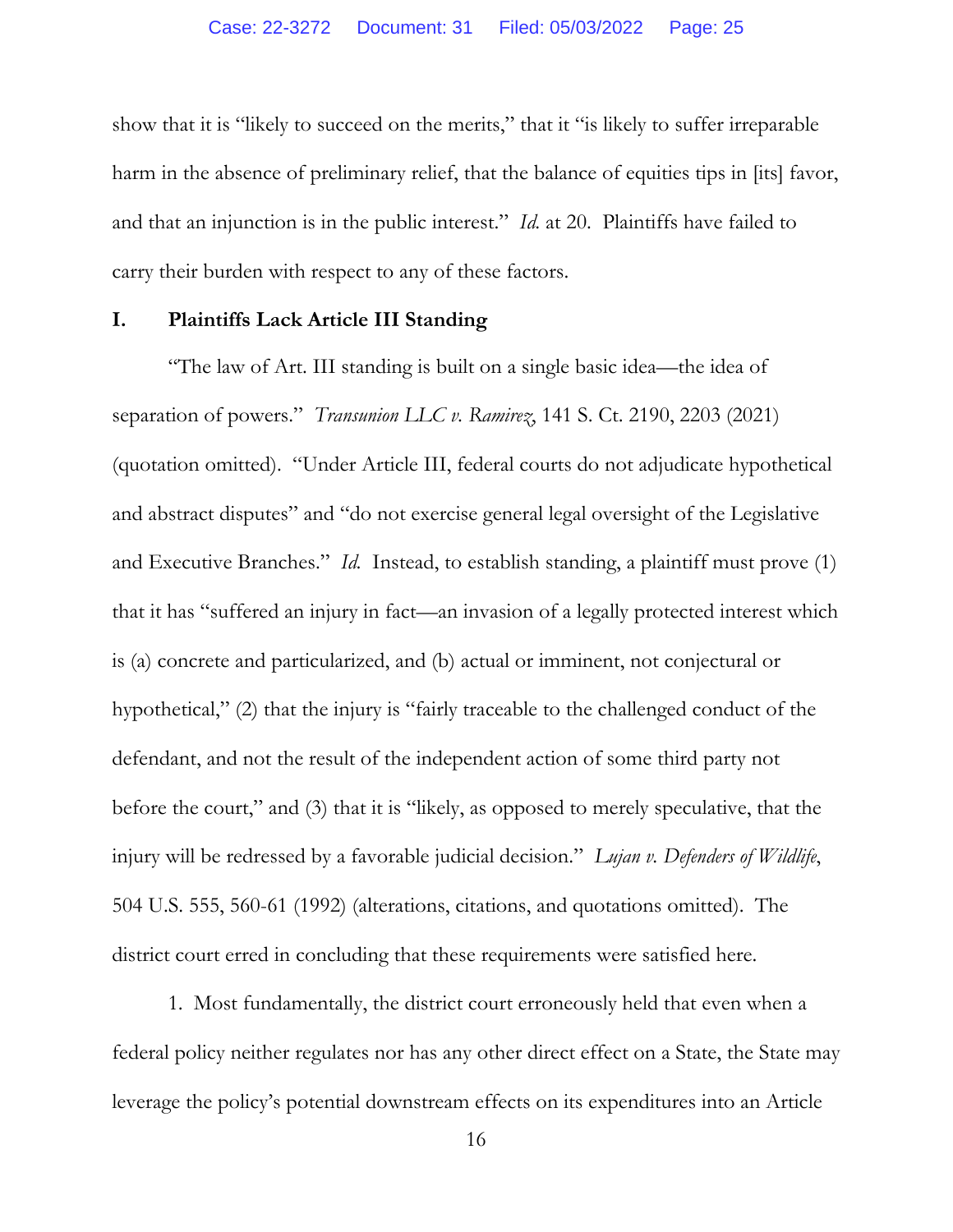III case or controversy. The States' theory reduces to the assertion that any federal action increasing the number of noncitizens within their borders inflicts an Article III injury because it increases their expenditures. Other States could use equivalent logic to claim the same thing about any action reducing their noncitizen populations, perhaps on the theory that noncitizens pay state taxes. If such incidental financial consequences were deemed sufficient to satisfy Article III, the federal courts could be drawn into every immigration policy dispute between a State and the federal government.

Nor is the problem limited to immigration. Virtually any federal action—from taxes to federal land management to criminal prosecution to regulatory and enforcement policies of all sorts—could be said to have some incidental impact on a State's fisc. But as the stay panel recognized, it would be astonishing "to say that any federal regulation of individuals through a policy statement that imposes peripheral costs on a State creates a cognizable Article III injury." Stay Op. 8. Adopting that view would draw the federal courts into all manner of generalized grievances at the behest of States seeking to secure by court order what they were unable to obtain through the political process.

That result cannot be squared with Article III, which "serves to prevent the judicial process from being used to usurp the powers of the political branches," *Clapper v. Amnesty Int'l USA*, 568 U.S. 398, 408 (2013), by preserving the "proper and properly limited—role of the courts in a democratic society," *Warth v. Seldin*, 422

<sup>17</sup>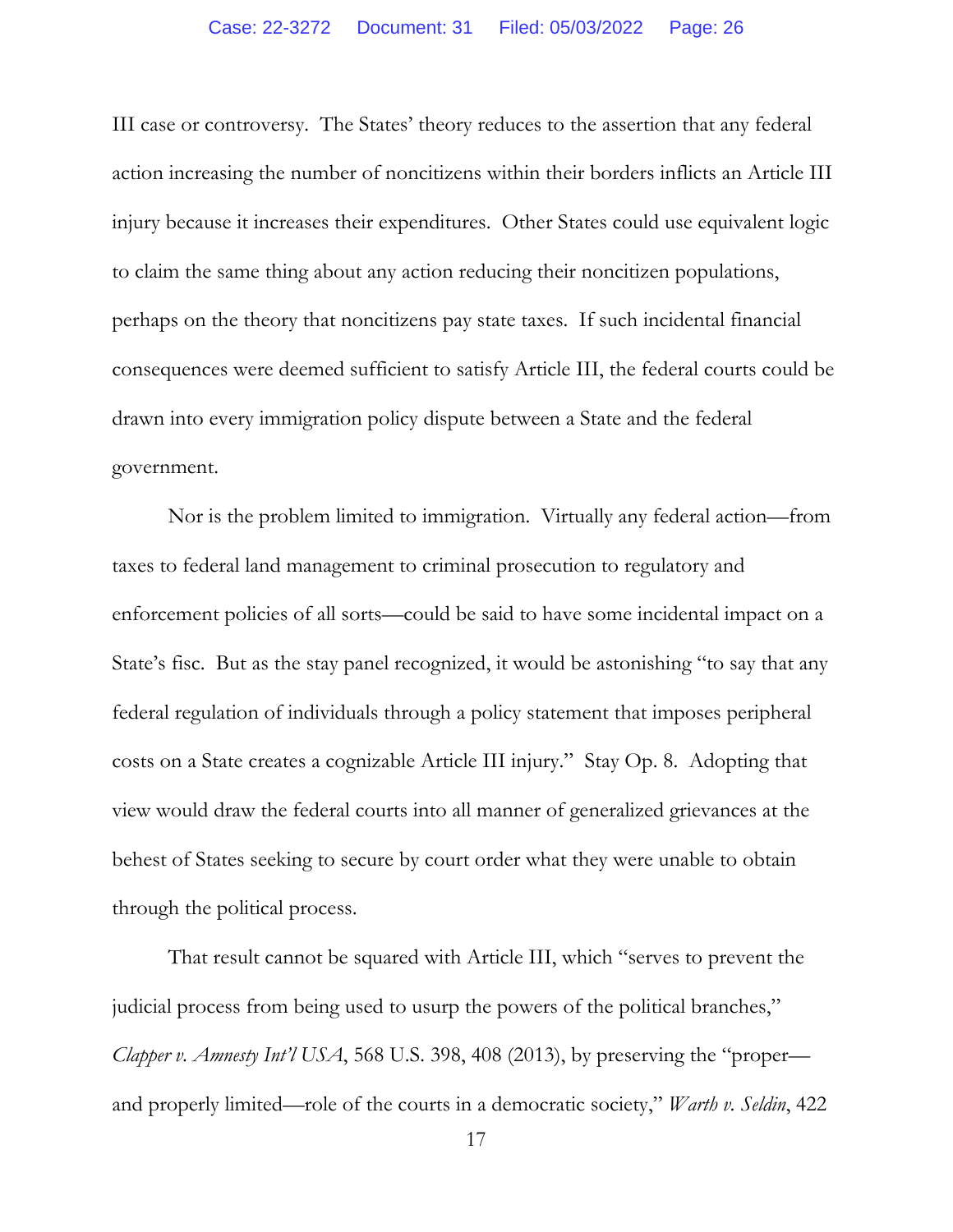U.S. 490, 498 (1975). The recent explosion of suits brought by States with conflicting policy views seeking nationwide injunctions against national immigration and other policies vividly illustrates that this is far from a hypothetical concern. That novel and troubling development should lead the courts to examine deeply whether suits like this are consistent with our constitutional structure and tradition. They are not—for multiple reinforcing reasons.

First, suits like this one are inconsistent with our federal system. The Framers established a National Government with the power to act directly on individuals, not through the States as under the Articles of Confederation. *See New York v. United States*, 505 U.S. 144, 162-66 (1992); *see also Murphy v. NCAA*, 138 S. Ct. 1461, 1476 (2018). It was to be expected at the time of the Framing, as it is now, that when the federal government takes actions affecting individuals within a State, there may be incidental effects on that State's own actions affecting those same individuals. But the necessary autonomy of the national and state sovereigns, each acting directly upon individuals, is inconsistent with the notion that a State has a legally protected interest in avoiding those incidental and derivative effects.

Instead, whatever additional expenditures or other responses the State may make in light of those incidental effects are an expression of its own distinct sovereignty, not a judicially cognizable injury caused by the federal government. The proper channel for seeking a change in the federal policy incidentally affecting the State is for the State's citizens to advocate that change to their representatives in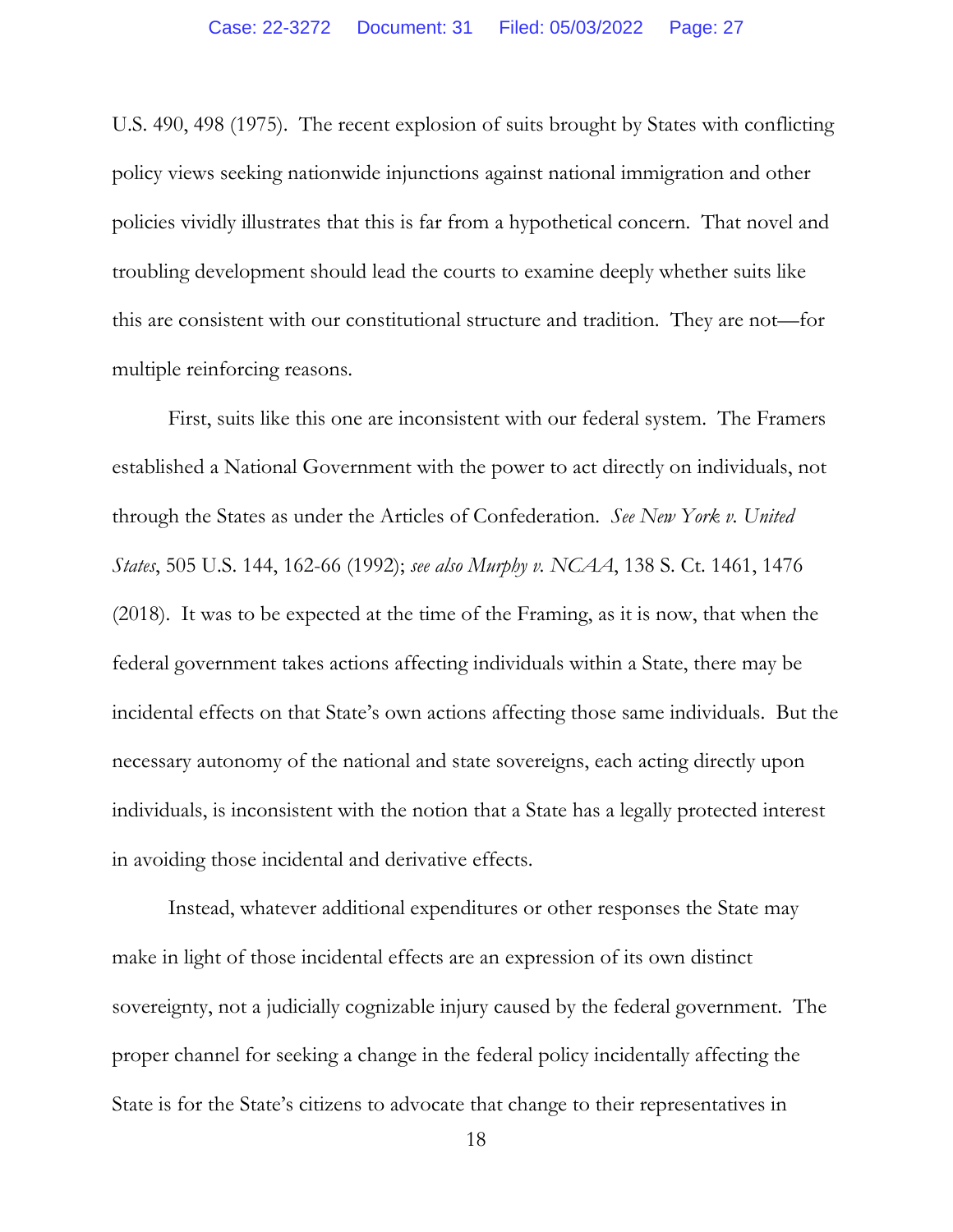Congress or to the federal agency concerned. That course—not resort to the judiciary—is the one the Framers anticipated. *See, e.g.*, *The Federalist No. 84*, at 516-17 (C. Rossiter ed. 1961). And as the Supreme Court emphasized in rejecting another novel theory of standing, the absence of suits like this one during the vast majority of our Nation's history is powerful evidence that such suits are incompatible with our constitutional structure, which "contemplates a more restricted role for Article III courts." *Raines v. Byrd*, 521 U.S. 811, 828 (1997).

Second, the Supreme Court has emphasized that standing is more difficult to establish where, as here, "a plaintiff's asserted injury arises from the government's allegedly unlawful regulation (or lack of regulation) of *someone else*." *Lujan*, 504 U.S. at 562; *see, e.g.*, *California v. Texas*, 141 S. Ct. 2104, 2117 (2021); *Clapper*, 568 U.S. at 414. In such cases, the plaintiff's injury often cannot be deemed fairly traceable to the defendant, but instead is attributable to "the independent action of some third party not before the court." *Simon v. Eastern Ky. Welfare Rights Org.*, 426 U.S. 26, 41-42 (1976). Those principles apply with special force to suits by States: Where the possible effects of the federal policy on a State's spending decisions are mediated through the actions of, or the policy's effects on, the State's own inhabitants—as here, where the claims of harm are premised on commission of crimes or the consumption of state services—the structure of the Constitution counsels strongly against concluding that those incidental effects on the State are "fairly traceable" to the federal policy. The Supreme Court applied those principles in *Florida v. Mellon*, 273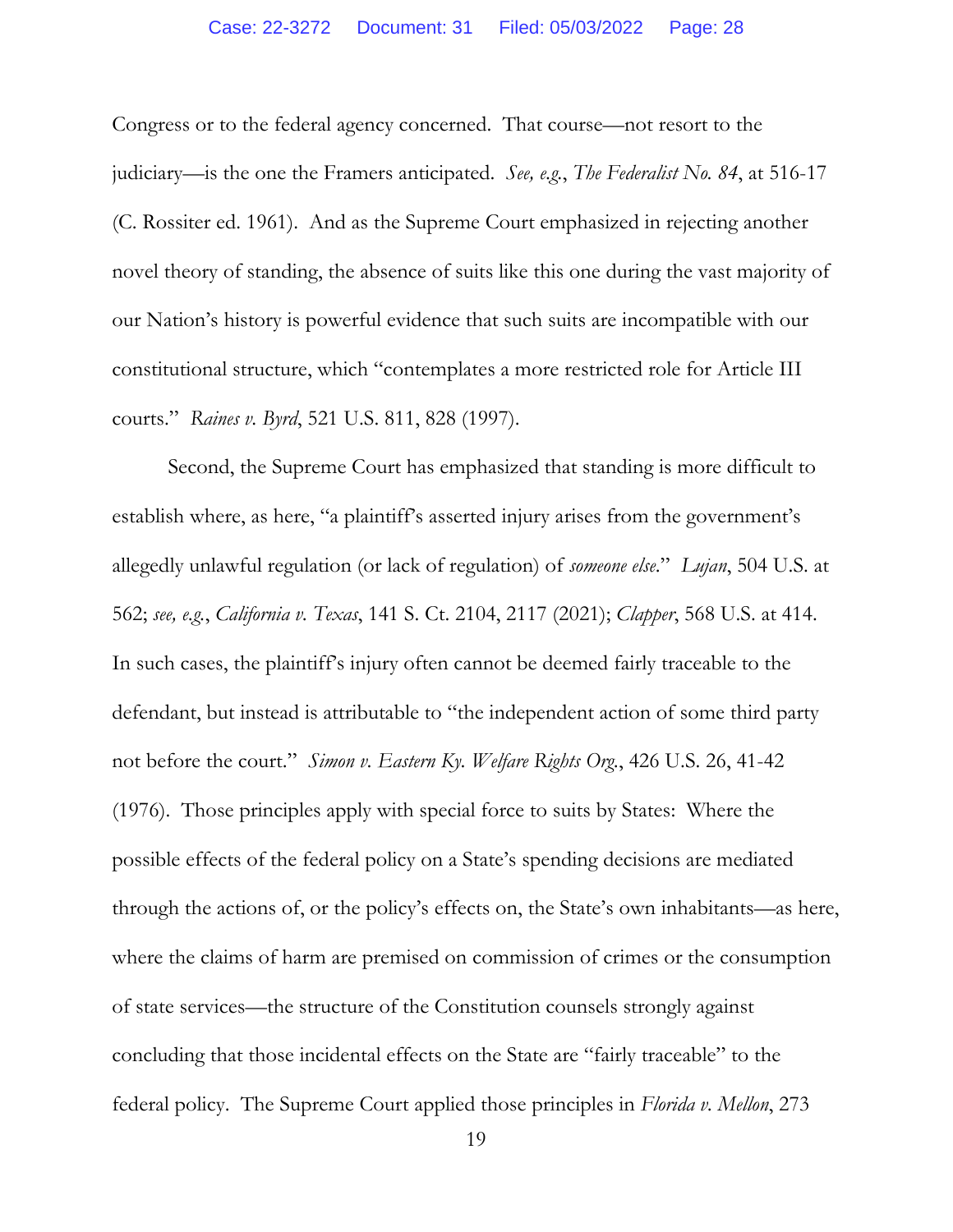U.S. 12 (1927). There, the Court rejected Florida's assertion that it had standing to challenge a federal tax law that would assertedly cause "tax-payers to withdraw property from the state," thereby diminishing its tax revenues. *Id.* at 17. The Court explained that the State's asserted injury was, "at most, only remote and indirect" and that the State had failed to establish "any *direct* injury" attributable to the federal law. *Id.* at 18.

Third, a plaintiff's already-heavy burden to demonstrate standing based on regulation or nonregulation of others ordinarily becomes insurmountable where, as here, the plaintiff challenges a federal law-enforcement policy. "[A] private citizen lacks a judicially cognizable interest in the prosecution or nonprosecution of another." *Linda R.S. v. Richard D.*, 410 U.S. 614, 619 (1973). An individual thus "lacks standing to contest the policies of the prosecuting authority when he himself is neither prosecuted nor threatened with prosecution." *Id.* An individual similarly has "no judicially cognizable interest in procuring enforcement of the immigration laws" against someone else. *Sure-Tan, Inc. v. NLRB*, 467 U.S. 883, 897 (1984). And a State, like a private individual, has no judicially cognizable interest in the enforcement or nonenforcement of the immigration laws against someone else, or in policies concerning such enforcement. The Constitution assigns the formation and enforcement of immigration policies exclusively to the National Government precisely because immigration is inherently a subject of national concern. *See Arizona*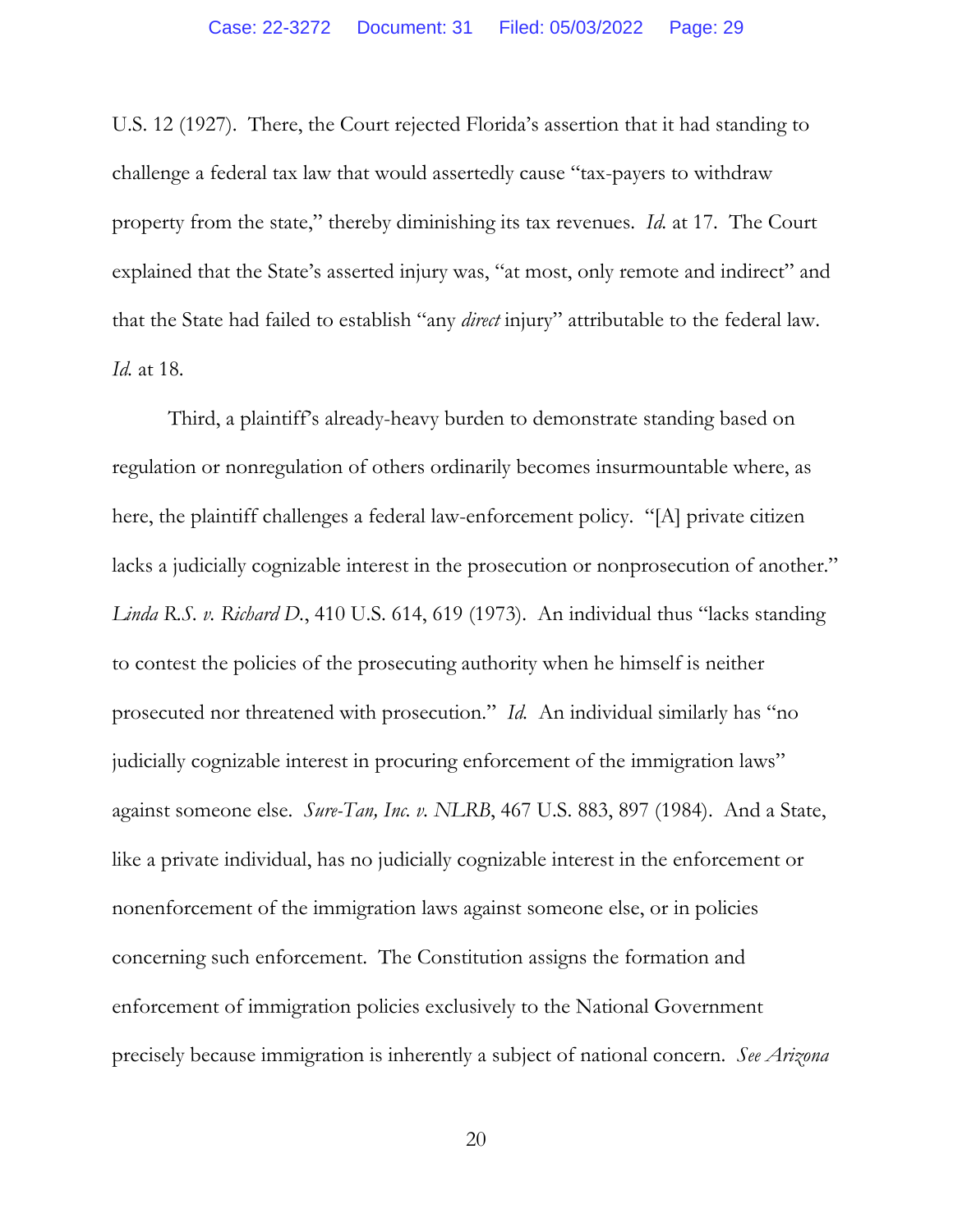*v. United States*, 567 U.S. 387, 394-95 (2012); *Hines v. Davidowitz*, 312 U.S. 52, 62-63 (1941).

Finally, plaintiffs' asserted injuries do not include any sovereign or quasisovereign interest. The guidance does not impose any "regulation of [plaintiffs] as States," cause any physical "incursion<sup>[]</sup> on their territory," or create a "public nuisance<sup>[]"</sup> that threatens any State's ability "to safeguard its domain and its health, comfort and welfare," Stay Op. 7-8 (quotation omitted), even assuming that such an asserted nuisance would support a suit against the federal government. And even to the extent that the States attempted to assert any such sovereign interests in this case, they would run into the fundamental problem that "the key sovereign with authority and 'solicitude' with respect to immigration" is the federal government, "not the States." *Id.*

2. Plaintiffs' claim of standing fails even on its own terms. The district court's contrary conclusion rests on a series of unsupported assertions—that the guidance will reduce immigration enforcement and increase the number of noncitizens in plaintiff States and that plaintiffs will expend additional funds related to those noncitizens. Because "considerable speculation undergirds this claim," Stay Op. 5, the States have not demonstrated the requisite concrete and imminent—much less judicially cognizable—harm.

First, plaintiffs' predictions about the effect of the guidance on noncitizen populations are wholly speculative. Nothing in the guidance requires a reduction in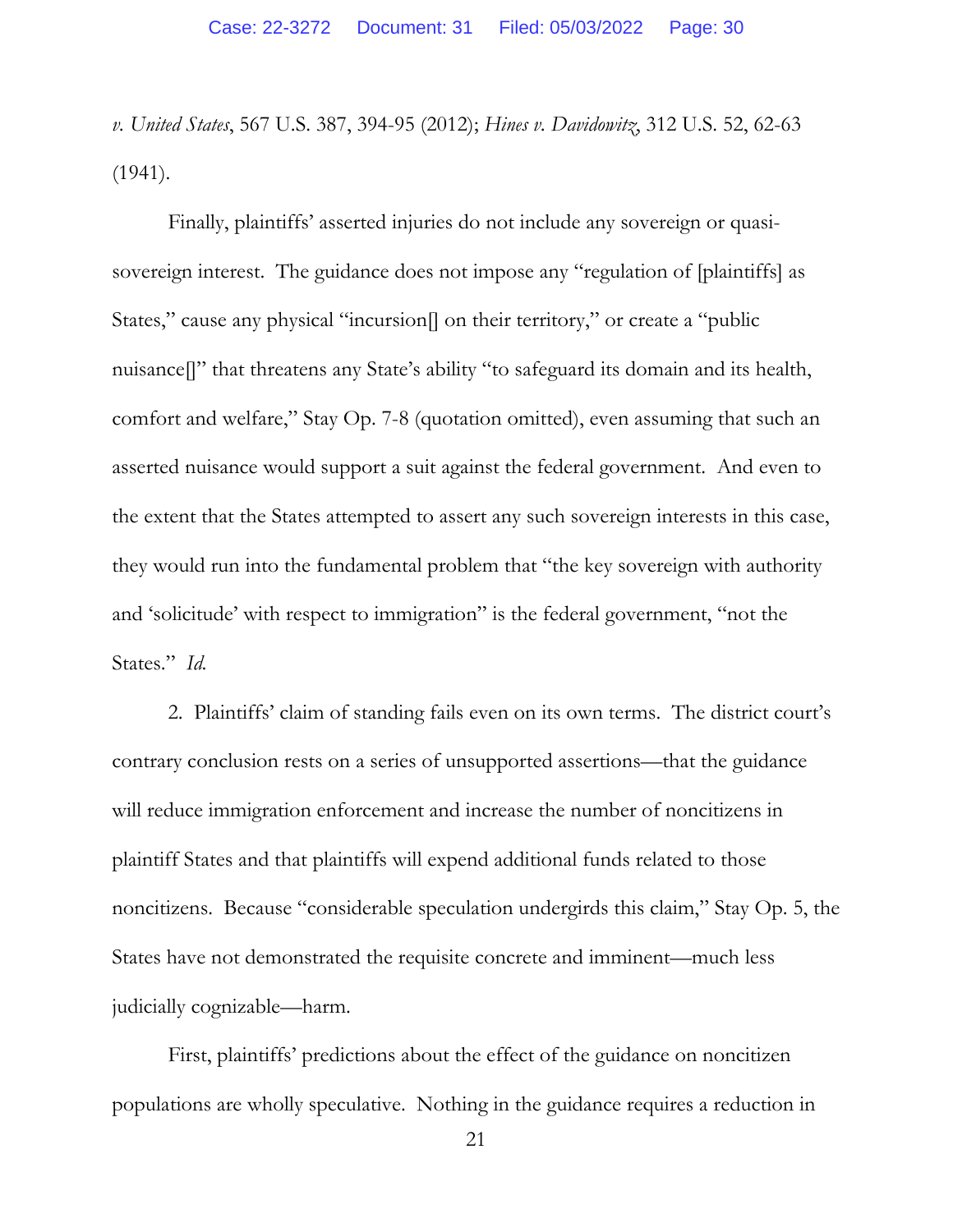#### Case: 22-3272 Document: 31 Filed: 05/03/2022 Page: 31

immigration enforcement. The guidance encourages officers to prioritize those noncitizens who pose the greatest threat to safety and security, including those who have recently entered the United States. But the fact that the government "decides to remove or detain person A over person B does not establish that it will pursue fewer people, particularly with respect to a Guidance that never *requires* agents to detain some noncitizens over others." Stay Op. 5.

In concluding otherwise, the district court relied on statistics proffered by plaintiffs suggesting that overall removals were much lower in January-July 2021 than they were in January-July 2019. Op. 24, R.44, Page ID #1091-92. But those cherrypicked statistics do not support the district court's conclusion. Most importantly, they do not account for noncitizens detained at, or expelled from, the border. DHS's "detention population is increasingly occupied by recent border crossers," and the guidance has permitted DHS to deploy additional resources to the border to address the "pressing operational needs" there. Bible Decl. ¶¶ 7-8, 49, R.49-1, Page ID #1180-81, 1198-99. Indeed, comparing October 2021-April 2022 to October 2019- April 2020, ICE has increased the number of individuals booked into ICE custody in each month (with a much larger percentage of book-ins coming from CBP arrests, reflecting increased activity at the border), and DHS undertook more than 600,000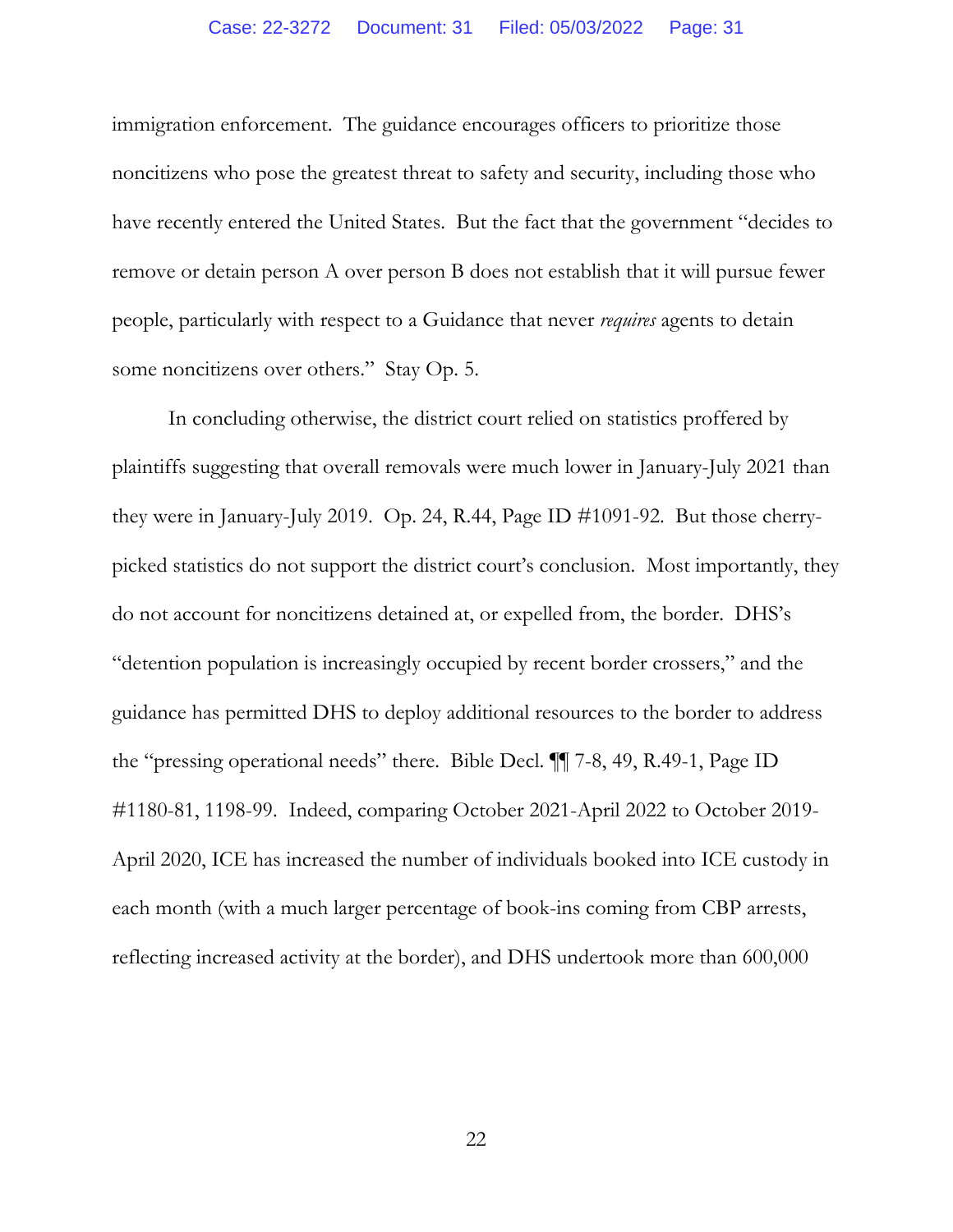expulsions in January-July 2021 under a public-health order that was not in existence in  $2019.1$ 

Nor have plaintiffs demonstrated a "certainly impending," *Clapper*, 568 U.S. at 409 (emphasis and quotation omitted), and material increase in State expenditures in areas such as criminal law enforcement in light of the guidance. The guidance is designed to direct resources toward those noncitizens whom DHS has determined pose the greatest threat to public safety or national or border security. And the record confirms that such prioritization has had that effect—such as by allowing DHS to arrest substantially more noncitizens convicted of aggravated felonies under the interim priorities, *see* Considerations Memorandum 17, R.27-2, Page ID #459, and to direct hundreds of additional officers to the Nation's southwest border, Bible Decl. ¶ 49, R.49-1, Page ID #1198-99. "Because the Guidance prioritizes the noncitizens with the greatest risks to public safety, it also is hard to know whether fewer detentions and removals means more injuries to States even on their own terms." Stay Op. 5-6.

The States' argument also ignores the Supreme Court's repeated admonition that courts should not lightly rely on the actions of third parties to establish that a plaintiff has standing. *See supra* pp. 19-20. Here, plaintiffs' asserted chain of causation

 $\overline{a}$ 

<sup>&</sup>lt;sup>1</sup> For detention statistics, see spreadsheets at ICE, *Detention Management* (last visited May 3, 2022), https://go.usa.gov/xuUpf. And for expulsion statistics, see CBP, *Nationwide Enforcement Encounters: Title 8 Enforcement Actions and Title 42 Expulsions FY2021* (last visited May 3, 2022), https://go.usa.gov/xuUph.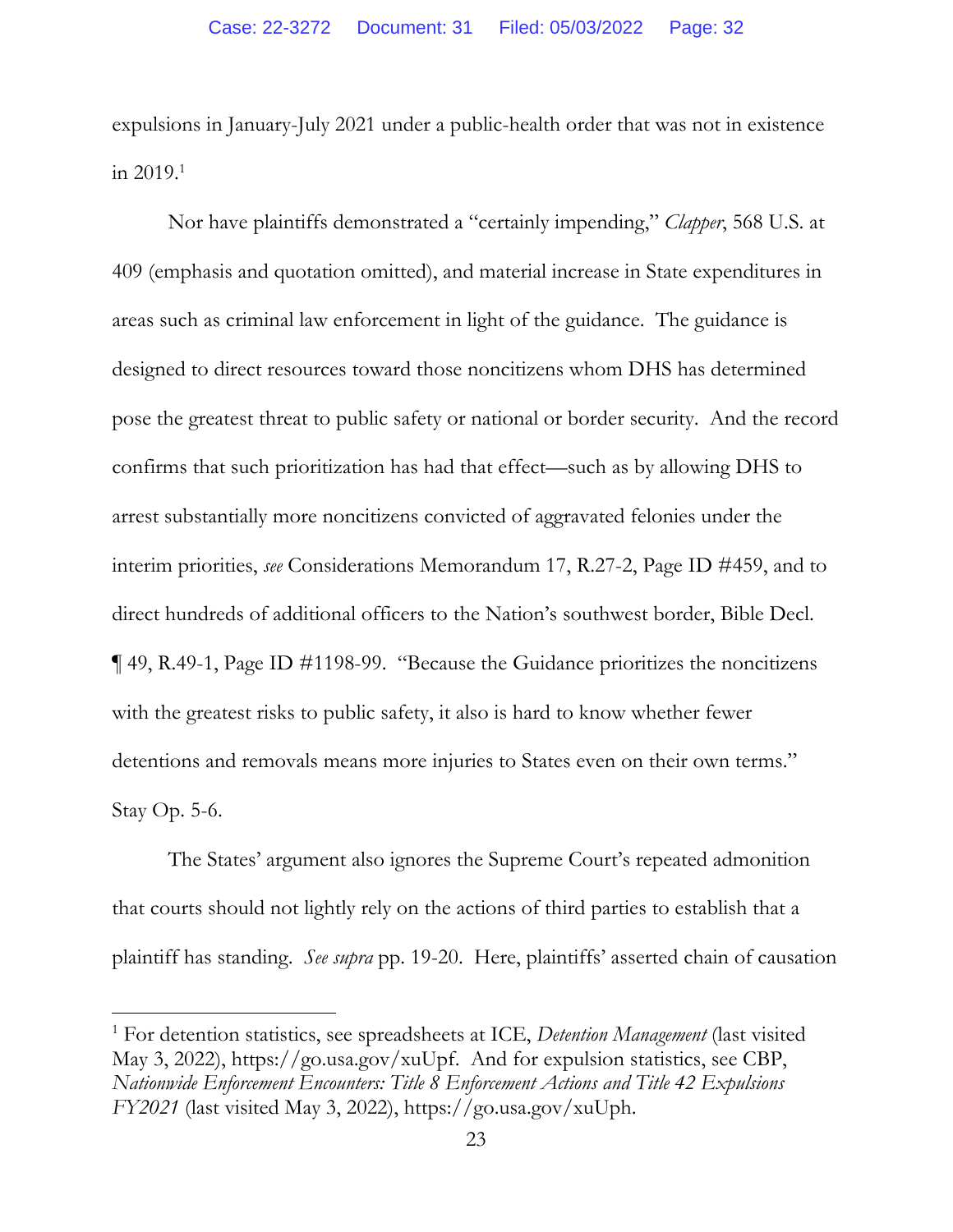"hinge[s] on the response" of multiple other actors, *Lujan*, 504 U.S. at 562: the decisions of "individual immigration officers," who "retain control over the volume of removals and detentions they effect" (subject to the agency's broader resource constraints), Stay Op. 6, and the independent decisions of noncitizens to engage in activities that in turn may lead the plaintiff States, as independent sovereigns, to expend more resources.

The D.C. Circuit rejected a materially identical theory of standing in *Arpaio v. Obama*, 797 F.3d 11 (D.C. Cir. 2015), where a county sheriff asserted that a federal immigration policy would result in more noncitizens remaining in his county and that "some portion of those [noncitizens] will commit crimes," *id.* at 24. The D.C. Circuit explained that the challenged programs were "designed to remove *more* criminals in lieu of removals of undocumented aliens who commit no offenses or only minor violations." *Id.* Accordingly, the court held that the sheriff's theory was nothing more than "unsupported assumption[s]" and "speculation." *Id.* So too here.

Moreover, many of the additional incidental expenses that the district court identified as potential sources for the States' standing—such as those related to the States' decisions to place some noncitizens on supervised release or stemming from Medicaid and education expenses, Op. 24-26, R.44, Page ID #1091-93—run into even more hurdles. Litigants cannot spend their way to standing. *Buchholz v. Meyer Njus Tanick, PA*, 946 F.3d 855, 866 (6th Cir. 2020). And the district court cited no evidence suggesting that the plaintiff States are likely to spend more funds related to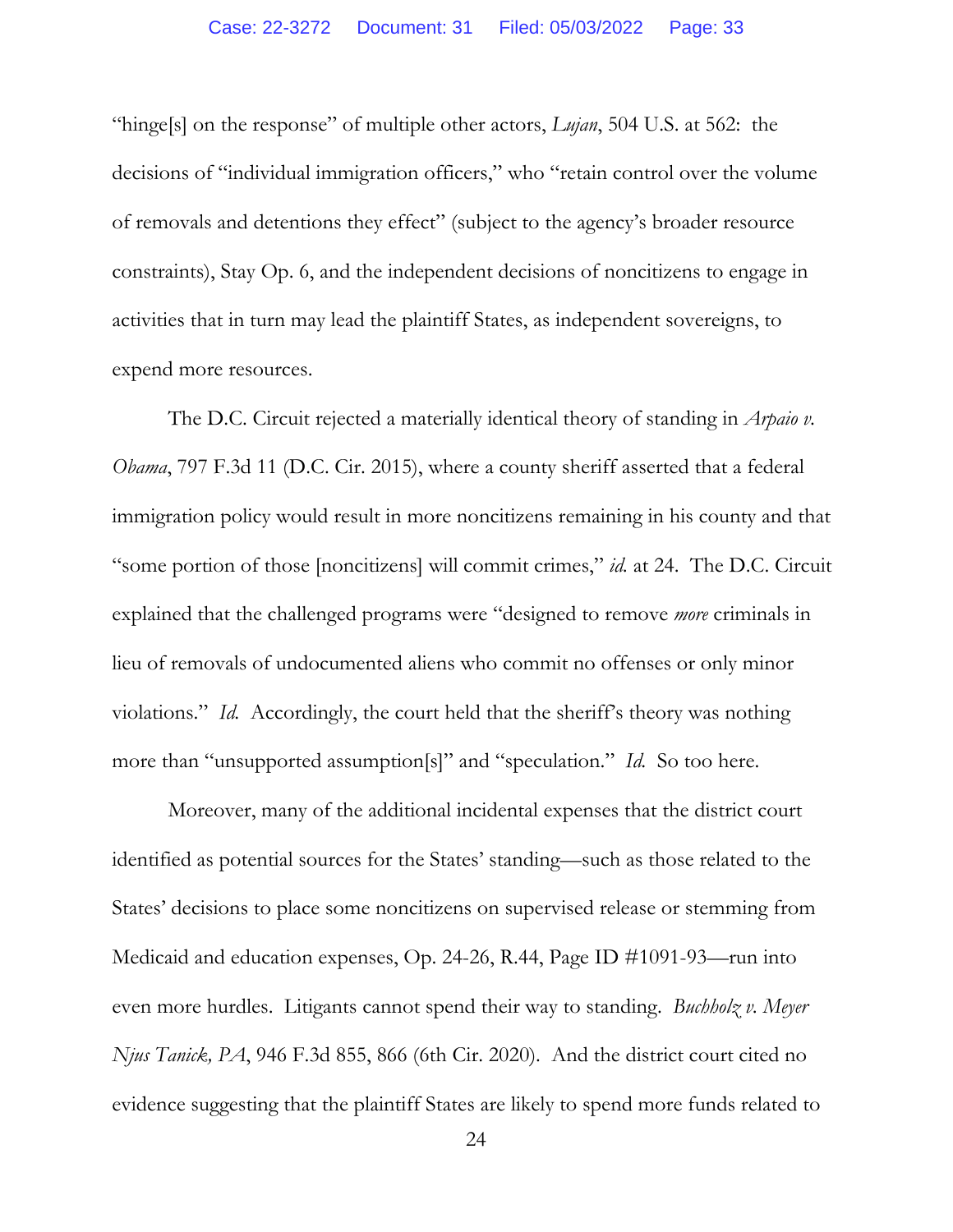the particular noncitizens who remain within their borders following the guidance than they would on the noncitizens who would remain within their borders absent the guidance—or that any such effects would not be outweighed by DHS's decision to focus on border security and on noncitizens most likely to endanger public safety.

Finally, plaintiffs could not prevail even if they had identified injuries sufficient to support their standing because they have failed to demonstrate that any injunction would redress those injuries. DHS cannot enforce the INA against all noncitizens potentially described in  $\mathcal{S}$  1226(c) and 1231(a), and no injunction could alter that reality. Bible Decl. ¶ 23, R.49-1, Page ID #1186-87. Those redressability problems are only compounded by the fact that the federal government retains substantial discretion regarding which noncitizens to pursue for arrest and removal in the first place; the "States do not challenge this classic form of prosecutorial discretion, and the consequential exercise of discretion when it comes to noncitizen populations in" plaintiff States. Stay Op. 6. Thus, the injunction "would not necessarily result in the Department arresting more people, detaining more people, or removing more people." *Id.*

#### **II. Plaintiffs' Claims Are Unreviewable**

#### **A. The Guidance Is Not Final Agency Action**

As the stay panel properly recognized, *see* Stay Op. 9-12, the guidance is not final agency action subject to judicial review. An action is "final" only if it represents "the consummation of the agency's decisionmaking process" and determines legal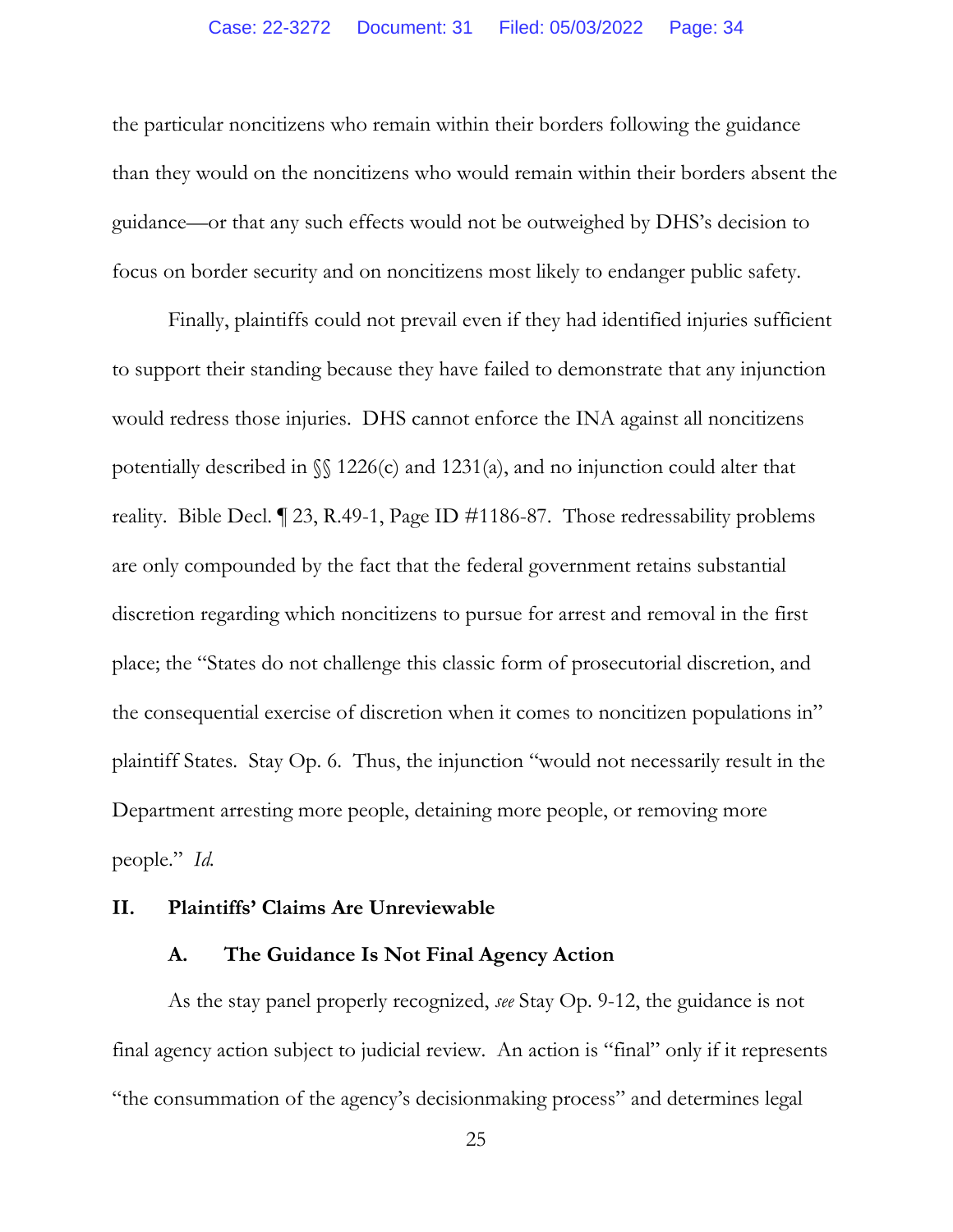"rights or obligations." *Bennett v. Spear*, 520 U.S. 154, 177-78 (1997) (quotation omitted). Because the guidance does not determine any legal rights or obligations, it is not final.

To assess whether agency action has sufficient legal effect for purposes of finality, this Court has provided "some guidance and sharpening inquiries." Stay Op. 9 (citing *Parsons v. U.S. Dep't of Justice*, 878 F.3d 162 (6th Cir. 2017)). On the one hand, actions that impose liability on third parties or bind government actors with respect to future actions that in turn affect private parties are likely final. Conversely, an action that preserves officials' "independent decisionmaking" authority is likely not final, even if officials may "discretionarily rel[y] on" the action to guide their future decisions. *Parsons*, 878 F.3d at 170. In such a circumstance, any consequence that flows from the "third-party's independent decision" does not constitute the requisite "direct or appreciable legal consequence" of the underlying action. *Id.* at 168, 170; *cf. Dalton v. Specter*, 511 U.S. 462, 469 (1994); *Jama v. DHS*, 760 F.3d 490, 496 (6th Cir. 2014).

The guidance articulates a set of priorities to guide agency officials' future exercise of enforcement discretion in individual cases. The priorities do not alter any noncitizen's rights or obligations; they do not, for example, confer lawful status or presence or other legal benefits on any noncitizen, nor may a noncitizen invoke them as a defense in any enforcement action. Instead, the guidance itself emphasizes that it "does not compel an action to be taken or not taken" and is "not intended to, does

<sup>26</sup>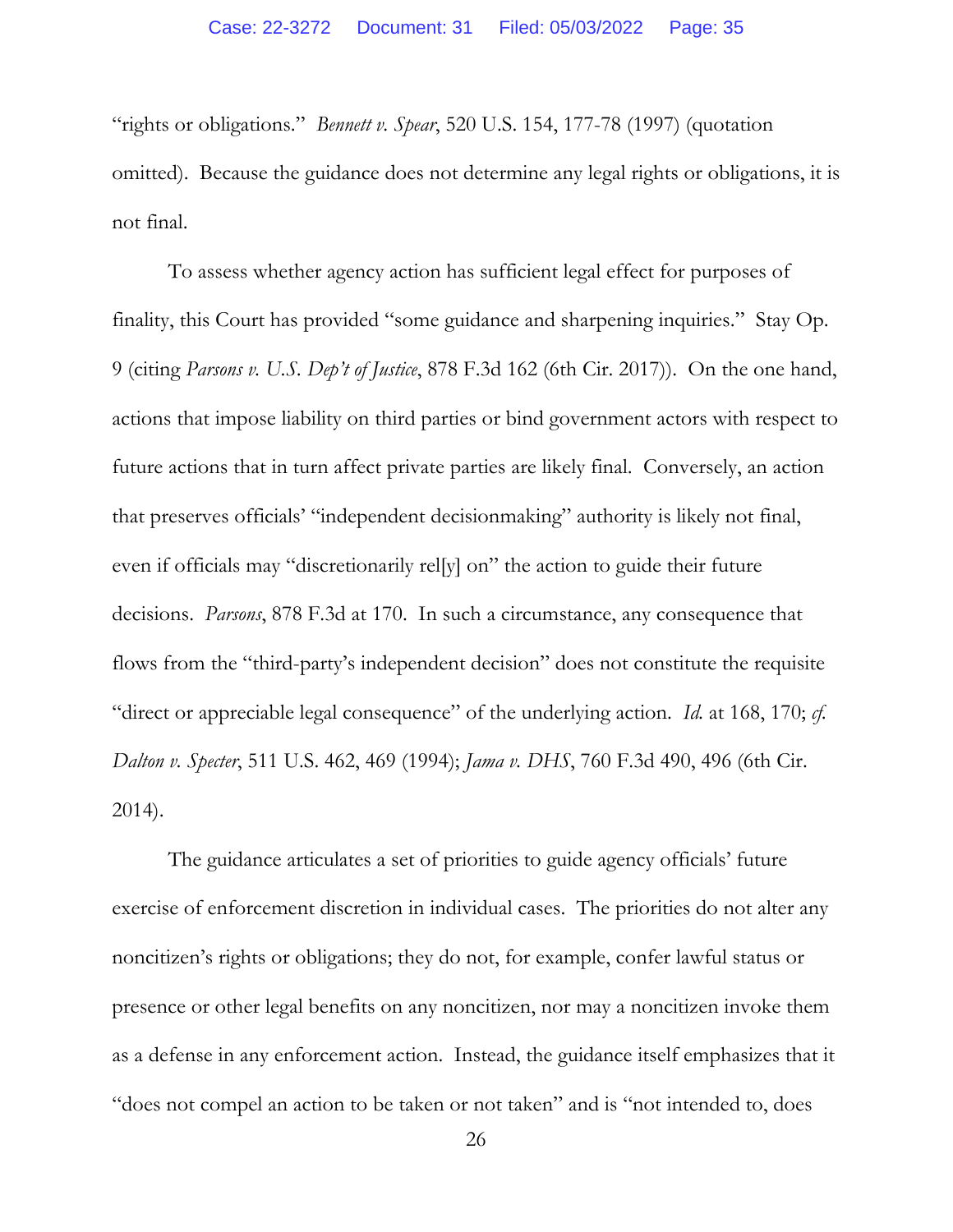not, and may not be relied upon to create any right or benefit." Guidance 5-7, R.1-1, Page ID #28-30; *cf. National Mining Ass'n v. McCarthy*, 758 F.3d 243, 252 (D.C. Cir. 2014) (explaining that similar language weighs in favor of nonfinality).

The guidance reinforces its discretion-preserving character throughout. For example, in discussing public-safety priorities, the guidance simply provides "examples of aggravating and mitigating factors [that] are not exhaustive," and it stresses that the "specific facts of a case should be determinative" and that officials should "evaluate the individual and the totality of the facts and circumstances and exercise their judgment accordingly." Guidance 3-4, R.1-1, Page ID #26-27. And in discussing border security, the guidance similarly emphasizes that officers are to "evaluate the totality of the facts and circumstances and exercise their judgment accordingly." Guidance 4, R.1-1, Page ID #27. Thus, as the stay panel concluded, the guidance "has the telltale signs of a non-binding policy statement, not of reviewable agency action." Stay Op. 10.

The district court suggested that the guidance alters noncitizens' rights because it allegedly allows immigration officers to make "custody determinations" and "nonremoval decisions for reasons" that  $\mathcal{S}$  1226(c) and 1231(a) do not permit. Op. 48, R.44, Page ID #1115. That rests on the flawed premise that, even in the face of severe resource limitations and other enforcement considerations,  $\sqrt{\ }$  1226(c) and 1231(a) eliminate the Executive's enforcement discretion regarding whom to arrest or remove. It also misunderstands the guidance, which does not govern detention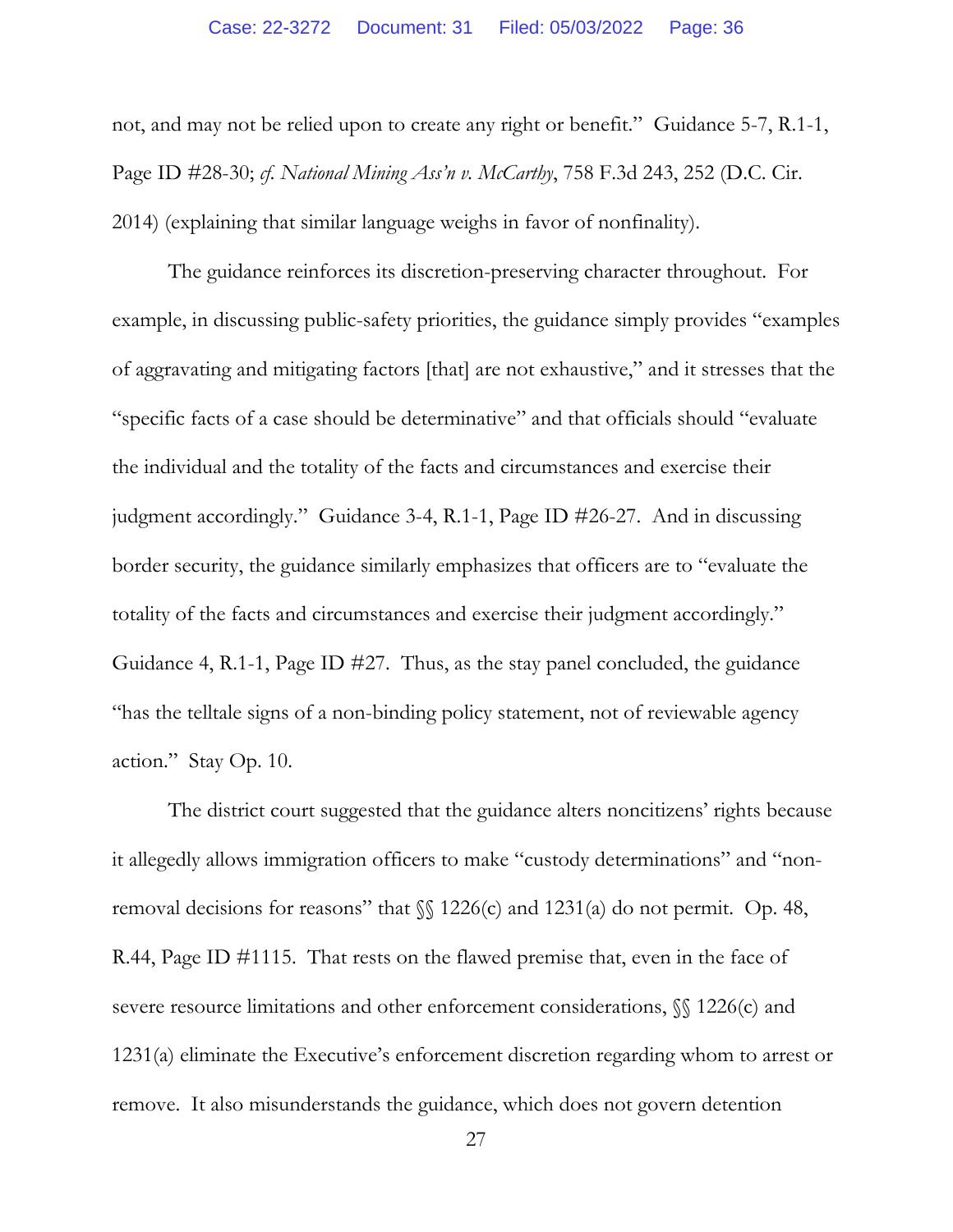decisions, confers no legal rights on noncitizens, and permits officers to pursue enforcement action against any removable noncitizen in the exercise of officials' individualized discretion. And it misunderstands the relevant legal principles, which focus not on whether the action provides guidance to agency employees but instead on whether the action has an "actual legal effect" on "regulated entities," *National Mining Ass'n*, 758 F.3d at 252. The guidance does not do so.

The district court emphasized that the guidance may adversely affect plaintiffs' fiscs. Op. 48-49, R.44, Page ID #1115-16. But such speculative and incidental effects are not the "direct and appreciable legal" consequences that finality demands. *Bennett*, 520 U.S. at 178; *see also Parsons*, 878 F.3d at 167-70. To the extent that they exist at all, *but see supra* pp. 21-25, they are the indirect result of case-by-case decisions made by individual immigration officers, noncitizens' own choices, the States' independent spending decisions, and the operation of other laws. Such "practical consequences" contingent on future exercises of "independent decisionmaking" "are not legal" harms for purposes of finality. *Parsons*, 878 F.3d at 168-70; *accord Air Brake Sys., Inc. v. Mineta*, 357 F.3d 632, 645 (6th Cir. 2004) ("[A]dverse economic effects accompany many forms of indisputably non-final government action."). Thus, as the stay panel properly explained, "[w]hatever costs the Guidance creates for the States downstream arise only from officials who exercise their discretion under the Guidance, confirming that those costs are not the Guidance's direct or appreciable legal consequences." Stay Op. 10 (quotation omitted).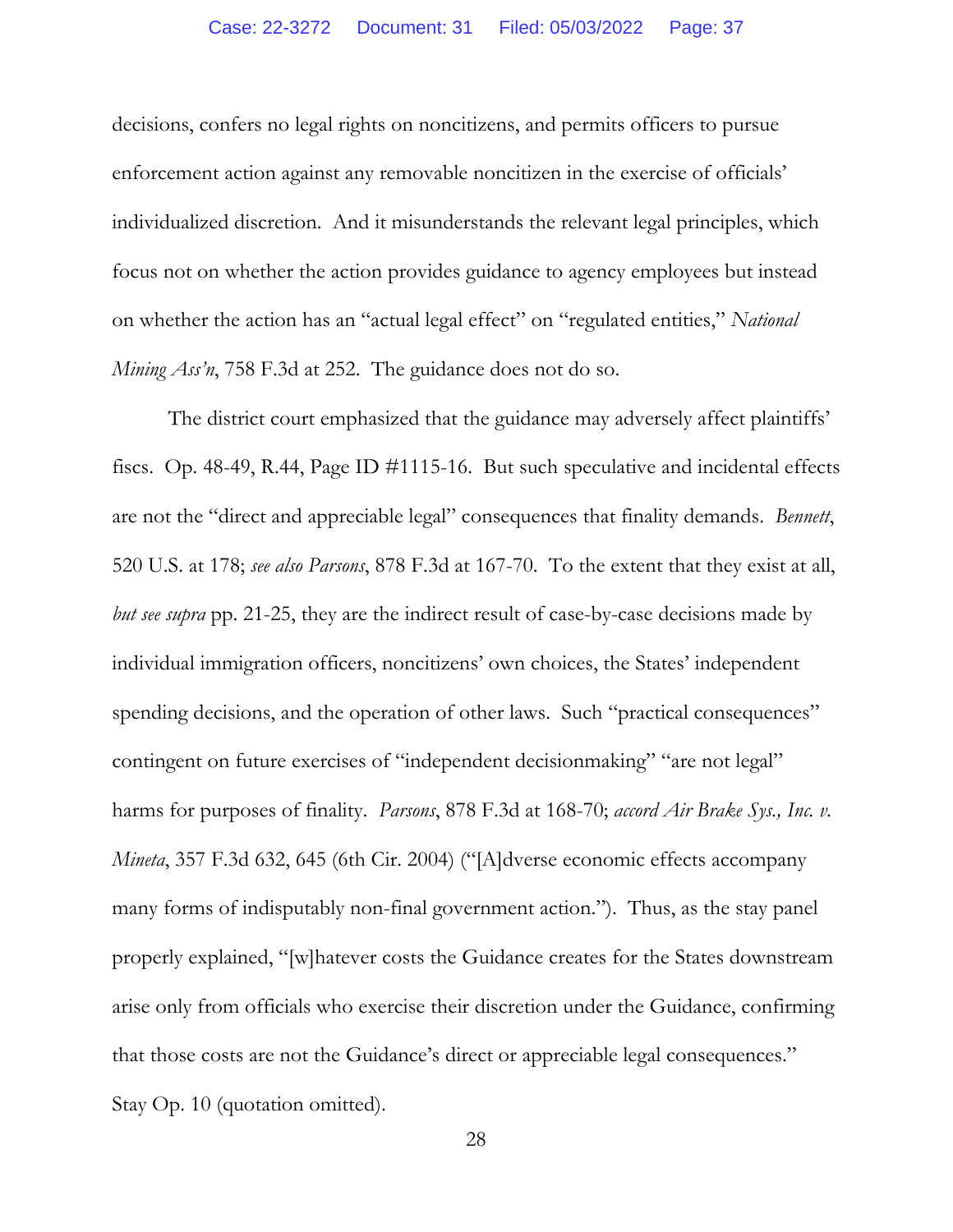### **B. Immigration Enforcement Decisions Are Committed To Agency Discretion**

1. Under the APA, a plaintiff may not obtain judicial review of agency action "committed to agency discretion by law."  $5 \text{ U.S.C. }$   $\sqrt{701(a)(2)}$ . Enforcement decisions are "generally committed to an agency's absolute discretion." *Heckler v. Chaney*, 470 U.S. 821, 831 (1985). Such decisions "often involve[] a complicated balancing of a number of factors which are peculiarly within [the agency's] expertise." *Id.* For example, an agency must assess not only the existence and severity of a violation but also "whether agency resources are best spent on this violation or another, whether the agency is likely to succeed if it acts, whether the particular enforcement action requested best fits the agency's overall policies, and, indeed, whether the agency has enough resources to undertake the action." *Id.* And particularly where limited resources mean that an "agency generally cannot act against each technical violation of the statute it is charged with enforcing," it is DHS and ICE—not the courts or third parties like the States—that are best positioned "to deal with the many variables involved in the proper ordering of [their] priorities." *Id.* at 831-32.

Those "concerns are greatly magnified in the deportation context." *AADC*, 525 U.S. 471, 490 (1999). Not only does that context present the usual factors that require the exercise of discretion, such as resource limitations and achieving the agency's mission, but immigration enforcement and related policy also may "affect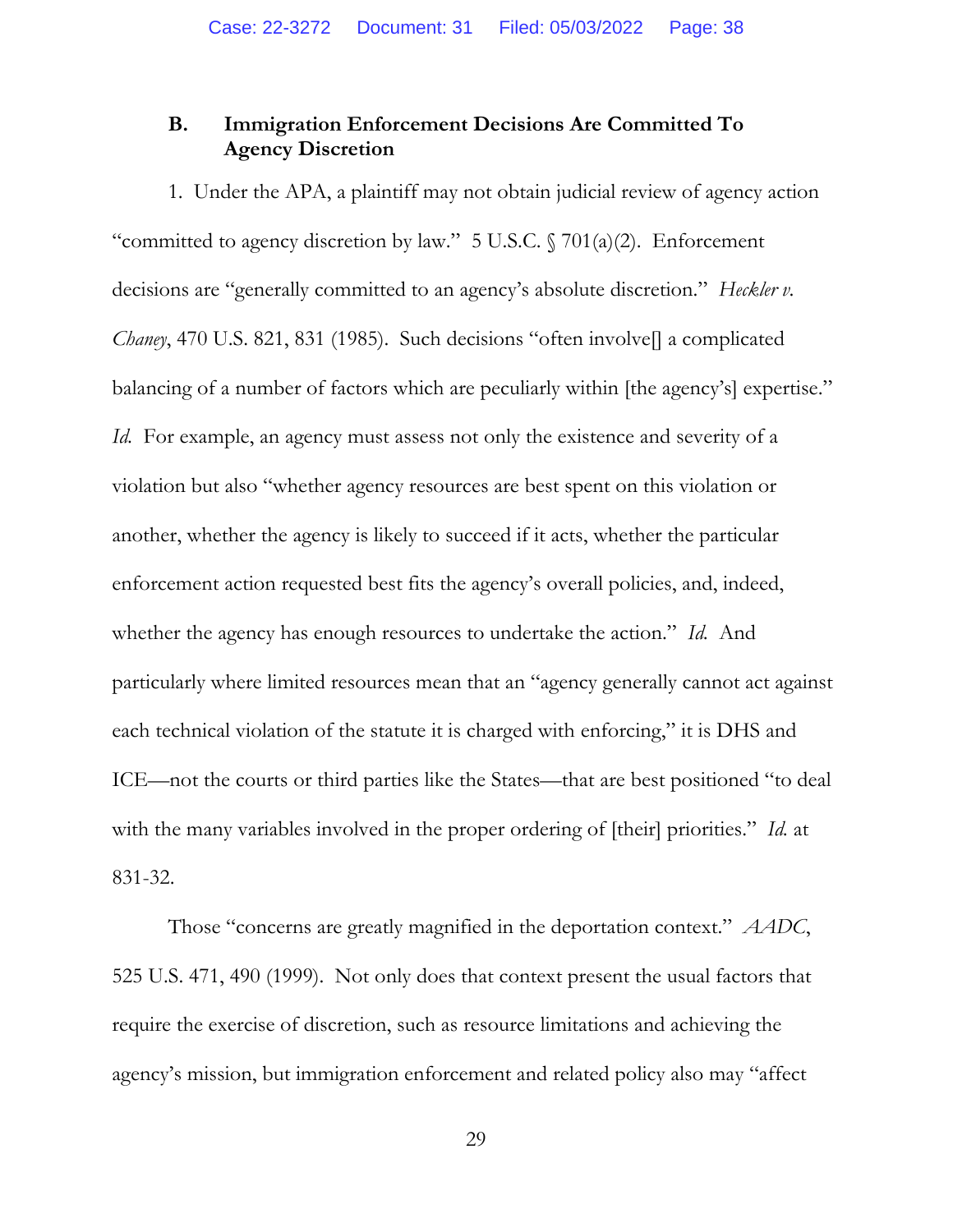trade, investment, tourism, and diplomatic relations for the entire Nation, as well as the perceptions and expectations of aliens in this country who seek the full protection of its laws," *Arizona*, 567 U.S. at 395; *see Jama v. ICE*, 543 U.S. 335, 348 (2005); *Harisiades v. Shaughnessy*, 342 U.S. 580, 588-89 (1952).

For these reasons, Congress constructed a removal system that has as a "principal feature" the "broad discretion exercised by immigration officials." *Arizona*, 567 U.S. at 396. That system gives the Executive the discretion to decide "whether it makes sense to pursue removal at all," *id.*, and allows the Executive "to abandon the endeavor" at "each stage" of the removal process, *AADC*, 525 U.S. at 483. Congress accordingly vested the Secretary with the responsibility to establish "national immigration enforcement policies and priorities," 6 U.S.C. § 202(5), and to "issue such instructions" and "perform such other acts as he deems necessary for carrying out his authority" under the INA, 8 U.S.C. § 1103(a)(3). And, at the same time, Congress has never appropriated anywhere near sufficient funds to permit the detention and removal of every removable noncitizen, Bible Decl. ¶¶ 19-20, R.49-1, Page ID #1184-85, making clear Congress's understanding that the Executive must exercise its discretion regarding how best to use its limited resources to enforce the INA.

Underscoring the extent of the Executive's enforcement discretion, Congress provided that, generally, "no court shall have jurisdiction to hear any cause or claim by or on behalf of any alien arising from the decision or action by the [Secretary] to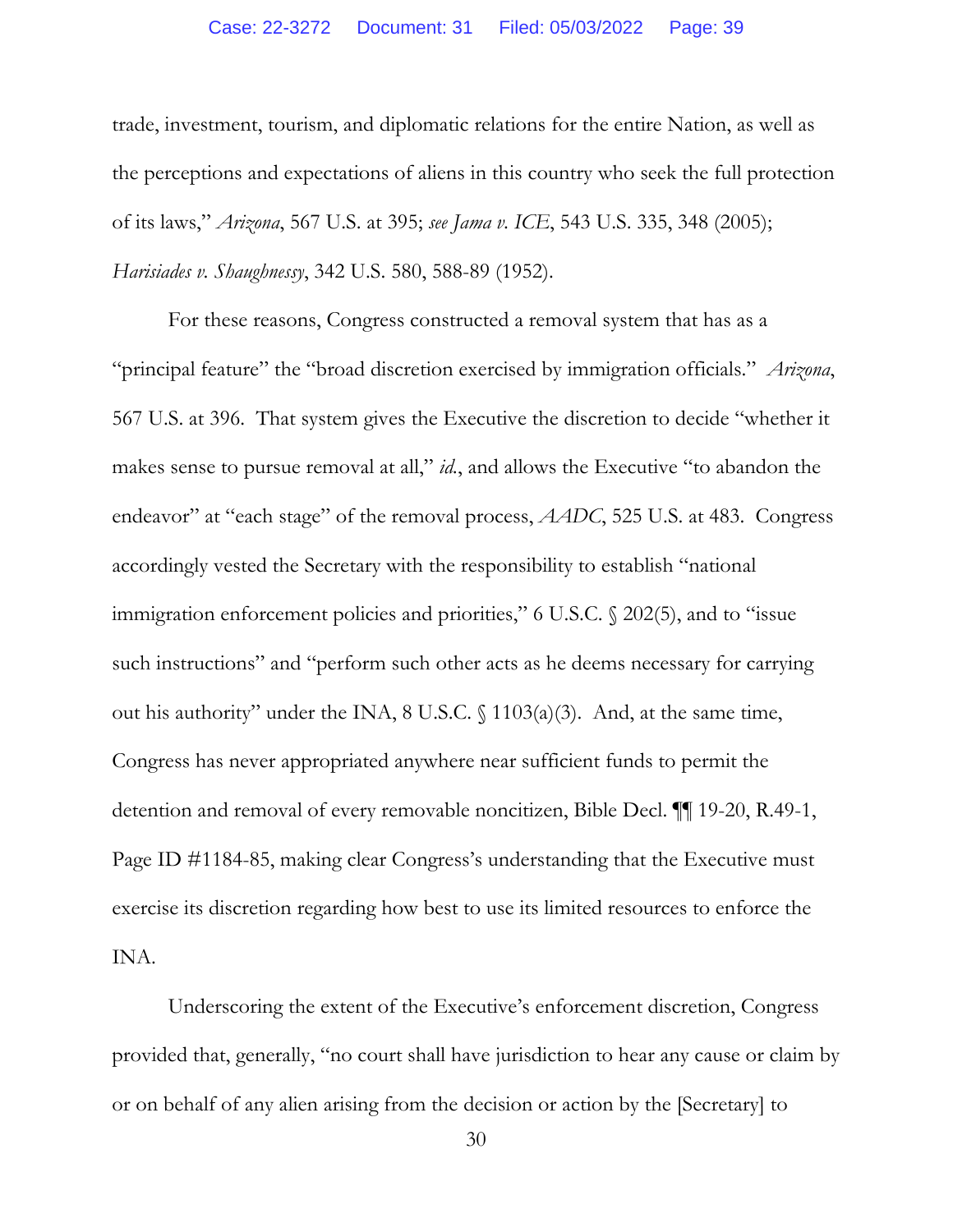commence proceedings, adjudicate cases, or execute removal orders against any alien under this chapter."  $8 \text{ U.S.C.} \$  1252(g). That provision reflects Congress's desire to "protect[] the Executive's discretion from the courts" in general and from "attempts to impose judicial constraints upon prosecutorial discretion" in particular. *AADC*, 525 U.S. at 485-86, 485 n.9. If a noncitizen may not challenge any such enforcement decision, it follows a fortiori that third parties—including States—may not challenge decisions by DHS regarding when it is appropriate to take, or not take, such enforcement actions.

2. The district court did not dispute those general principles. Instead, it concluded that the guidance at issue here was not committed to agency discretion by law, because in its view  $\mathcal{S}$  1226(c) and 1231(a) either eliminate the Executive's discretion by using the word "shall" or, at the least, provide judicially manageable standards to permit judicial review. Op. 32-39, R.44, Page ID #1099-106. The first of those conclusions misinterprets the relevant statutory provisions, and the second misunderstands the relevant legal principles.

First, as explained below, *see infra* pp. 34-38, the Supreme Court has repeatedly held that the "deep-rooted nature of law-enforcement discretion" persists "even in the presence of seemingly mandatory legislative commands"—including those that use "shall." *Town of Castle Rock v. Gonzales*, 545 U.S. 748, 761 (2005). And here, every relevant feature of the INA in general, and of  $\{\}$  1226(c) and 1231(a) in particular, confirms that Congress did not intend either provision to constitute a judicially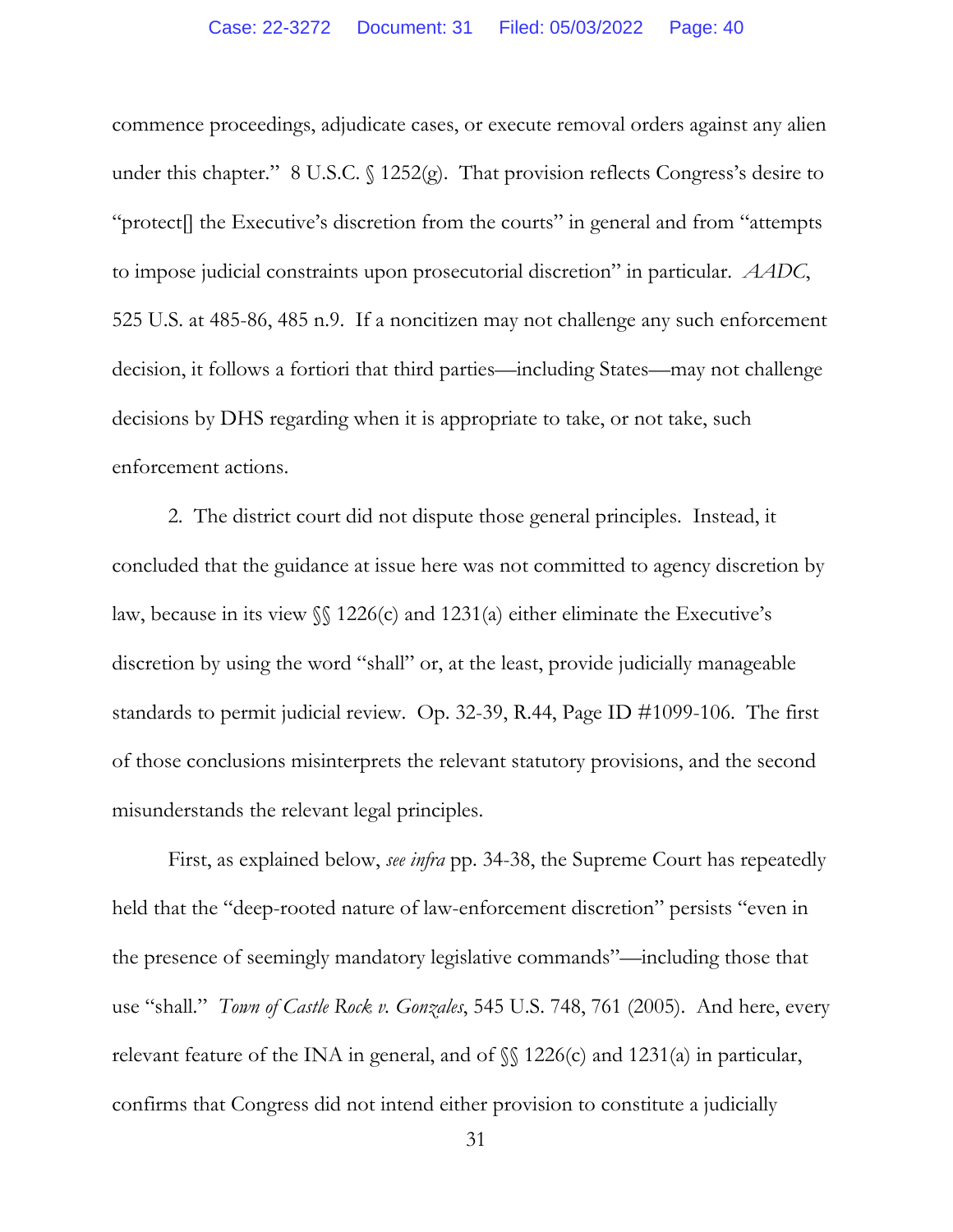enforceable limit on the Executive's enforcement discretion, especially in light of resource constraints and other enforcement considerations. Thus, those provisions cannot provide a basis to disregard the general presumption that enforcement decisions are committed to the agency's "absolute discretion" and are unreviewable under the APA. *Heckler*, 470 U.S. at 831.

Second, the district court's conclusion that  $\mathcal{S}$  1226(c) and 1231(a) provide "'judicially manageable' standard[s] to gauge DHS's exercise of discretion against," Op. 37, R.44, Page ID #1104, mistakenly conflates two distinct doctrines. An action is committed to agency discretion by law "in those rare instances where statutes are drawn in such broad terms that in a given case there is no law to apply." *Citizens to Pres. Overton Park, Inc. v. Volpe*, 401 U.S. 402, 410 (1971) (quotation omitted). This doctrine starts with the presumption that action is reviewable and requires courts to assess whether the relevant statute provides "judicially manageable standards" for "judging how and when an agency should exercise its discretion." *Heckler*, 470 U.S. at 830.

The presumption is reversed, however, with respect to decisions that have "traditionally been 'committed to agency discretion,'" including "an agency's decision not to take enforcement action." *Heckler*, 470 U.S. at 832; *cf. Lincoln v. Vigil*, 508 U.S. 182, 191-92 (1993) (cataloguing additional categories of such decisions). In those circumstances, the Supreme Court has explained, *Overton Park*'s standard and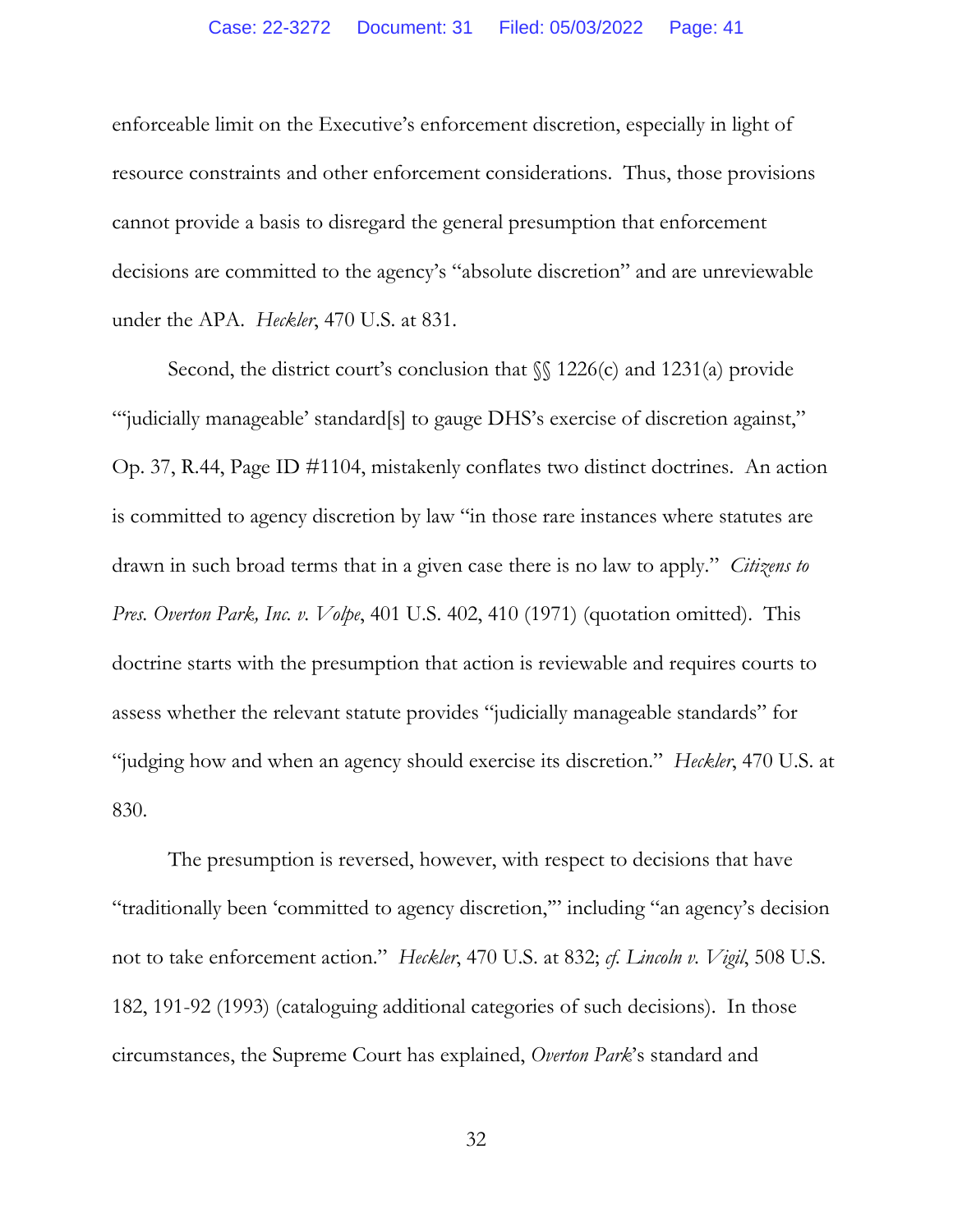presumptions regarding reviewability do not apply; instead, "the presumption is that judicial review is not available." *Heckler*, 470 U.S. at 831.

### **C. Plaintiffs' Claims Are Precluded By The INA And Do Not Fall Within The Zone Of Interests Of The Statutes They Seek To Enforce**

For similar reasons, judicial review is precluded in this case, *see* 5 U.S.C. § 701(a)(1), and plaintiffs' claims do not fall within the zone of interests of 8 U.S.C.  $$ 1226(c)$  or  $$ 1231(a).$ 

Nothing in the text, structure, or purpose of the INA generally, or  $\mathcal{S}$  1226 and 1231 specifically, suggests that Congress intended to permit a State to invoke attenuated effects of immigration enforcement policies on state expenditures to contest those policies. To the contrary, the INA throughout reflects the principle that immigration enforcement is exclusively the province of the National Government and the Executive. *See supra* pp. 18-21, 29-31; *infra* pp. 36-38. And the unavailability of judicial review is confirmed by the general rule that third parties have no cognizable legal interest in compelling the enforcement of immigration laws against others, *see Sure-Tan*, 467 U.S. at 897. In light of those principles, it is unsurprising that Congress has provided in the INA that only a noncitizen against whom the immigration laws are being enforced may challenge application of those laws. *See* 8 U.S.C. § 1252(b)(9). Allowing a State or other third party to challenge the Executive's immigrationenforcement decisions through the APA would circumvent Congress's design. Such claims are therefore precluded.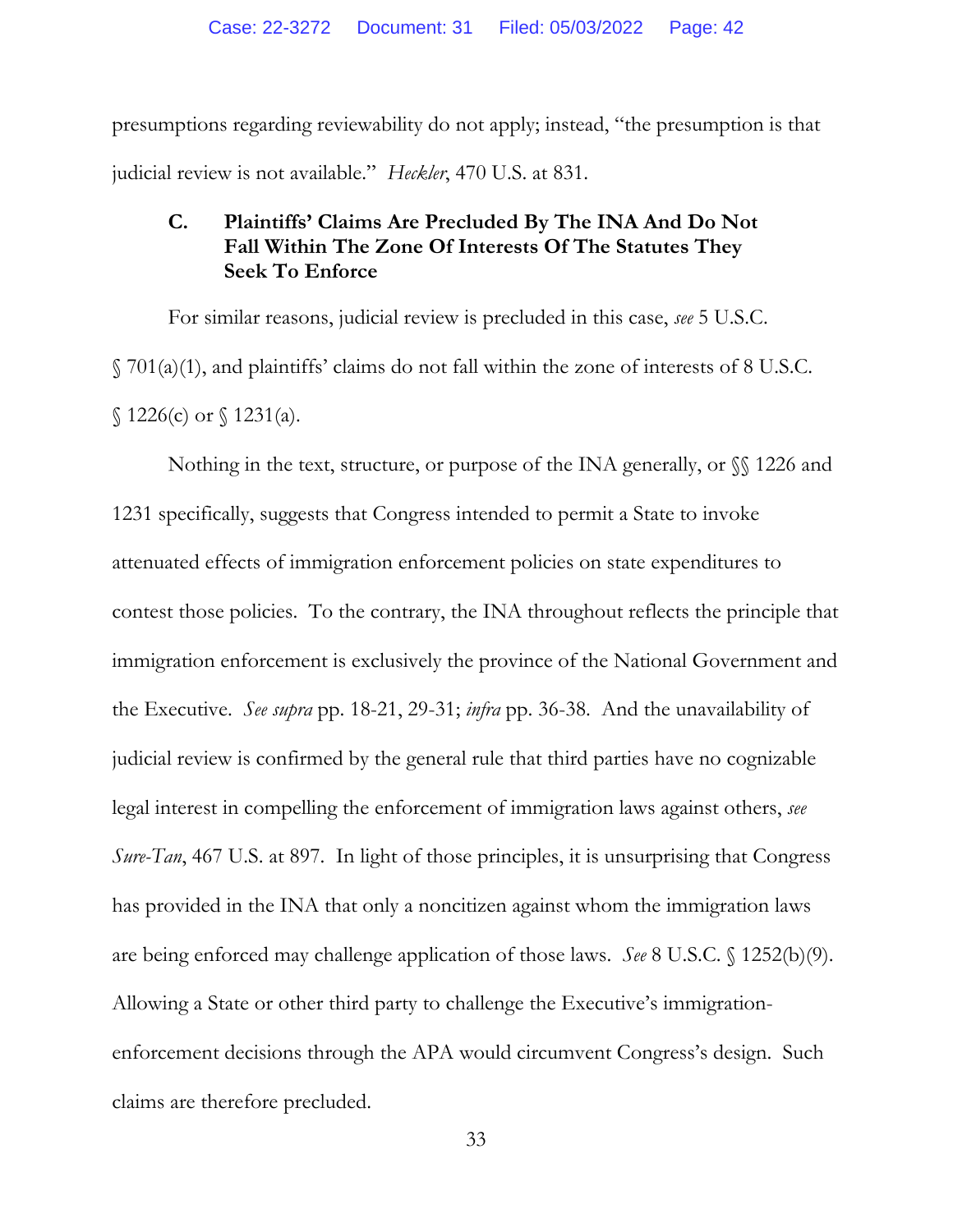The zone-of-interests inquiry asks whether Congress intended for the APA's cause of action to encompass the particular plaintiff's attempt to invoke a particular statute to challenge agency action. *See Clarke v. Securities Indus. Ass'n*, 479 U.S. 388, 399 (1987); *cf. Lexmark Int'l, Inc. v. Static Control Components, Inc.*, 572 U.S. 118, 127 (2014). Here, as explained, plaintiffs have no right of review because their "interests are so marginally related to or inconsistent with the purposes implicit in the statute that it cannot reasonably be assumed that Congress intended to permit the suit." *Clarke*, 479 U.S. at 399.

### **III. Plaintiffs Cannot Prevail On The Merits Of Their Claims**

#### **A. The Guidance Is Not Contrary To Law**

The district court incorrectly concluded that the revised guidance violates the INA. Op. 52, R.44, Page ID #1119. In its view, §§ 1226(c) and 1231(a) constitute unyielding and judicially enforceable mandates to arrest, detain, or remove certain noncitizens. And according to the court, the guidance is contrary to those supposed mandates because it "authorizes" DHS officials to make arrest and removal decisions that do not follow the statute. *Id.* As the stay panel recognized, *see* Stay Op. 12-15, that analysis fails at each step.

1. As an initial matter,  $\sqrt{\ }$  1226(c) and 1231(a) do not create a judicially enforceable mandate to arrest or remove any noncitizen.

Any interpretation of those provisions must begin from the starting point that, as explained, *see supra* pp. 29-31, the decision whether or not to pursue enforcement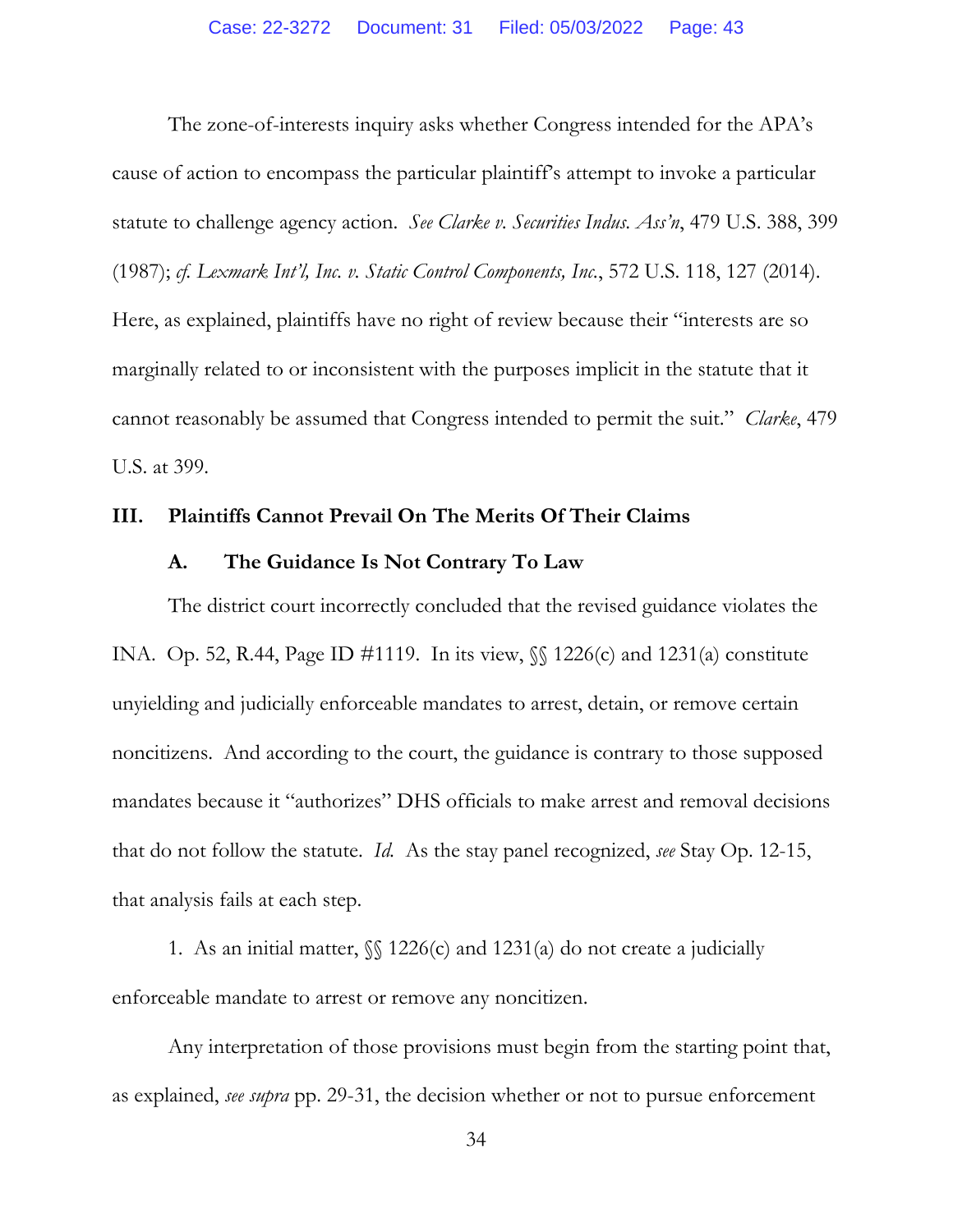action in any case is "generally committed to [the] agency's absolute discretion," *Heckler*, 470 U.S. at 831. That general rule reflects the realities that the Executive usually cannot act against every violation of every statute it is charged with enforcing and that it is the Executive that is best positioned to consider and weigh the many factors required to determine how best to allocate resources across enforcement efforts. *See id.* at 831-32. That principle has particular force in the immigration context, where Congress has constructed an enforcement system that has "considerable discretion already baked into" it. Stay Op. 12.

The district court concluded that  $\mathcal{S}$  1226(c) and 1231(a) displace the Executive's inherent enforcement discretion, mandating the arrest and removal of particular noncitizens, primarily because each provision uses the word "shall." *See*  Op. 34-38, R.44, Page ID #1101-05. In particular, § 1226(c) provides that DHS "shall take into custody any alien," 8 U.S.C.  $\int$  1226(c)(1), who "falls into one of several enumerated categories involving criminal offenses and terrorist activities," *Jennings v. Rodriguez*, 138 S. Ct. 830, 837 (2018), "when the alien is released" from criminal custody. Section 1231 sets a "removal period" of 90 days and states that the government "shall detain" the noncitizen during that period. 8 U.S.C. § 1231(a).

But the Supreme Court has repeatedly rejected similar arguments across a range of enforcement contexts, explaining that the Executive's "deep-rooted" enforcement discretion has "long coexisted with apparently mandatory arrest statutes" and persists "even in the presence of seemingly mandatory legislative commands." *Castle Rock*,

<sup>35</sup>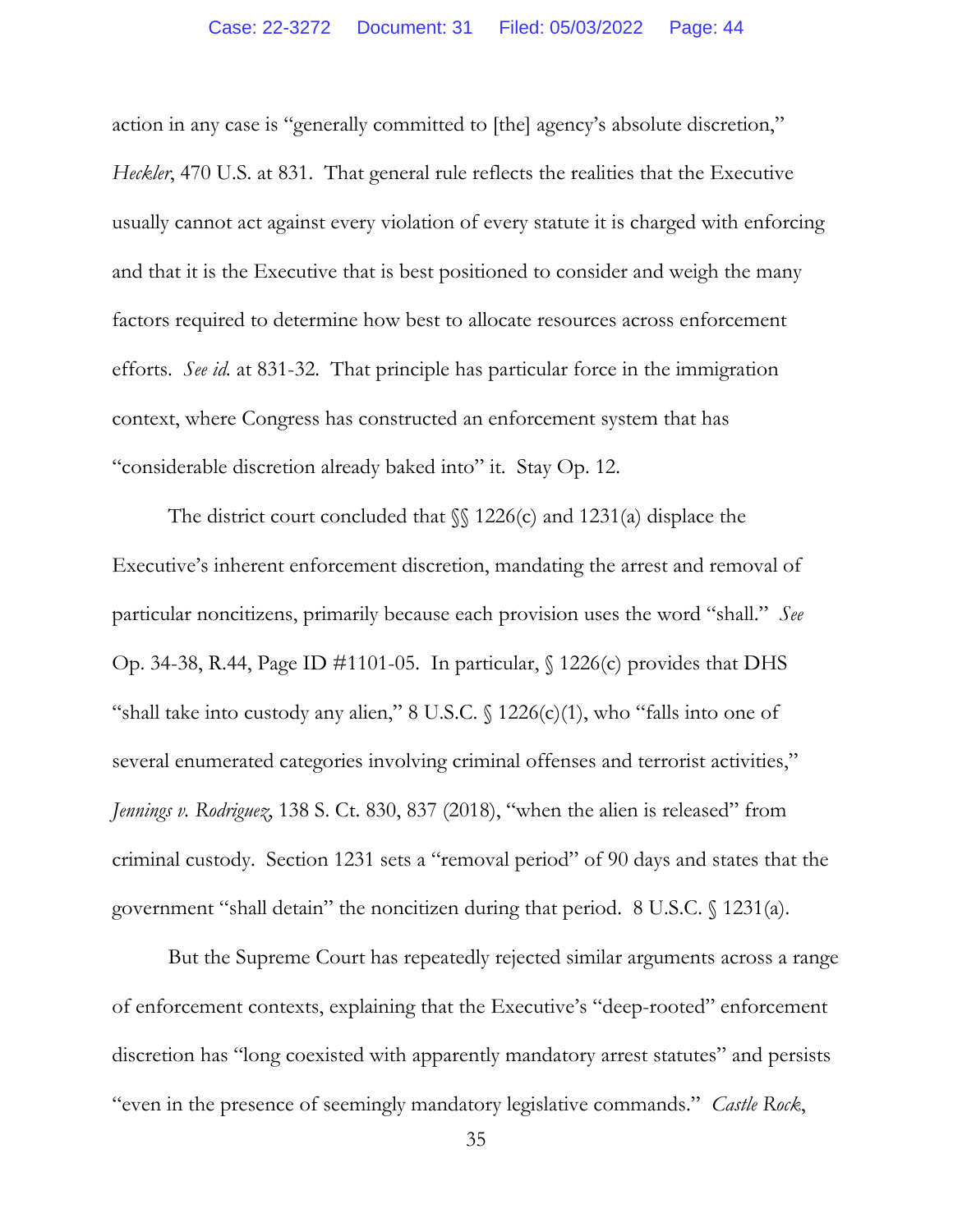545 U.S. at 760-61; *see also, e.g.*, *City of Chicago v. Morales*, 527 U.S. 41, 59, 62 n.32 (1999) (rejecting the notion that an ordinance providing that police officers "shall order" people to disperse in certain circumstances "affords the police no discretion" (emphasis and quotation omitted)); *Heckler*, 470 U.S. at 835 (confirming that a statute providing "baldly that any person who violates the Act's substantive prohibitions 'shall be imprisoned . . . or fined'" did not remove the Executive's enforcement discretion (alteration in original)). Instead, a "stronger indication" of congressional intent is required before a court should conclude that Congress meant to circumscribe the Executive's inherent discretion whether to take enforcement action. *Castle Rock*, 545 U.S. at 761.

And in the context of  $\mathcal{S}$  1226(c) and 1231(a), every relevant tool of statutory interpretation confirms the contrary: Congress did not intend either provision as an unyielding or judicially enforceable constraint on the Executive's actions. First, the INA insulates decisions under both provisions from judicial review. In particular, Congress has explicitly provided that the Secretary's "discretionary judgment regarding the application of [§ 1226] shall not be subject to review" and has prohibited courts from "set[ting] aside any action or decision" by the Secretary "under this section regarding the detention or release of any alien." 8 U.S.C. § 1226(e). And Congress has similarly foreclosed suits to challenge applications of § 1231, providing that "[n]othing" in that section "shall be construed to create any substantive or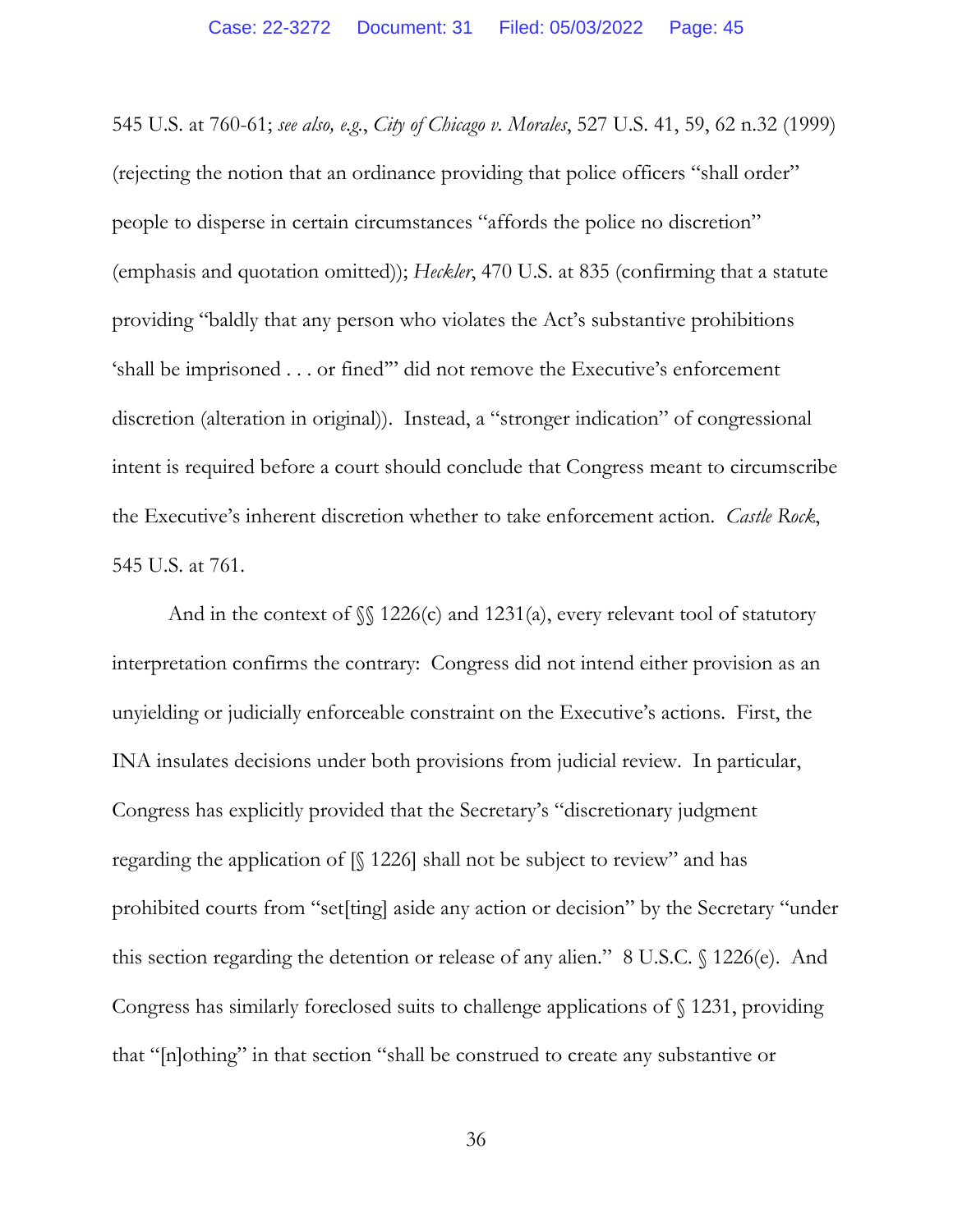procedural right or benefit that is legally enforceable by any party against the United States or its agencies or officers or any other person." *Id.* § 1231(h).

Second,  $\S$  1226 only authorizes the detention of noncitizens "pending the outcome of removal proceedings." *Jennings*, 138 S. Ct. at 838. Section 1226 does not address the antecedent decision whether to initiate or continue to pursue removal proceedings against a particular noncitizen, which rests in the sole, unreviewable discretion of the Executive Branch. *See Arizona*, 567 U.S. at 396 (recognizing the Executive's discretion to decide "whether it makes sense to pursue removal at all"). Because detention authority is contingent on a separate, unreviewable exercise of prosecutorial discretion, the decision whether to arrest and detain a particular noncitizen is encompassed within that prosecutorial discretion.

Third, with respect to § 1231, "Congress itself appreciated that removal would not always occur within 90 days." Stay Op. 13-14. Indeed, Congress has enacted provisions to govern the release of noncitizens after the expiration of the removal period. *See* 8 U.S.C. § 1231(a)(3). Thus, as the Supreme Court has explained, there is considerable "doubt" that "when Congress shortened the removal period to 90 days in 1996 it believed that all reasonably foreseeable removals could be accomplished in that time." *Zadvydas v. Davis*, 533 U.S. 678, 701 (2001).

Fourth, the INA is a highly reticulated scheme, and DHS is charged with enforcing a wide range of INA provisions affecting many different groups of noncitizens. Congress has vested the Secretary with the responsibility to establish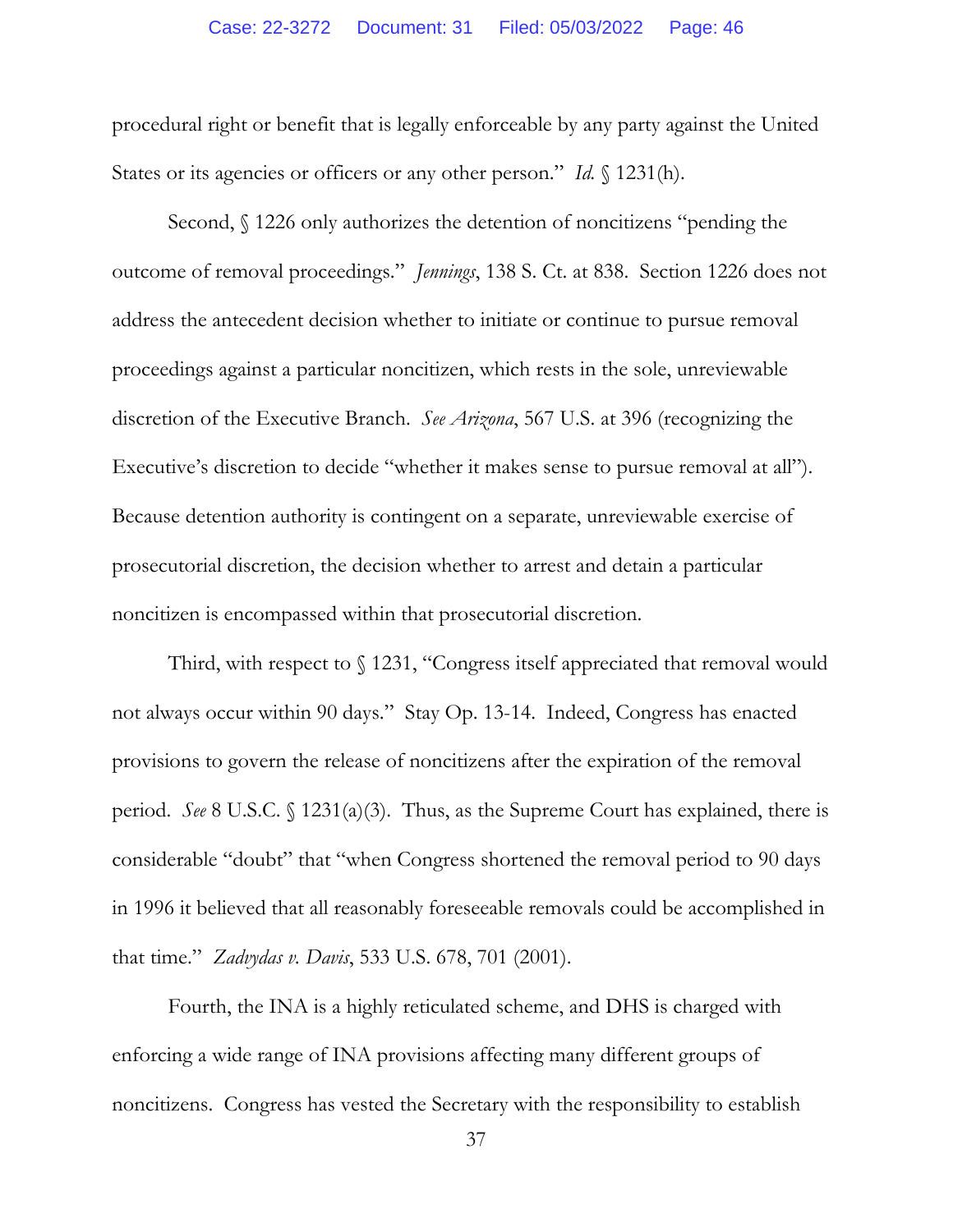"national immigration enforcement policies and priorities," 6 U.S.C. § 202(5), reflecting a recognition that the Secretary is in the best position to appropriately determine how best to allocate the agency's limited resources across all aspects of the statutory scheme. By contrast, if the States' view of the statute were correct and any given State could obtain an injunction requiring the Secretary to concentrate enforcement on one aspect of the scheme or another, it would be States and federal courts, rather than the Executive, that would be in the position to determine how the agency uses its limited resources. And the agency could be in an untenable position as different States with different policy preferences sought different injunctions requiring prioritization of different aspects of the scheme.

Finally, Congress has never appropriated anywhere near sufficient funds to permit the detention and removal of every noncitizen potentially covered by §§ 1226(c) and 1231(a). Bible Decl. ¶¶ 19-20, R.49-1, Page ID #1184-85; *see* Illegal Immigration Reform and Immigrant Responsibility Act of 1996, Pub. L. No. 104-208 § 386(a), 110 Stat. 3009-546, 3009-653 (providing funding only to support "at least 9,000 beds" during fiscal year 1997). And accepting the district court's contrary interpretation of those provisions would mean that every Administration has been violating them since their enactment in 1996.

2. Thus, properly understood,  $\sqrt{\ }$  1226(c) and 1231(a) do not provide judicially enforceable constraints on DHS's judgment regarding which noncitizens to arrest or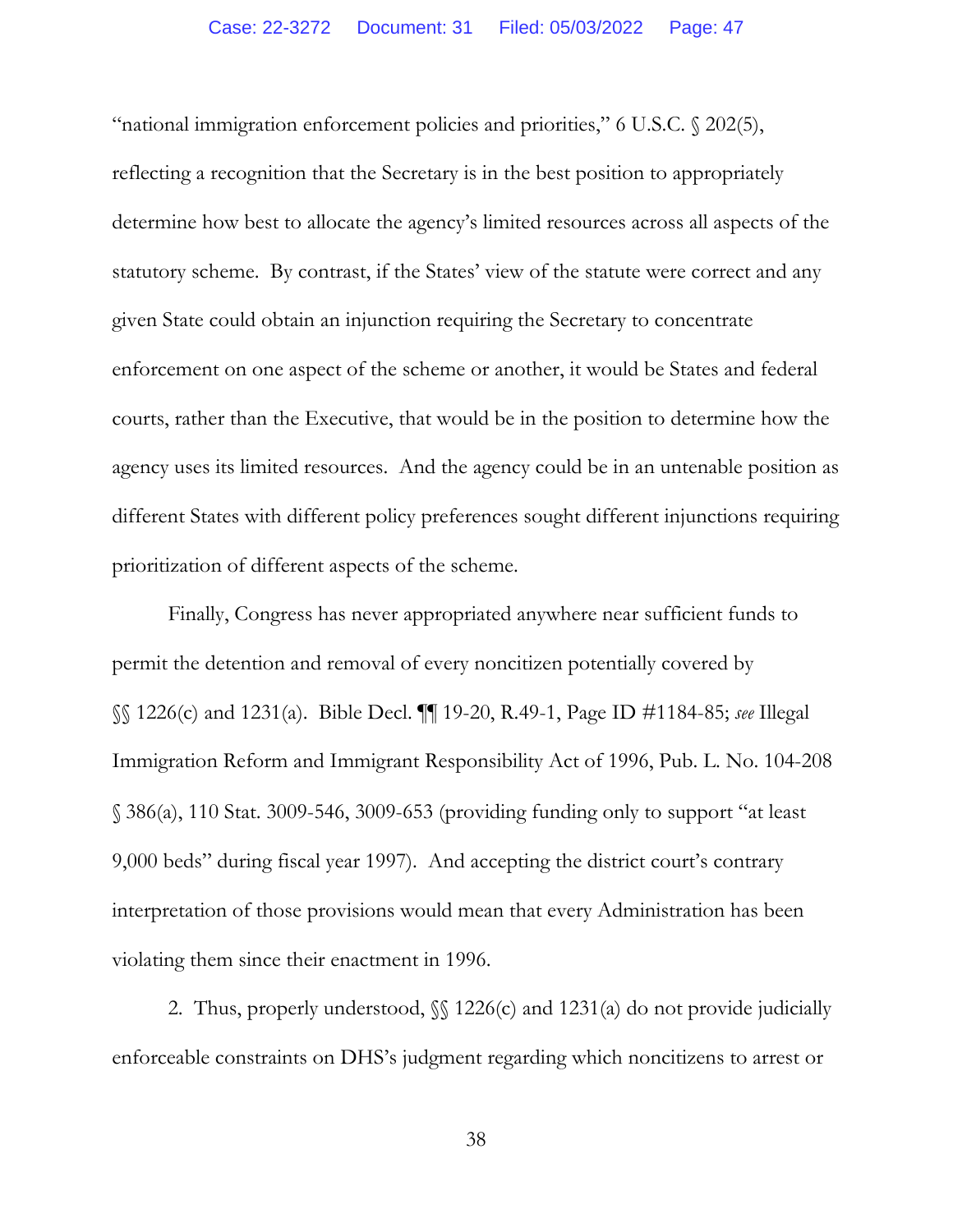remove. That by itself is sufficient to resolve plaintiffs' claim that the guidance is contrary to those provisions. But plaintiffs' claim also fails for two additional reasons.

First, even if  $\int$  1226(c) or  $\int$  1231(a) imposed some inflexible requirement that third parties could judicially enforce, it would only be with respect to portions of those provisions:  $\int$  1226(c)(2), which bars DHS from releasing certain noncitizens who have already been taken into custody and are detained "pending the outcome of removal proceedings," *Jennings*, 138 S. Ct. at 838, and the second sentence of § 1231(a)(2), which bars the release of certain detained noncitizens during the removal period. But as DHS explained in issuing the guidance, it has long "recognize[d]" those "constraints on its authority," and nothing in the guidance "override[s]" those obligations. Considerations Memorandum 18-19, R.27-2, Page ID #460-61. Indeed, the guidance itself applies only to decisions whether to arrest and remove noncitizens; it does not apply by its own terms to the separate decision whether to release noncitizens from detention. *See id.*; Guidance 1, R.1-1, Page ID #24. There accordingly is no justification for an injunction addressing the constraints on release in  $\{(1226(c)(2) \text{ and the second sentence of } \{(1231(a)(2))\}$ .

Second, the guidance does not require any officer to forbear from arresting or removing a noncitizen in any given case. To reiterate, the guidance preserves individual officers' discretion to exercise their individual judgment—appropriately guided by the INA's provisions—to determine whether enforcement action is warranted in any given case, including in any case involving a noncitizen described in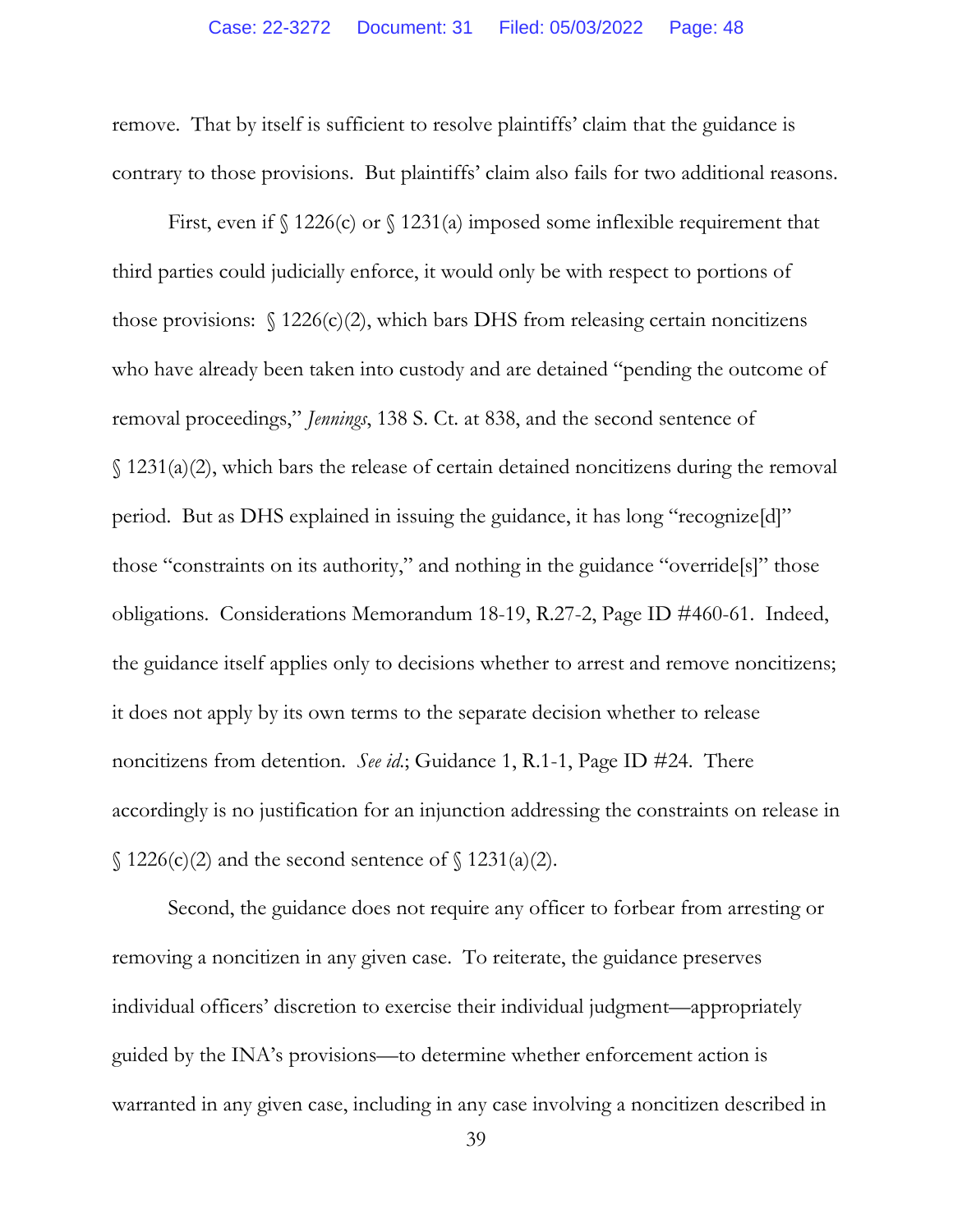§ 1226(c) or § 1231(a). *See supra* pp. 26-28. The guidance thus does not violate even the States' incorrect interpretation of  $\mathcal{S}$  1226(c) and 1231(a) because it does not prohibit any official from taking any of the actions that the States think those provisions require.

#### **B. The Guidance Is Not Arbitrary And Capricious**

The district court next concluded that the guidance was arbitrary and capricious because DHS failed to adequately consider the "recidivist risk presented by criminal aliens" and the costs that the guidance would allegedly inflict upon the States, Op. 55- 61, R.44, Page ID #1122-28, and failed to properly explain why DHS's resource constraints necessitated the prioritization reflected in the guidance, Op. 61-63, R.44, Page ID #1128-30. That is incorrect. *See* Stay Op. 15-16.

First, DHS addressed in depth both of the issues that the district court identified. With respect to recidivism, the guidance encourages officers to prioritize noncitizens who "pose[] a current threat to public safety, including through a meaningful risk of recidivism." Considerations Memorandum 12, R.27-2, Page ID #454. The guidance reflects DHS's determination that recidivism is best addressed by encouraging officers to engage in a "context-specific consideration of aggravating and mitigating factors, the seriousness of an individual's criminal record, the length of time since the offense, and evidence of rehabilitation." *Id.* And DHS specifically explained that, in developing the guidance, it "exercised its expert judgment and experience to identify those factors that make an offender particularly more likely or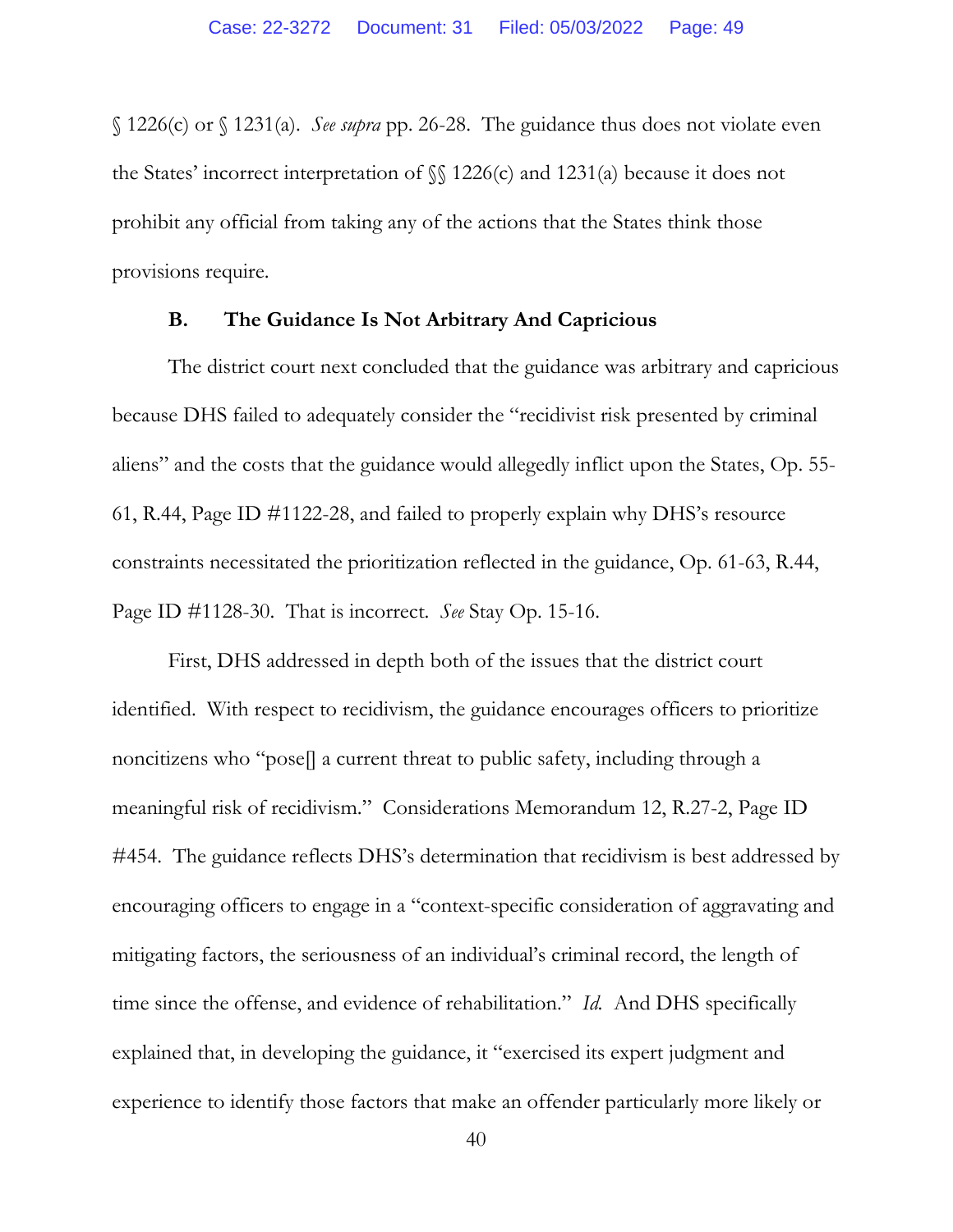less likely to recidivate" and considered substantial additional evidence relevant to that question, including studies on recidivism undertaken by the United States Sentencing Commission. Considerations Memorandum 13, R.27-2, Page ID #455.

Similarly, DHS considered at length the potential impact of the guidance on the States, including on their expenditures. At the outset, DHS recognizes that any empirical assessment of such incidental effects "is uniquely difficult to conclude with certainty," both because expenditures "are driven by policy decisions that state and local governments are themselves making" and because "local and state economic conditions and laws" and local demographic characteristics of noncitizen populations vary. Considerations Memorandum 15, R.27-2, Page ID #457. Nevertheless, DHS relied on its "experience and judgment" to conclude that the guidance was unlikely to have "significant" overall effects on States and might well have a "net positive effect." *Id.* DHS explained that resource constraints mean it will never be able "to arrest, detain, or remove more than a fraction of the overall removable population" and that in light of those constraints, the guidance may alleviate costs to States, both by focusing resources on individuals who threaten public safety and by reducing "fear" and "mistrust between noncitizens and government" that can lead to downstream fiscal impacts. Considerations Memorandum 15-16, R.27-2, Page ID #457-58. And in any event, DHS determined that even if the States were correct that the guidance might lead States to make some additional expenditures, none of those asserted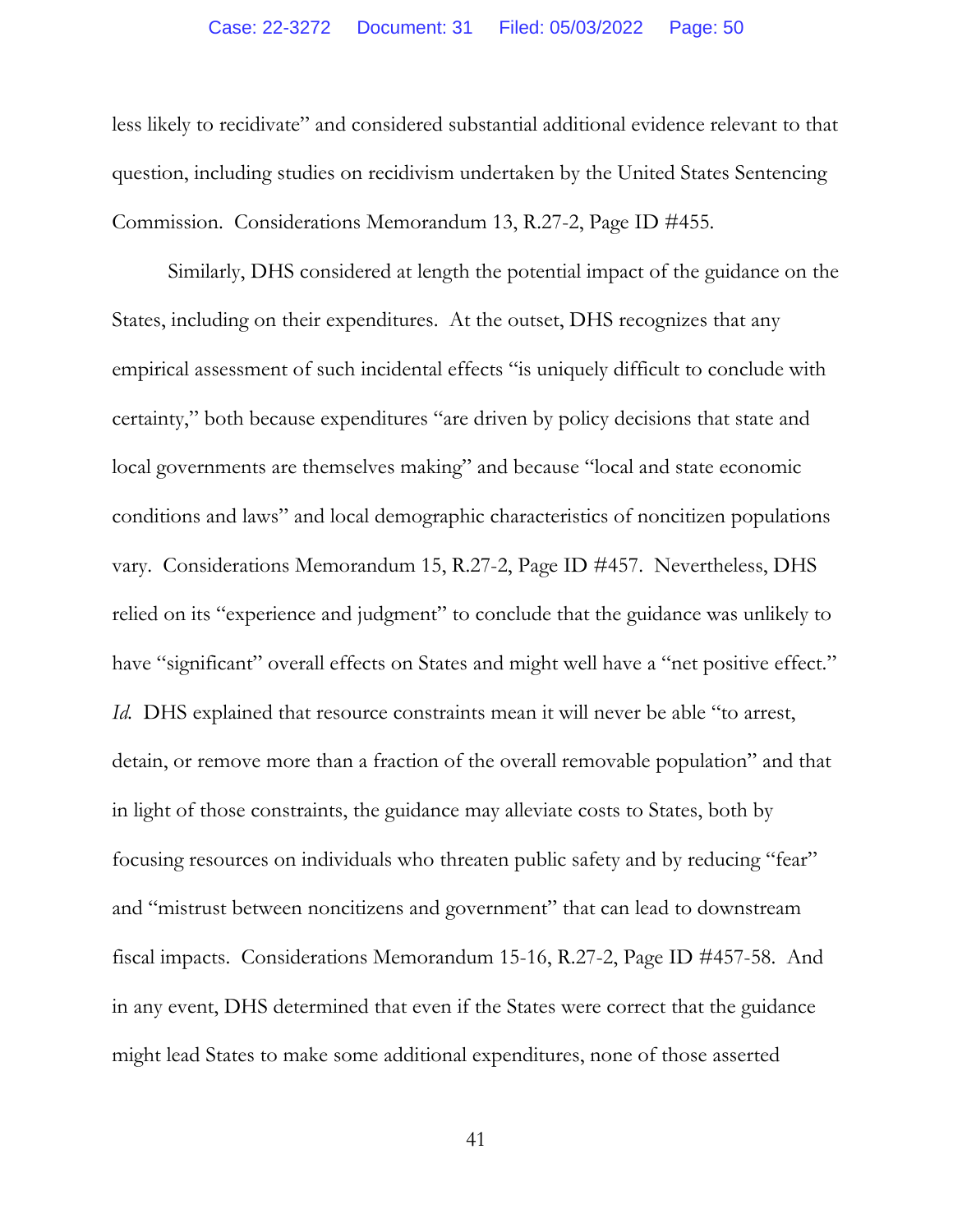effects "outweighs the benefits of the" guidance. Considerations Memorandum 14, R.27-2, Page ID #456.

DHS also addressed its own resource constraints and the need for prioritization in depth. *See* Considerations Memorandum 5-8, 17, R.27-2, Page ID #447-50, 459. For example, DHS explained that the number of pending removal proceedings has increased by over 400% since 2010; that over 3 million noncitizens are in such proceedings or have final orders of removal; that DHS has only approximately 6,500 officers and far too few trial attorneys to manage those cases; and that, at the time, ICE had a bedspace capacity limit of approximately 26,800—"less than 1% of the number [of noncitizens] in removal proceedings or subject to orders of removal." Considerations Memorandum 5-7, R.27-2, Page ID #447-49. DHS additionally explained that these resource limitations have long constrained the Executive's enforcement of the immigration laws and that the Executive has for decades relied on prosecutorial discretion to ensure the best use of limited resources. Considerations Memorandum 7-8, R.27-2, Page ID #449-50. Finally, DHS considered evidence gathered during the implementation of the interim priorities that a measure like the guidance is in fact effective at "channeling ICE officers' and agents' efforts toward" prioritized enforcement action—such that, for example, arrests of aggravated felons increased by nearly 70% under the interim priorities. Considerations Memorandum 17, R.27-2, Page ID #459.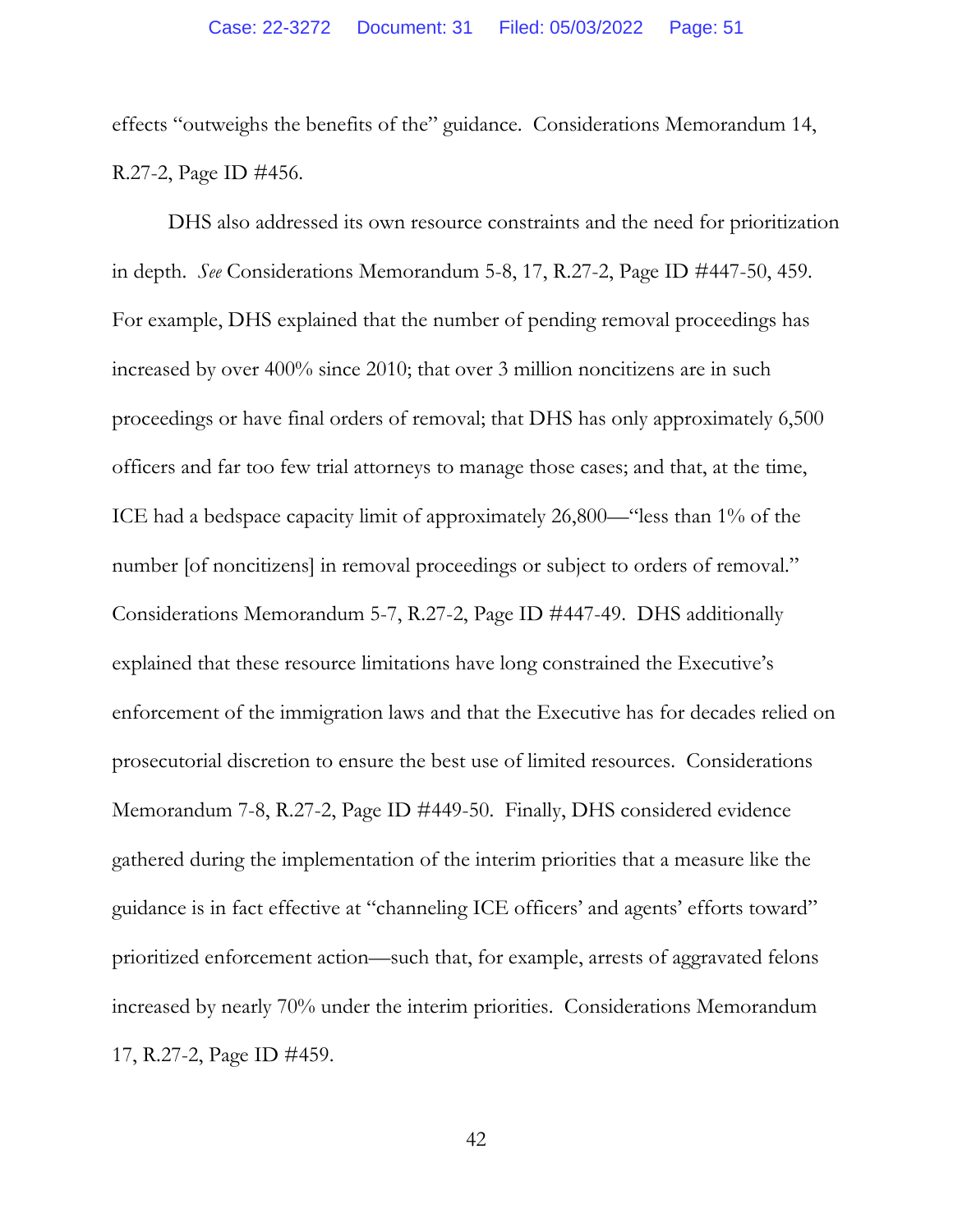DHS thus complied with the APA because it "considered relevant data points and offered a satisfactory explanation for its decision." Stay Op. 15; *see FCC v. Prometheus Radio Project*, 141 S. Ct. 1150, 1158 (2021). And although the district court attempted to nitpick perceived flaws in the agency's consideration—for example, faulting one of the studies that DHS considered for evaluating "noncitizen crime rates generally" rather than rates among the specific noncitizens described in § 1226(c), Op. 58, R.44, Page ID #1125—those perceived flaws do not provide any basis for relief. Instead, review under the arbitrary-and-capricious "standard is deferential, and a court may not substitute its own policy judgment for that of the agency." *Prometheus Radio Project*, 141 S. Ct. at 1158. Here, the agency "reasonably considered the relevant issues and reasonably explained the decision." *Id.* That is all the APA requires.

#### **C. Notice-And-Comment Rulemaking Was Not Required**

The district court also incorrectly ruled that the guidance is subject to the APA's notice-and-comment provisions. Op. 64-71, R.44, Page ID #1131-38. Those provisions do not apply to "general statements of policy," 5 U.S.C. § 553(b)(A), that "advise the public prospectively of the manner in which the agency proposes to exercise a discretionary power," *Lincoln*, 508 U.S. at 197 (quotation omitted). They also do not apply to rules of "agency organization, procedure, or practice," 5 U.S.C. § 553(b)(A), that do not alter the rights or interests of parties, *see Mendoza v. Perez*, 754 F.3d 1002, 1023 (D.C. Cir. 2014). As the stay panel correctly concluded, *see* Stay Op.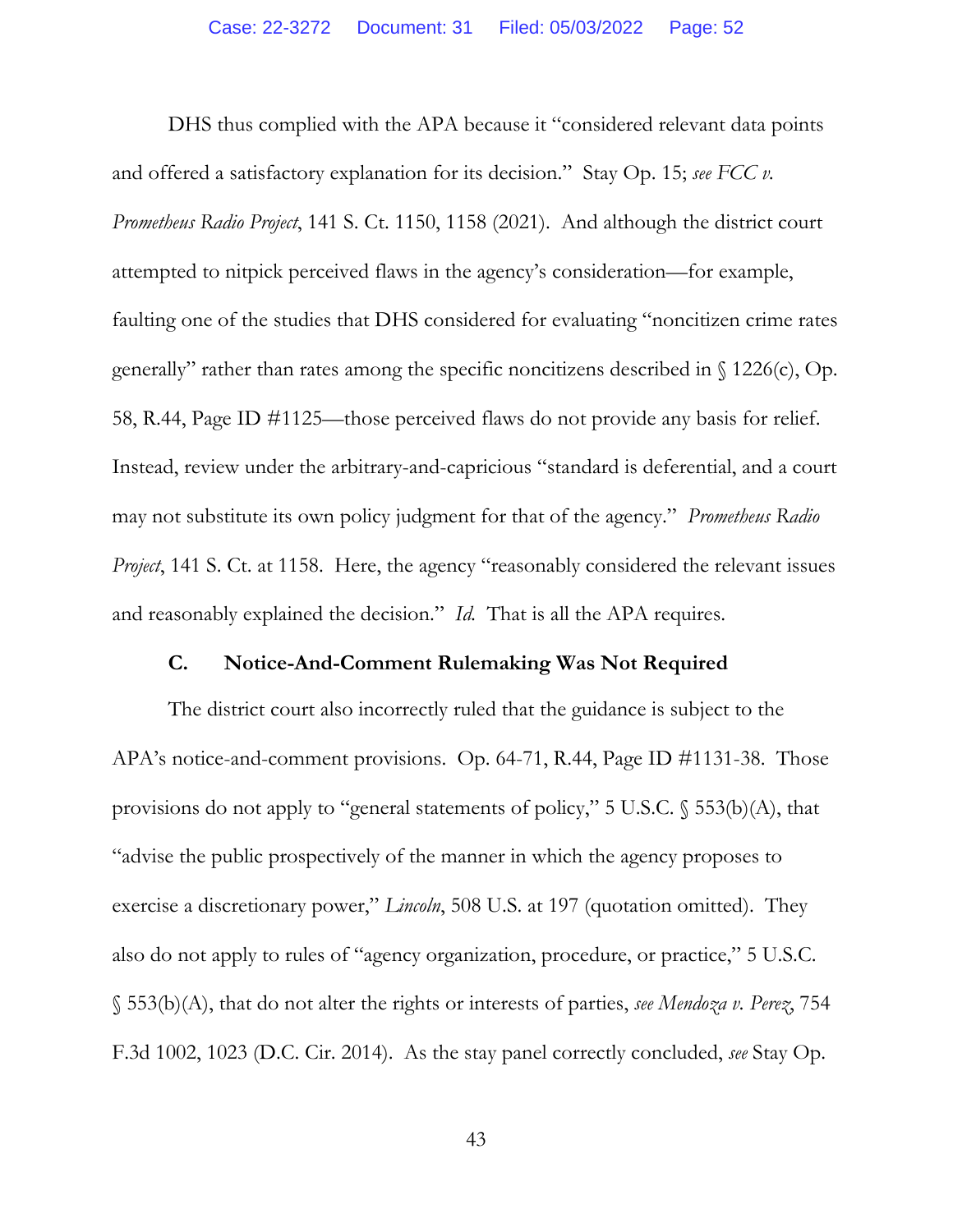16, these provisions exempt the guidance from the APA's notice-and-comment requirements.

This Court has explained that agency action that does not "narrowly circumscribe[] administrative discretion in all future cases" or otherwise "finally and conclusively determine[] the issues to which it relates" is likely a general statement of policy not subject to notice and comment. *Dyer v. Secretary of Health & Human Servs.*, 889 F.2d 682, 685 (6th Cir. 1989) (per curiam). And here, every relevant consideration indicates that the guidance is such a policy statement. As explained, *see supra* pp. 26-28, the guidance "leaves the exercise of prosecutorial discretion to the judgment of [DHS] personnel" in any given case. Guidance 3-5, R.1-1, Page ID #26- 28. It expressly does not "create any right or benefit, substantive or procedural, enforceable at law by any party in any administrative, civil, or criminal matter." Guidance 7, R.1-1, Page ID #30. It was issued in a manner consistent with the Executive's decades-long unbroken practice of issuing similar immigration enforcement guidance without notice and comment. And to underscore the point, the guidance was not published in the Federal Register or the Code of Federal Regulations. *See Little Traverse Lake Prop. Owners Ass'n v. National Park Serv.*, 883 F.3d 644, 657 (6th Cir. 2018). Finally, as explained, *see supra* pp. 26-28, the guidance does not impose any rights or obligations—both because it permits substantial discretion in its implementation and because DHS may amend or revoke it at any time.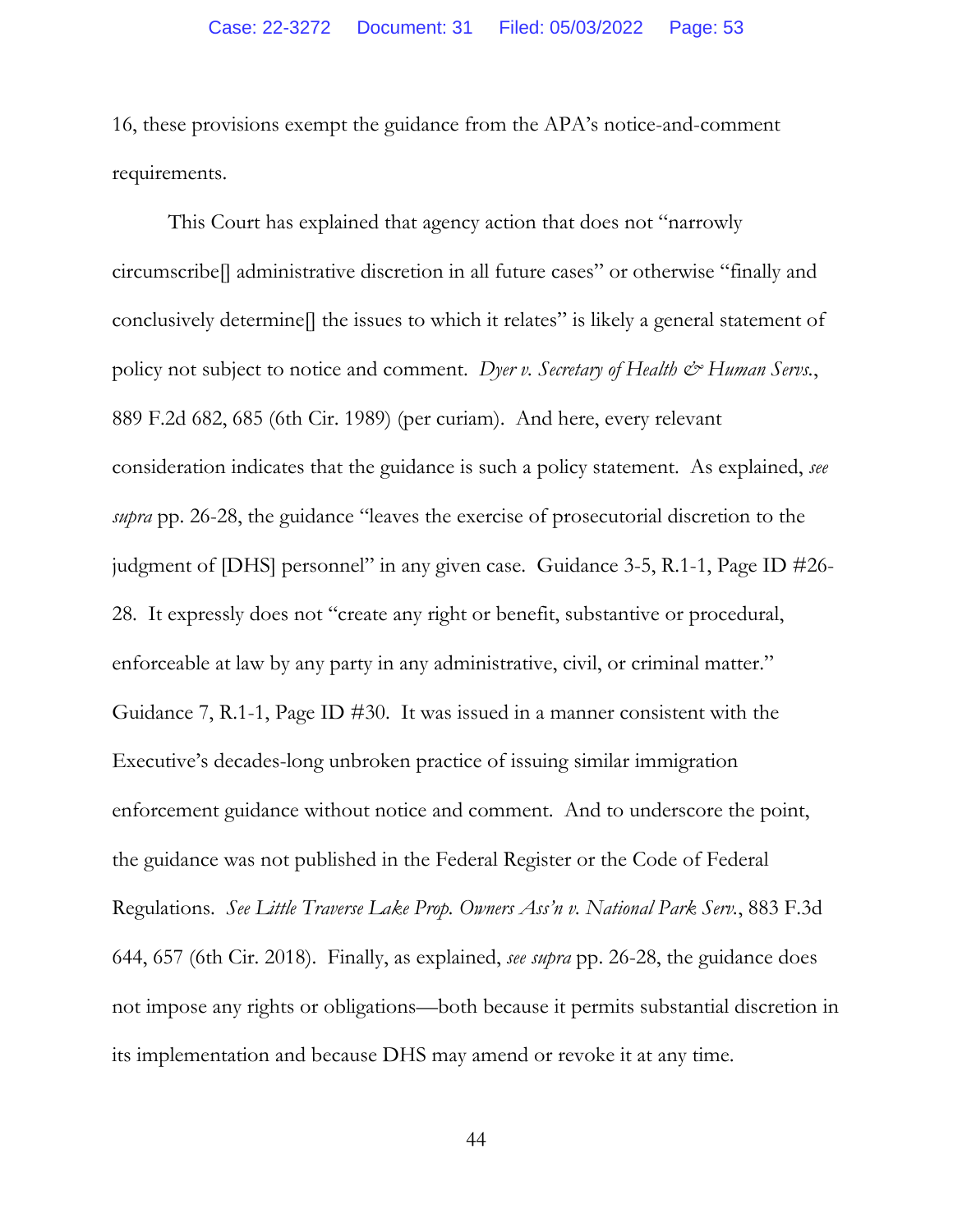The district court's contrary conclusion depends on the mistaken premise that the guidance establishes a "binding norm" by "displacing the detention and removal standards" of the INA. Op. 67-68, R.44, Page ID #1134-35. As explained, however, the guidance is fully consistent with the relevant provisions of the INA. And although the court emphasized that DHS expects its officers to consider the guidance when making individualized discretionary decisions, Op. 69, R.44, Page ID #1136, the guidance repeatedly emphasizes that agency officers remain free to exercise their individual judgment—as officers have done for decades—in determining whether enforcement action is warranted in any given case. Moreover, internal agency expectations do not convert guidance into legislative rules because such expectations do not "impose legally binding obligations or prohibitions on regulated parties." *National Mining Ass'n*, 758 F.3d at 250-53.

#### **IV. The Equities Do Not Support Preliminary Injunctive Relief**

Even assuming that the States had demonstrated some concrete, certainly impending, and judicially cognizable injury sufficient to satisfy Article III, that injury could not support preliminary injunctive relief. To obtain a preliminary injunction, the States must demonstrate that "the balance of equities tips in [their] favor," outweighing the harm to the defendants, and that "an injunction is in the public interest." *Winter*, 555 U.S. at 20. These latter two factors "merge" where, as here, the government is the defendant. *Nken v. Holder*, 556 U.S. 418, 435 (2009).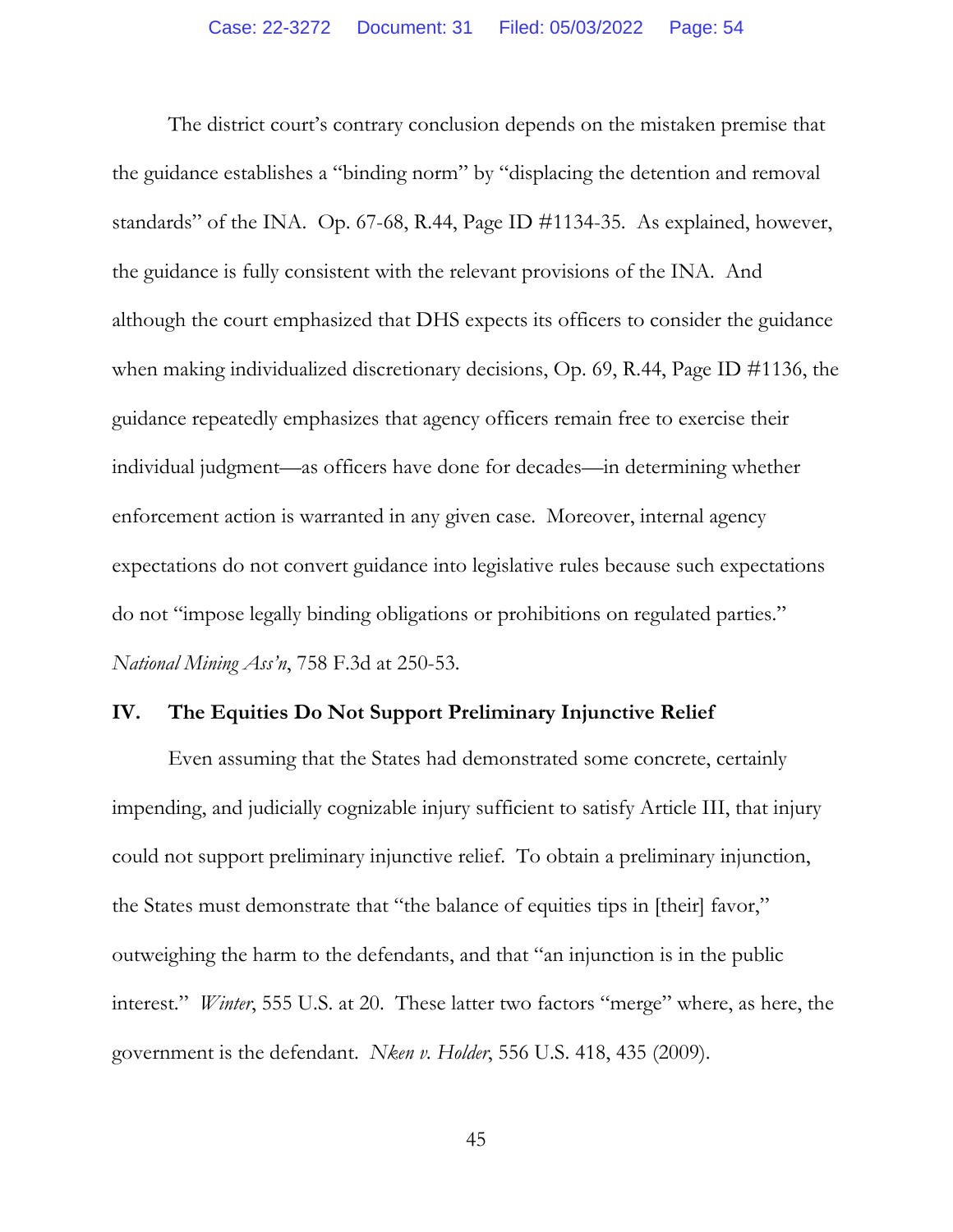The States have demonstrated, at most, that they will spend some unspecified additional resources in light of the guidance. But the States have not (and cannot) quantify the magnitude of any such expenditures. By contrast, enjoining the guidance would work grave harm on the Executive. Such an injunction would represent "an improper intrusion by a federal court into the workings of a coordinate branch of the Government," *INS v. Legalization Assistance Project*, 510 U.S. 1301, 1305-06 (1993) (O'Connor, J., in chambers), and would "invade" the Executive's prosecutorial discretion, a "special province" that Article II commits to the President, *AADC*, 525 U.S. at 489. It would also "undermine[] the separation of powers," *Texas v. United States*, 14 F.4th 332, 340 (5th Cir.), *vacated*, 24 F.4th 407 (5th Cir. 2021) (en banc), and impair the government's "weighty" "interest in efficient administration of the immigration laws," *Landon v. Plasencia*, 459 U.S. 21, 34 (1982), by undermining the expert judgment of the Secretary.

This injury is not merely theoretical. The "implementation of the enforcement priorities" has allowed DHS to "re-deploy[] assets to meet the current threat and reality." Bible Decl. ¶ 49, R.49-1, Page ID #1198-99. For example, DHS has "retasked several field operations teams" and has otherwise deployed hundreds of additional officers to the southwest border, thereby focusing its "resources on targeting noncitizens who recently unlawfully entered the United States, while also targeting serious criminal elements operating in the United States." *Id.* Implementing the injunction may require DHS to "realign field teams and other assets to allocate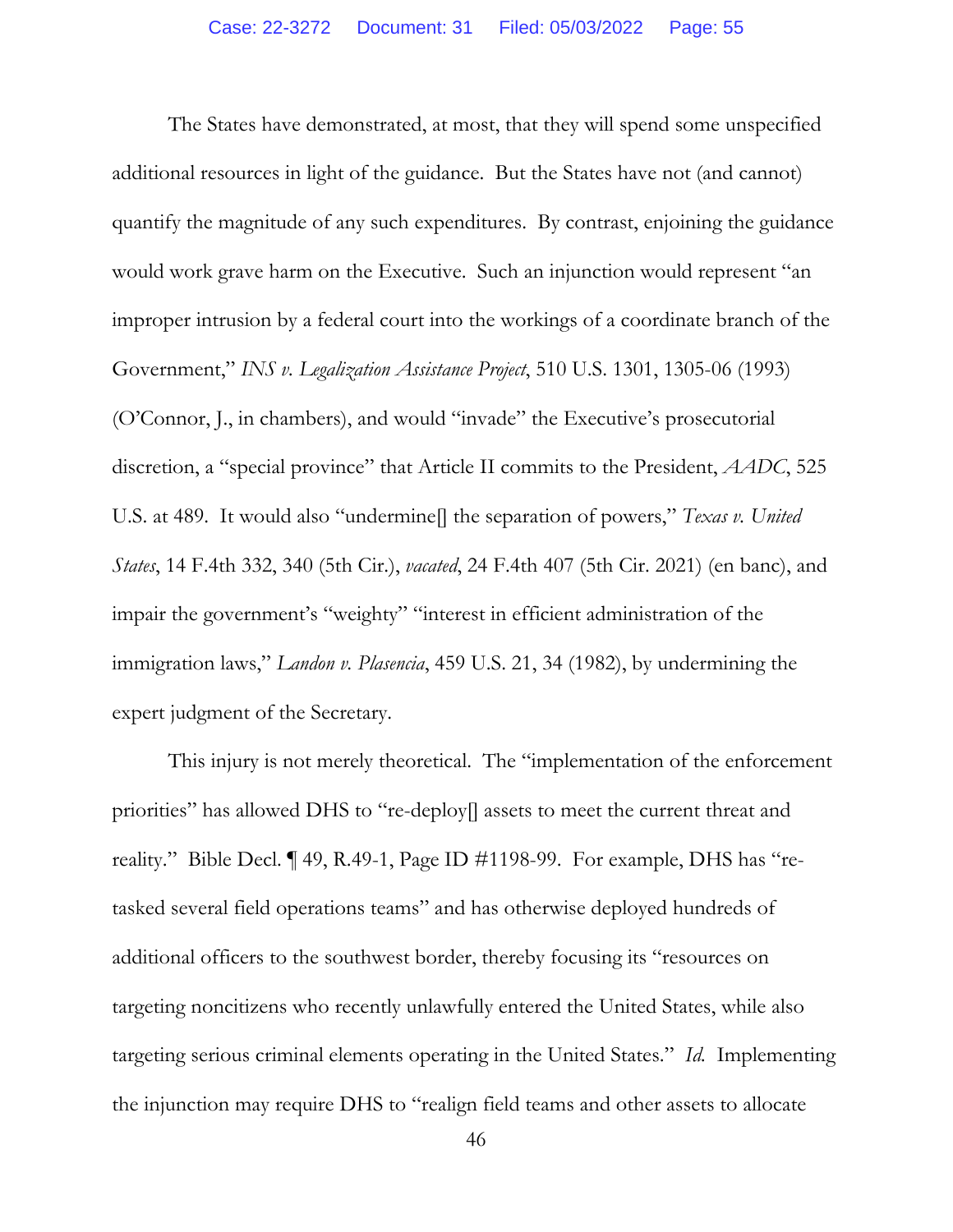limited time and resources on non-criminal and other lower priority targets," which would "disrupt" the agency's "ability to have a meaningful impact on important border security efforts" and would "limit resources available to detain recent bordercrossers." *Id.* Similarly, the agency's prioritization efforts have enabled the agency to increase enforcement actions against the most pressing public-safety threats. For example, between February 18 and August 31, 2021, while applying the previous interim guidance, ICE arrested 6,046 individuals with aggravated felony convictions, compared to just 3,575 during the same period in 2020. Considerations Memorandum 17, R.27-2, Page ID #459.

More generally, implementing the injunction could destabilize the Nation's immigration-enforcement apparatus. For example, ICE now has fewer than 26,000 "available bedspace[s]" and more than 20,000 detained noncitizens. Bible Decl. ¶ 20, R.49-1, Page ID #1185. Attempting to implement the injunction would also require ICE to devote substantial additional "personnel<sup>[]</sup> and other resources" to taking enforcement actions against noncitizens who pose lesser public-safety or bordersecurity threats, which "would detract from the agency's ability to meet other pressing operational needs." *Id.* And even in the short time that the district court's injunction was in effect before being stayed, it had already created "operational challenges" for immigration officers, engendering "considerable doubt and uncertainty" about how those officers should exercise their discretion. Bible Decl. ¶ 43, R.49-1, Page ID #1195. These harms dwarf any incidental effect of the guidance on plaintiffs.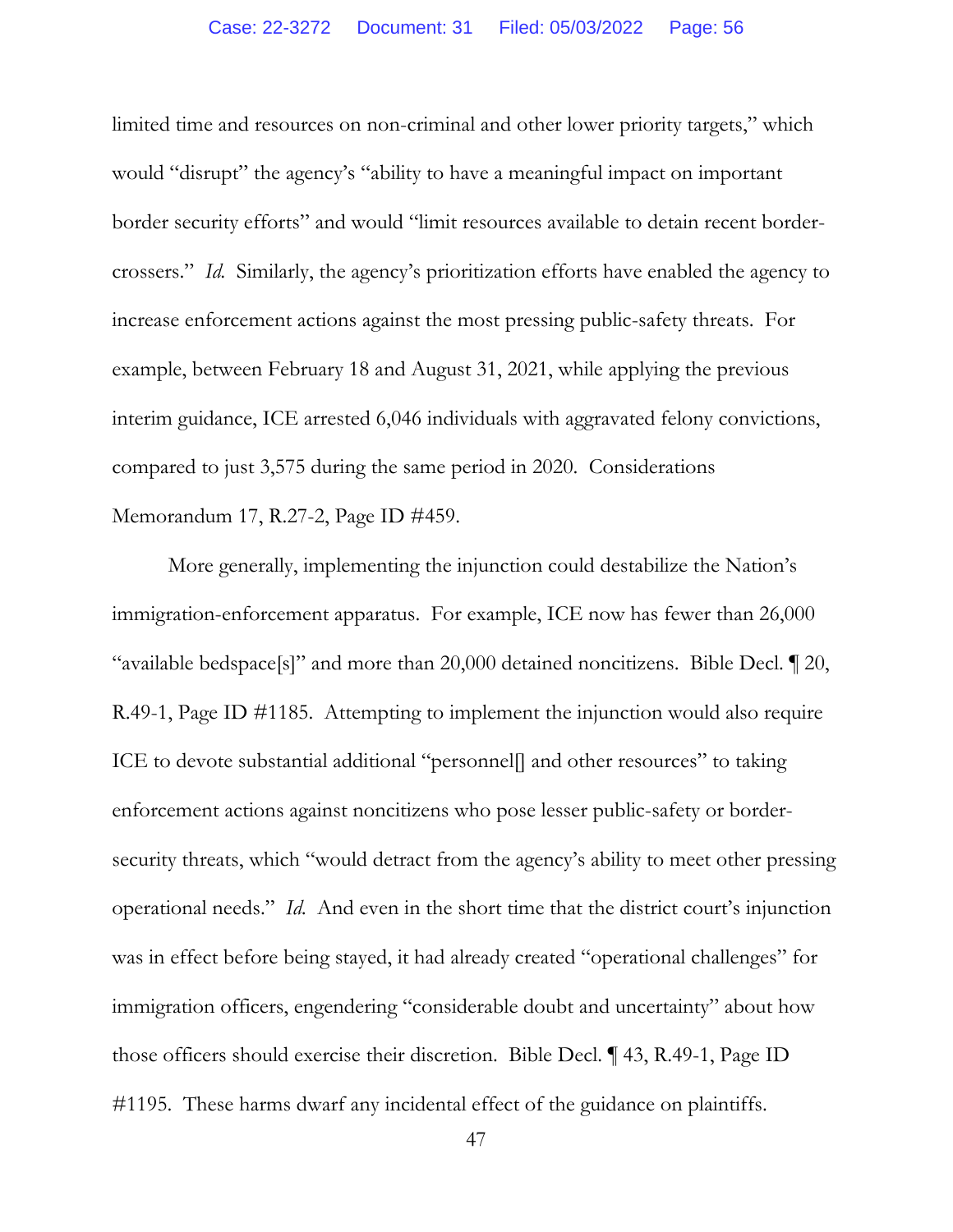### **V. The District Court's Entry Of A Nationwide Preliminary Injunction Was Improper In Any Event**

1. Even if plaintiffs were correct on the merits of their claims, the district court

lacked jurisdiction to enter the preliminary injunction under  $8 \text{ U.S.C. } \frac{1252(f)(1)}{2}$ .

That provision states:

Regardless of the nature of the action or claim or of the identity of the party or parties bringing the action, no court (other than the Supreme Court) shall have jurisdiction or authority to enjoin or restrain the operation of the provisions of part IV of this subchapter, as amended by the Illegal Immigration Reform and Immigrant Responsibility Act of 1996, other than with respect to the application of such provisions to an individual alien against whom proceedings under such part have been initiated.

8 U.S.C. § 1252(f)(1).

 $\overline{a}$ 

This provision plainly precludes entry of the district court's preliminary injunction. By placing "limitations on what the government can and cannot do" under  $\mathcal{S}$  1226(c) and 1231(a)—both provisions of the specified subchapter—the court imposed a "restraint" forbidden by § 1252(f)(1). *Hamama v. Adducci*, 912 F.3d 869, 879-80 (6th Cir. 2018). And the preliminary injunction did not pertain to "an individual alien" in removal proceedings. 8 U.S.C. § 1252(f)(1); *see AADC*, 525 U.S. at 481. The district court thus lacked jurisdiction to enter the injunction regardless of the merits of plaintiffs' claims.2

<sup>&</sup>lt;sup>2</sup> Although the government did not raise the issue in the district court, § 1252(f)(1) imposes a jurisdictional limitation that is not subject to forfeiture. In addition, the scope of  $\S$  1252(f)(1) is an issue in two cases pending before the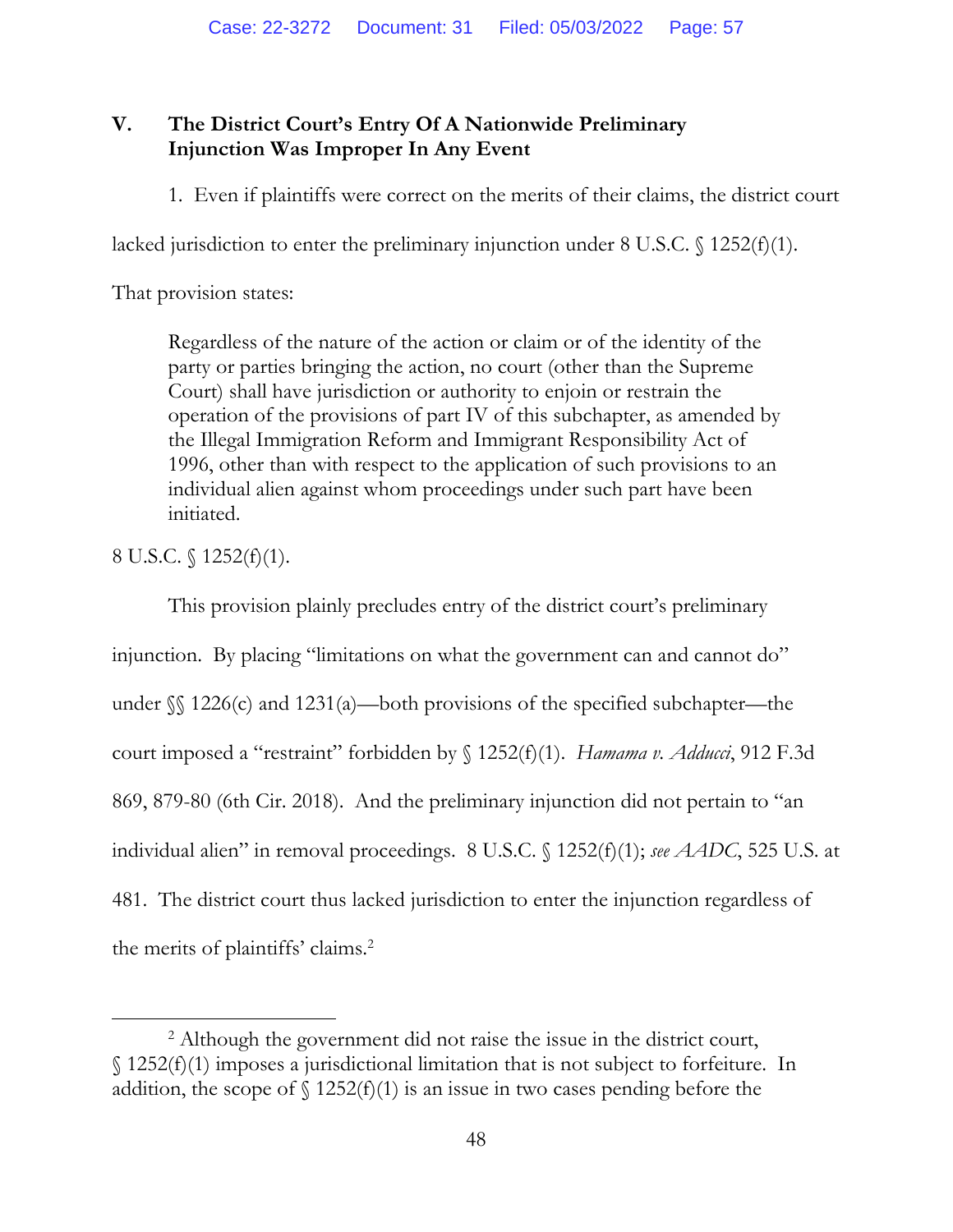2. Even some preliminary injunctive relief were proper, the district court erred in entering a nationwide injunction. Article III "limits the exercise of the judicial power to 'Cases' and 'Controversies.'" *Town of Chester v. Laroe Estates, Inc.*, 137 S. Ct. 1645, 1650 (2017). Consistent with that limitation, a court may entertain a suit only by a plaintiff who has suffered a concrete injury and may grant relief only to remedy "the inadequacy that produced [the plaintiff's] injury," *Gill v. Whitford*, 138 S. Ct. 1916, 1929-30 (2018) (quotation omitted). For the same reason, Article III requires that remedies "operate with respect to specific parties," not with respect to a law "in the abstract." *California*, 141 S. Ct. at 2115 (quotation omitted).

Those constitutional limitations are reinforced by principles of equity. A court's authority to award equitable relief is generally confined to the relief "traditionally accorded by courts of equity." *Grupo Mexicano de Desarrollo, S.A. v. Alliance Bond Fund, Inc.*, 527 U.S. 308, 319 (1999). And it is a longstanding principle of equity that, at most, injunctive relief may "be no more burdensome to the defendant than necessary to provide complete relief to the plaintiffs" in a given case. *Califano v. Yamasaki*, 442 U.S. 682, 702 (1979).

Nationwide injunctions also create legal and practical problems. They circumvent the procedural rules governing class actions, which permit relief to absent parties only if rigorous safeguards are satisfied. Fed. R. Civ. P. 23. They enable

 $\overline{a}$ 

Supreme Court. *See Garland v. Aleman Gonzalez*, No. 20-322 (U.S. argued Jan. 11, 2022); *Biden v. Texas*, No. 21-954 (U.S. argued Apr. 26, 2022).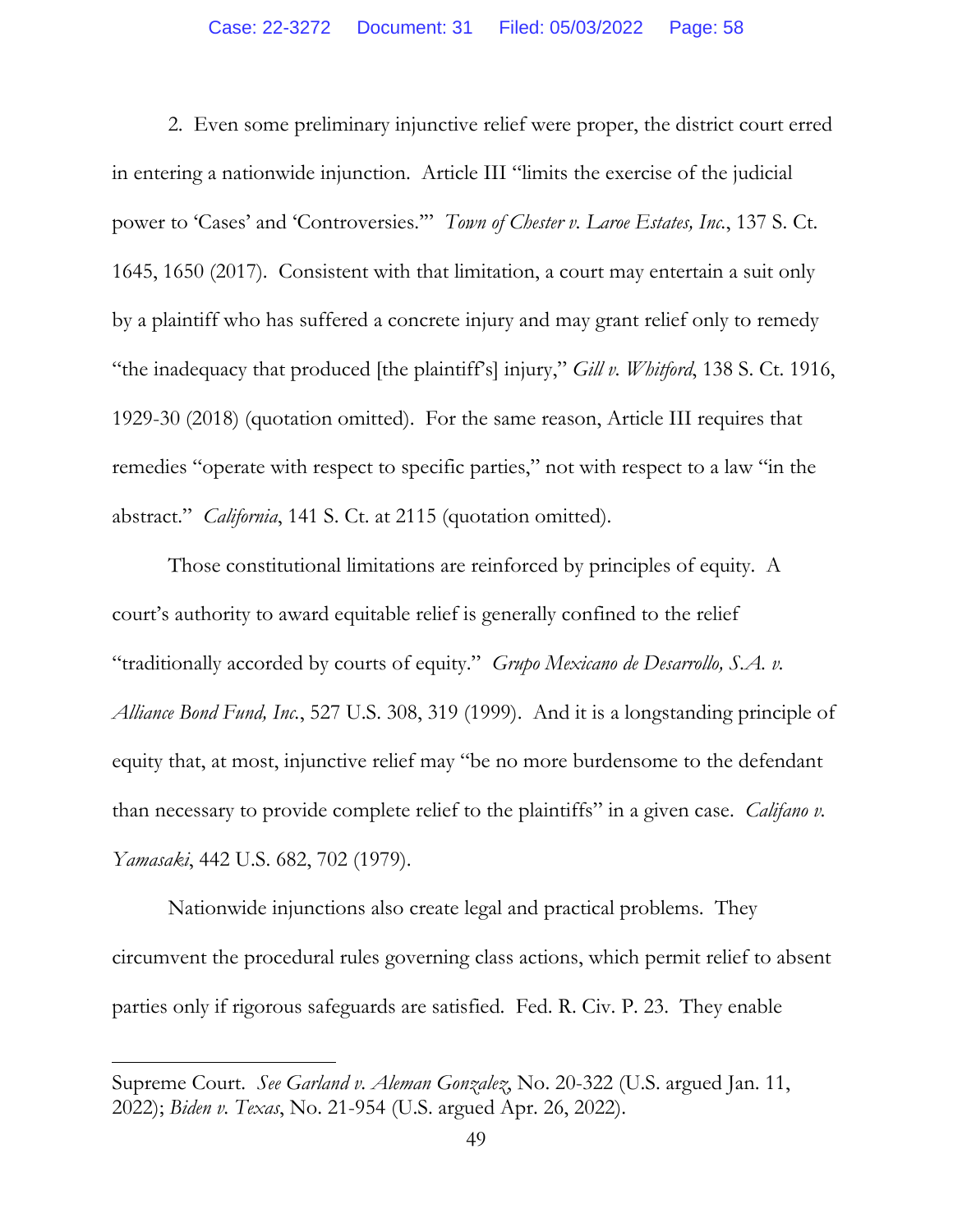forum shopping and empower a single district judge to effectively nullify the decisions of all other lower courts by barring application of a challenged policy in any district nationwide. *Department of Homeland Sec. v. New York*, 140 S. Ct. 599, 601 (2020) (Gorsuch, J., concurring).And they operate asymmetrically. A nationwide injunction anywhere freezes the challenged action everywhere, such that the government must prevail in every suit while any plaintiff can derail agency action nationwide with a single district-court victory. *See id.* The prospect of a single district court decision blocking government policy nationwide while the ordinary appellate process unfolds often leaves the Executive Branch with little choice but to seek emergency relief, which deprives the judicial system of the benefits that accrue when numerous courts are able to grapple with complex legal questions and which "loads more and more carriage on the emergency dockets of the federal courts." Stay Op. 19 (Sutton, C.J., concurring); *see also Department of Homeland Sec.*, 140 S. Ct. at 600-01 (Gorsuch, J., concurring); *Gun Owners of Am., Inc. v. Garland*, 992 F.3d 446, 473-74 (6th Cir.), *vacated on other grounds*, 19 F.4th 890 (6th Cir. 2021) (en banc).

The circumstances of this case only reinforce the improper scope of the district court's injunction. The alleged harm identified by plaintiffs is primarily that noncitizens within their borders who are not detained or removed in light of the guidance might commit more crime and consume more State resources. *See supra* pp. 21-25. But the district court failed to cite any evidence demonstrating why an injunction limited to the plaintiff States would not sufficiently ameliorate plaintiffs'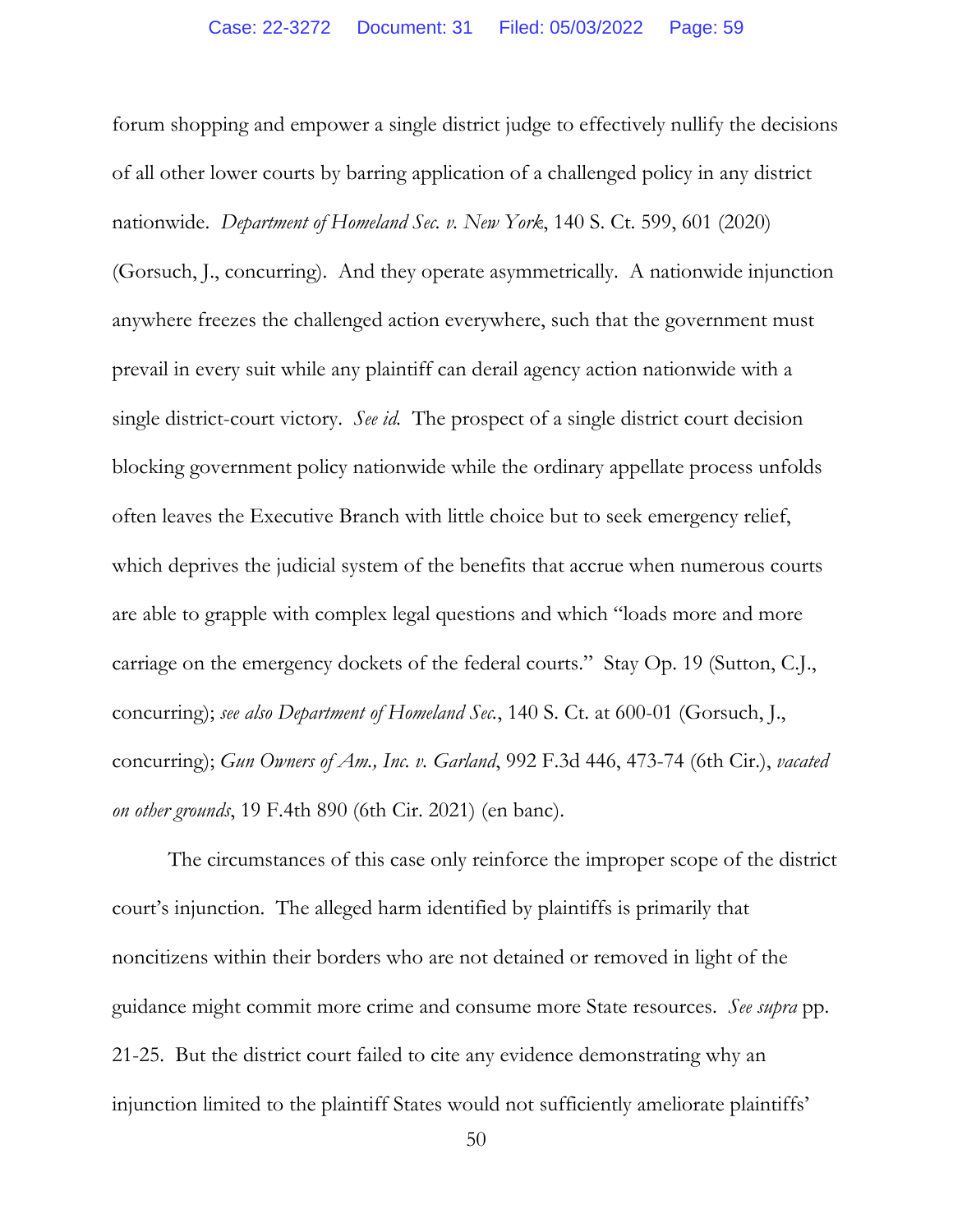claimed harms—especially in light of the countervailing equities that a court must consider, including those of DHS in implementing its enforcement priorities and those of other States that might conclude the priorities are sound. The district court never considered whether any residual benefit that a nationwide injunction might provide to plaintiffs could outweigh those harms to the government and others.

This case embodies the practical problems created by the availability of nationwide injunctions. Several additional plaintiffs beyond the States here have brought separate lawsuits raising similar claims against the guidance. All of those cases remain pending in district court—and, indeed, one has already proceeded to a bench trial. *See Texas v. United States*, No. 6:21-cv-16 (S.D. Tex.); *Coe v. Biden*, 3:21-cv-168 (S.D. Tex.); *Alabama v. Mayorkas*, No. 4:22-cv-418 (N.D. Ala.). But because of the asymmetric nature of nationwide injunctions, the district court's injunction here could effectively pretermit the other district courts' consideration of similar issues by awarding the plaintiffs in those cases the relief that they seek. And conversely, if the government were to prevail in this lawsuit but one of the district courts hearing those other lawsuits entered nationwide relief, such an injunction would effectively nullify the judgment of this Court. All of that underscores the fundamental unfairness and inefficiency generated by the liberal granting of nationwide relief.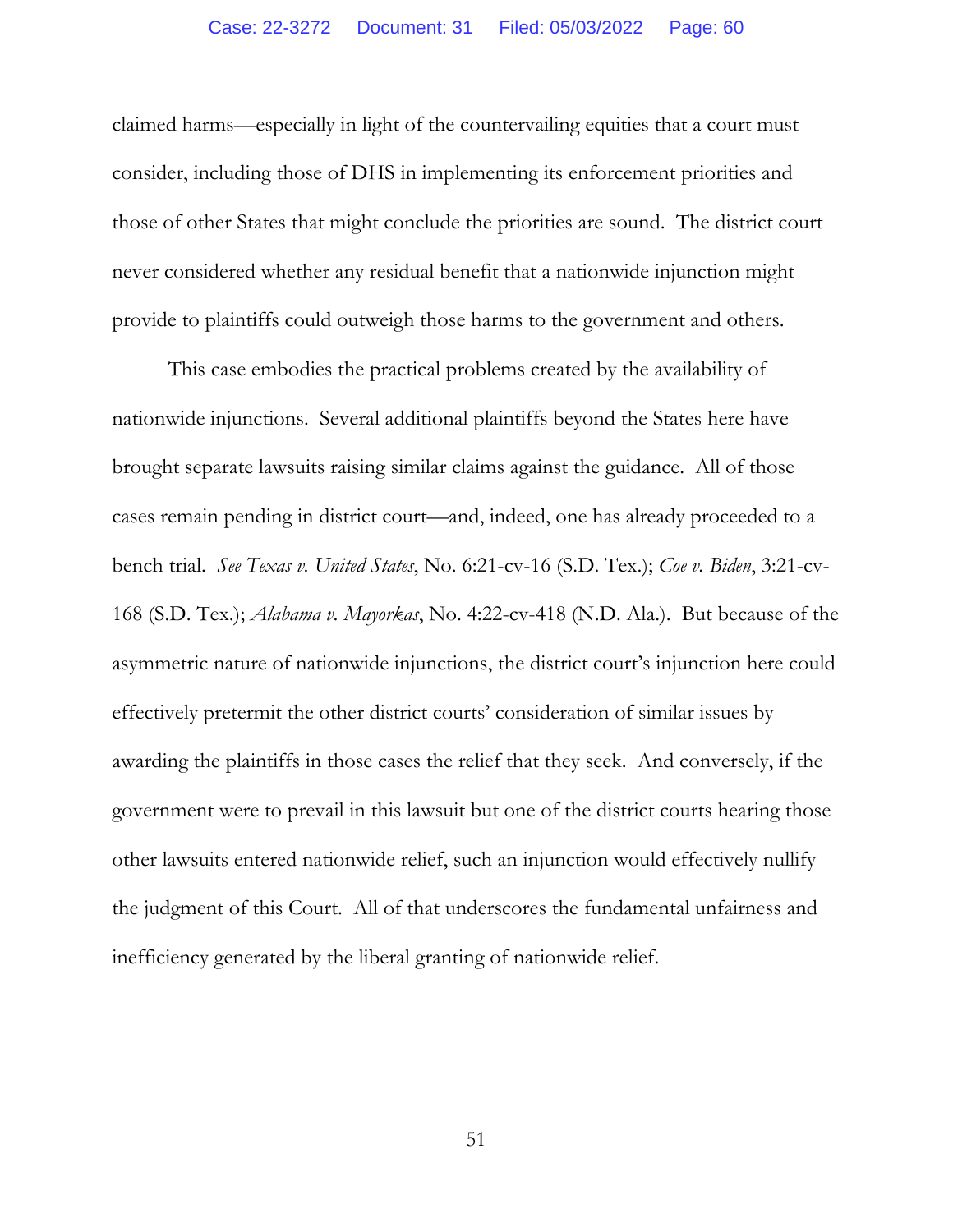### **CONCLUSION**

For the foregoing reasons, the judgment of the district court should be

reversed and the preliminary injunction should be vacated.

Respectfully submitted,

BRIAN M. BOYNTON *Principal Deputy Assistant Attorney General* 

KENNETH L. PARKER *United States Attorney* 

DANIEL TENNY MICHAEL SHIH

*s/ Sean R. Janda* 

SEAN R. JANDA *Attorneys, Appellate Staff Civil Division, Room 7260 U.S. Department of Justice 950 Pennsylvania Avenue NW Washington, DC 20530 (202) 514-3388 sean.r.janda@usdoj.gov* 

May 2022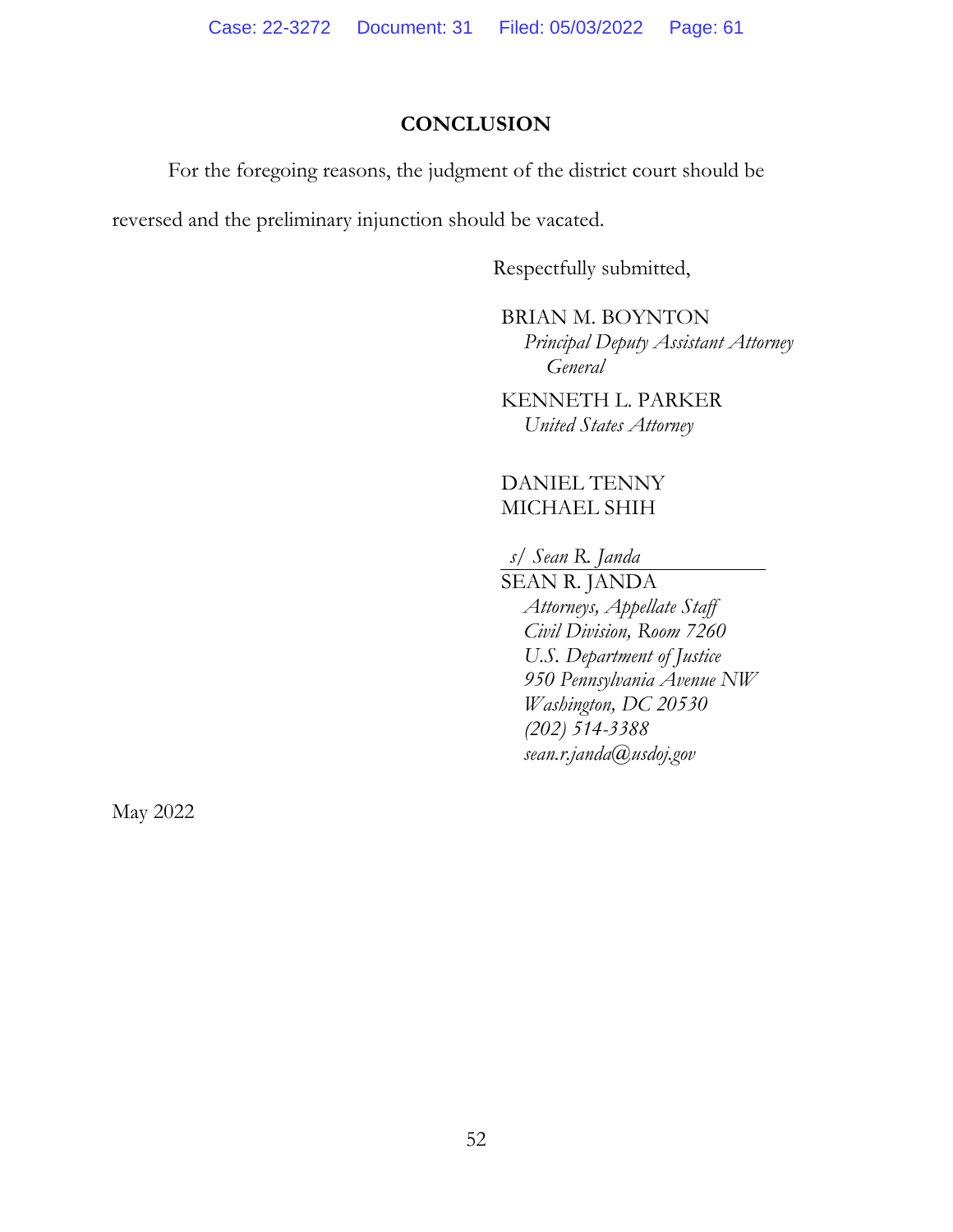### **CERTIFICATE OF COMPLIANCE**

This brief complies with the type-volume limit of Federal Rule of Appellate Procedure  $32(a)(7)(B)$  because it contains 12,429 words. This brief also complies with the typeface and type-style requirements of Federal Rule of Appellate Procedure 32(a)(5)-(6) because it was prepared using Microsoft Word 2016 in Garamond 14 point font, a proportionally spaced typeface.

*s/ San R. Janda* 

Sean R. Janda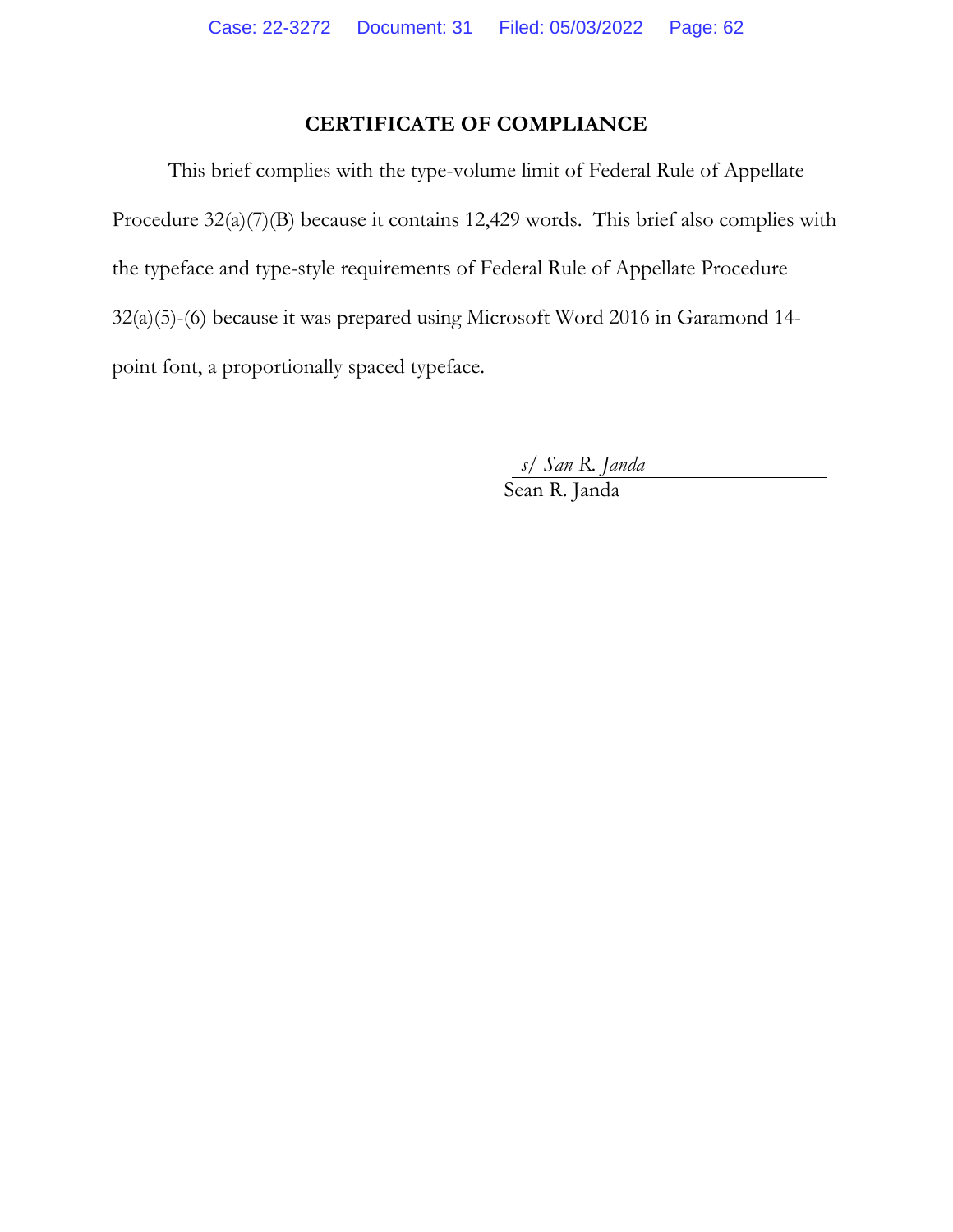### **CERTIFICATE OF SERVICE**

I hereby certify that on May 3, 2022, I electronically filed the foregoing brief with the Clerk of the Court for the United States Court of Appeals for the Sixth Circuit by using the appellate CM/ECF system. Service will be accomplished by the appellate CM/ECF system.

*s/ Sean R. Janda* 

Sean R. Janda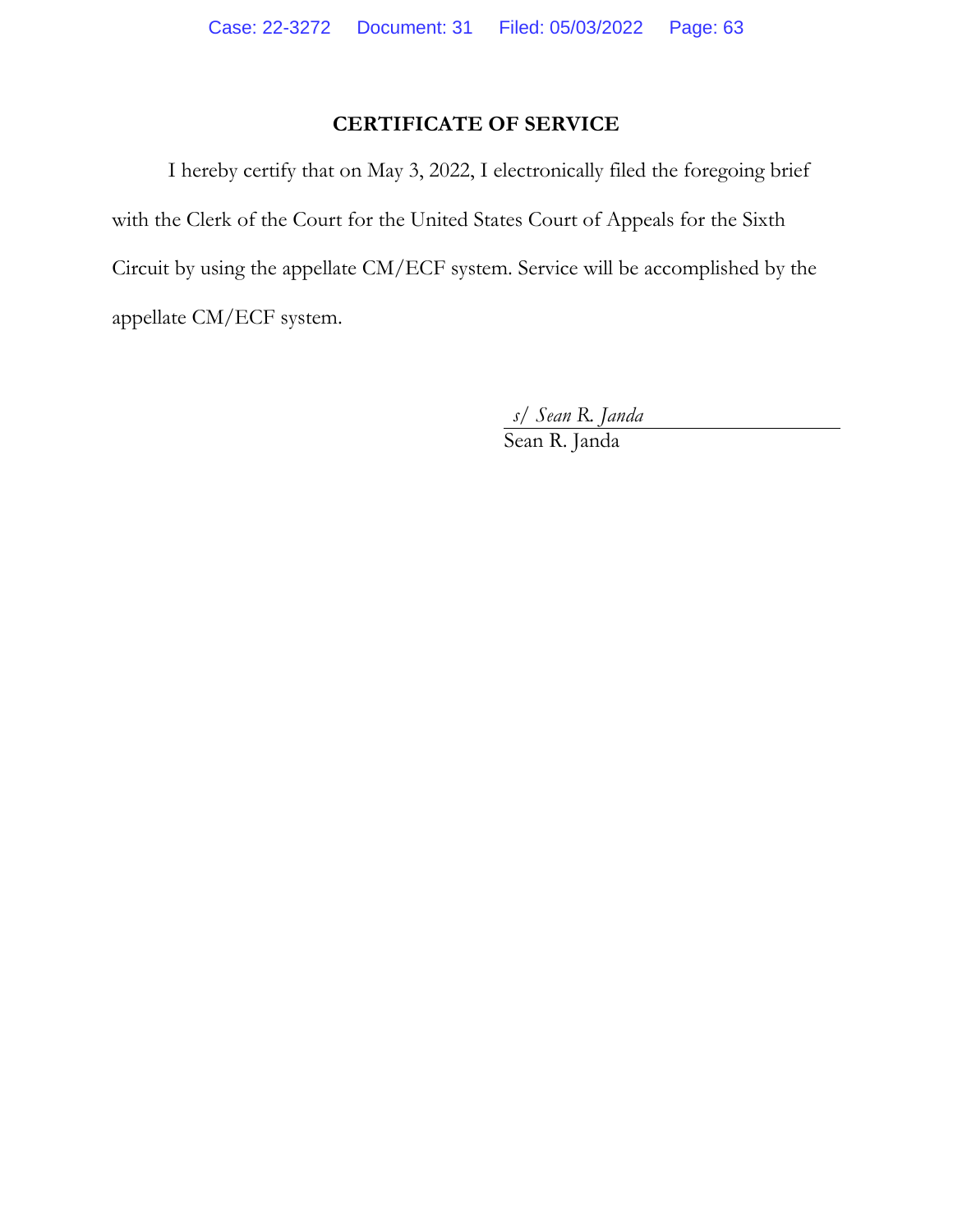## **DESIGNATION OF RELEVANT DISTRICT COURT DOCUMENTS**

Pursuant to Sixth Circuit Rule 28(b)(1)(A)(i), the government designates the

following district court documents as relevant:

| <b>Record Entry</b> | Description               | Page ID # Range |
|---------------------|---------------------------|-----------------|
| R.1                 | Complaint                 | $1 - 23$        |
| $R.1-1$             | Guidance                  | $24 - 30$       |
| $R.27-2$            | Considerations Memorandum | 443-463         |
| R.44                | Opinion and Order         | 1068-1146       |
| R.48                | Notice of Appeal          | 1156-1158       |
| R.49-1              | <b>Bible Declaration</b>  | 1178-1200       |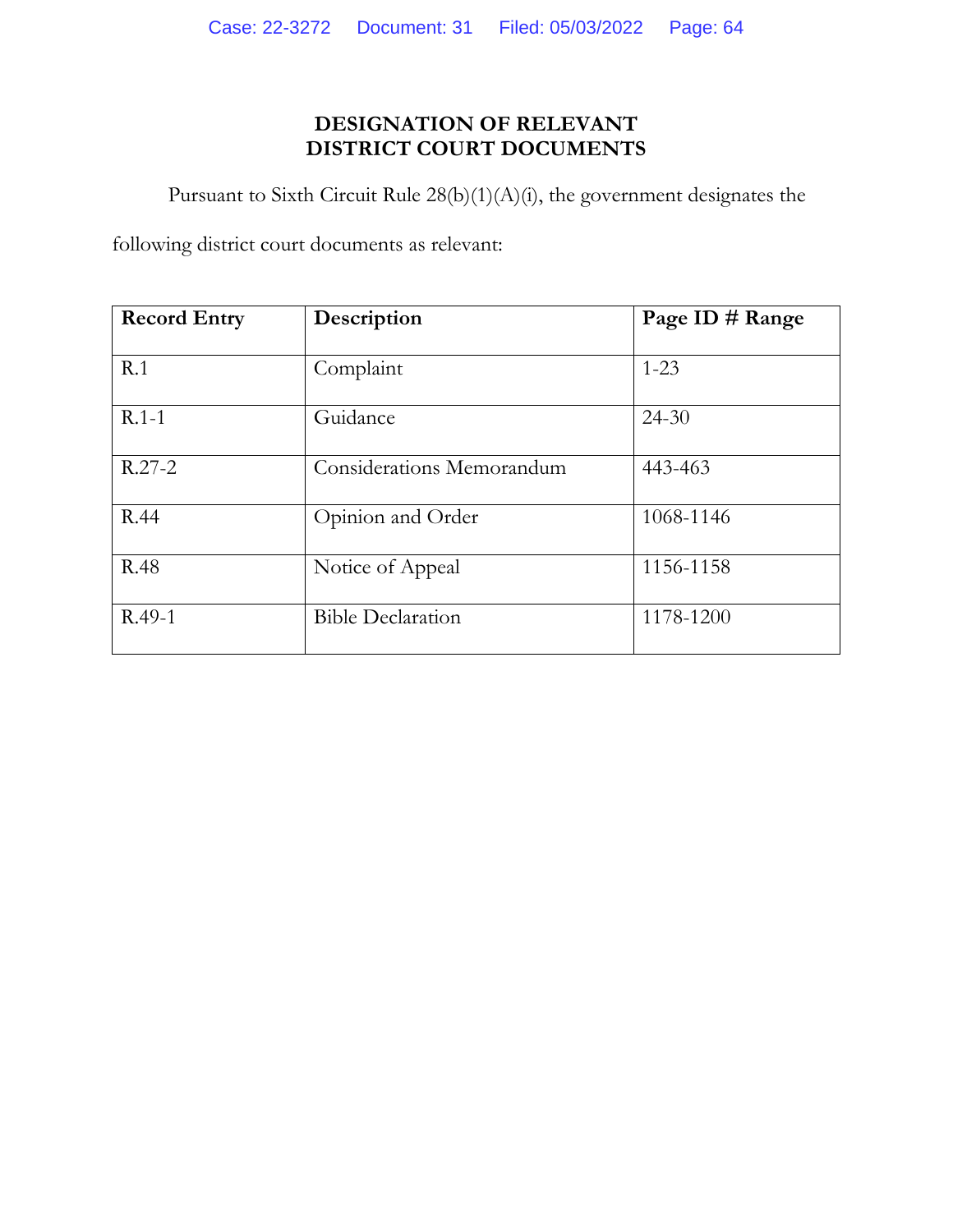**ADDENDUM**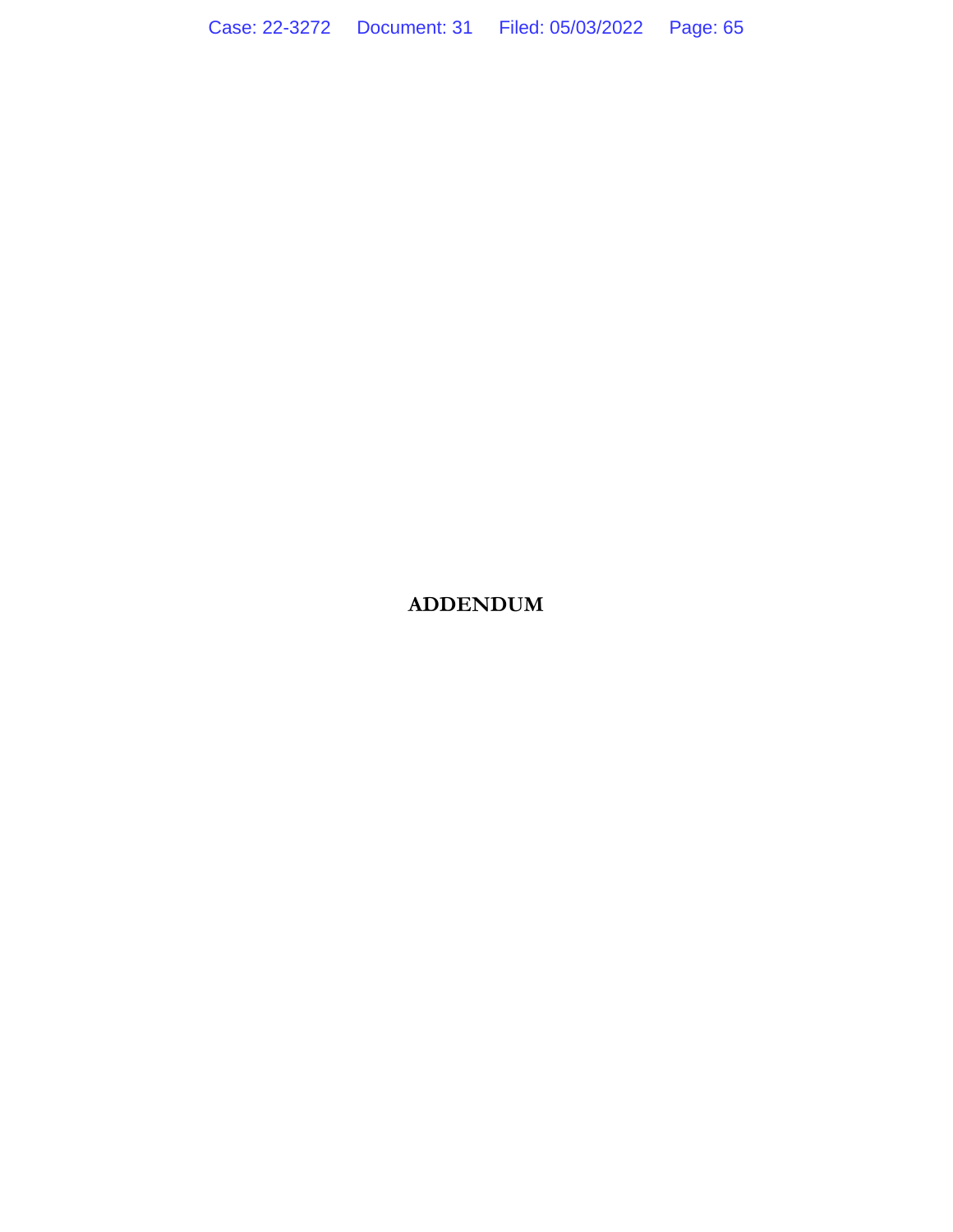# TABLE OF CONTENTS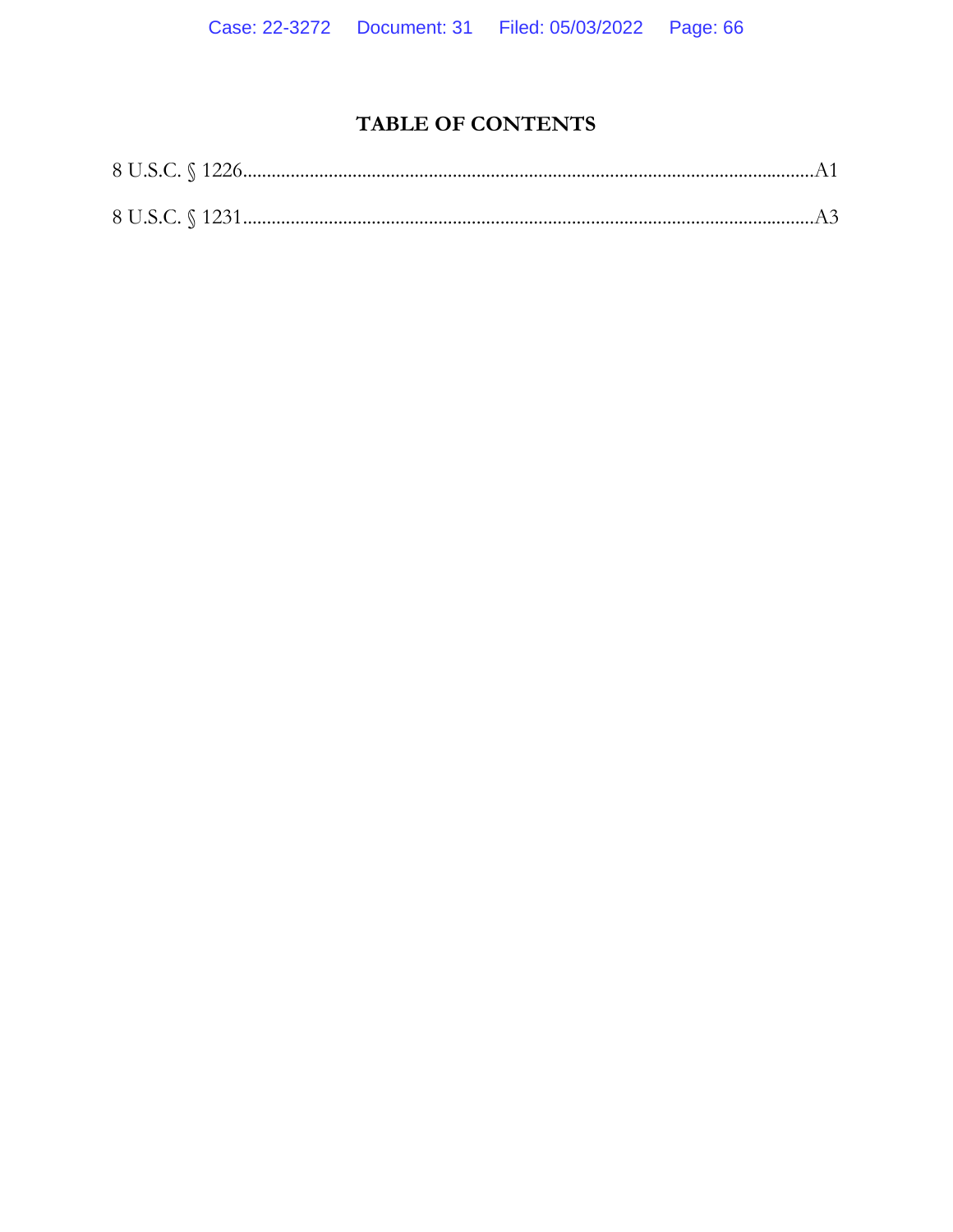# **8 U.S.C. § 1226**

# **§ 1226. Apprehension and detention of aliens**

# **(a) Arrest, detention and release**

On a warrant issued by the Attorney General, an alien may be arrested and detained pending a decision on whether the alien is to be removed from the United States. Except as provided in subsection (c) and pending such decision, the Attorney General—

(1) may continue to detain the arrested alien; and

(2) may release the alien on—

 (A) bond of at least \$1,500 with security approved by, and containing conditions prescribed by, the Attorney General; or

(B) conditional parole; but

 (3) may not provide the alien with work authorization (including an ''employment authorized'' endorsement or other appropriate work permit), unless the alien is lawfully admitted for permanent residence or otherwise would (without regard to removal proceedings) be provided such authorization.

# **(b) Revocation of bond or parole**

The Attorney General at any time may revoke a bond or parole authorized under subsection (a), rearrest the alien under the original warrant, and detain the alien.

# **(c) Detention of criminal aliens**

# **(1) Custody**

The Attorney General shall take into custody any alien who—

 (A) is inadmissible by reason of having committed any offense covered in section  $1182(a)(2)$  of this title,

 (B) is deportable by reason of having committed any offense covered in section  $1227(a)(2)(A)(ii)$ ,  $(A)(iii)$ ,  $(B)$ ,  $(C)$ , or  $(D)$  of this title

(C) is deportable under section  $1227(a)(2)(A)(i)$  of this title on the basis of an offense for which the alien has been sentence to a term of imprisonment of at least 1 year, or

(D) is inadmissible under section  $1182(a)(3)(B)$  of this title or deportable under section  $1227(a)(4)(B)$  of this title,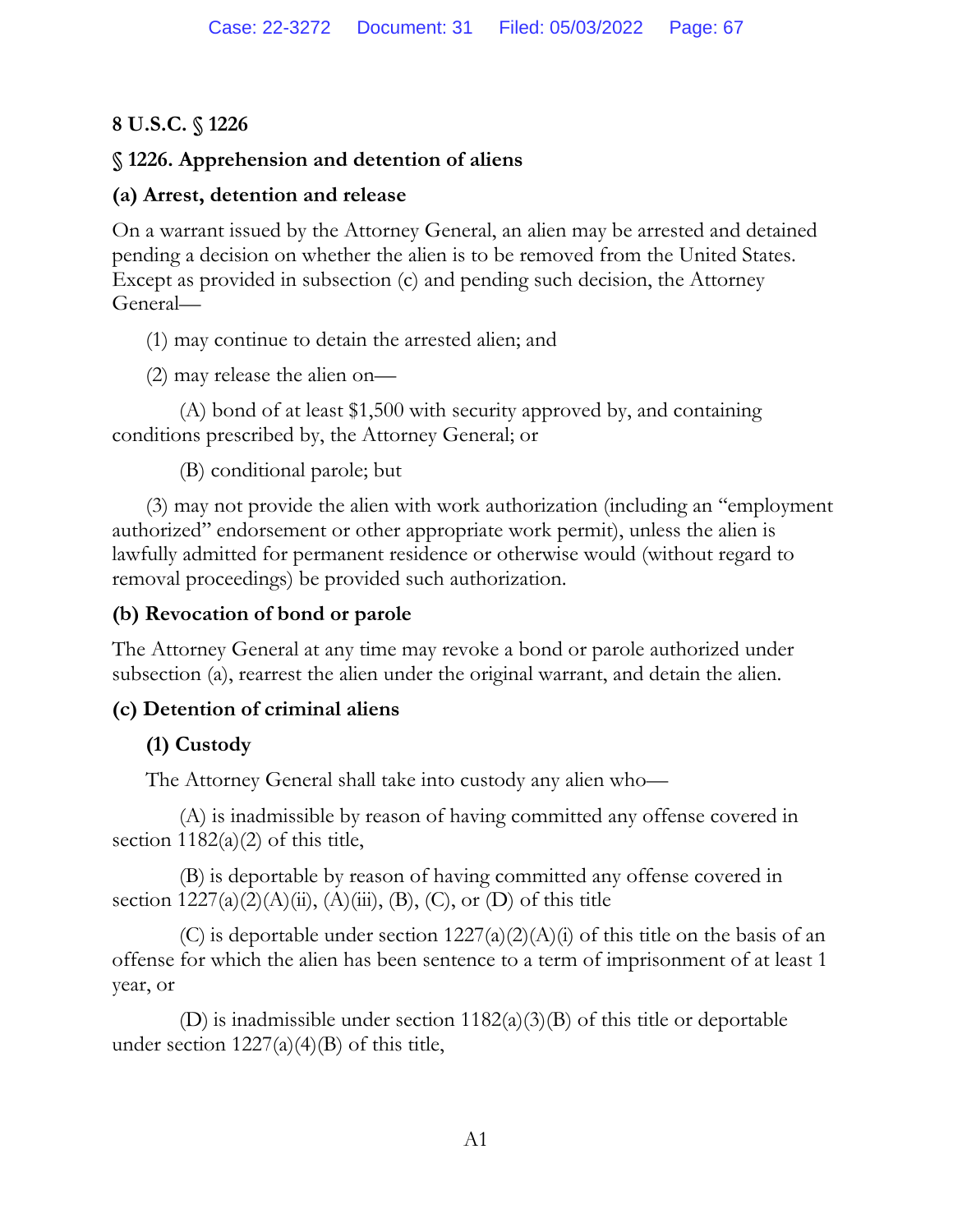when the alien is released, without regard to whether the alien is released on parole, supervised release, or probation, and without regard to whether the alien may be arrested or imprisoned again for the same offense.

## **(2) Release**

 The Attorney General may release an alien described in paragraph (1) only if the Attorney General decides pursuant to section 3521 of title 18 that release of the alien from custody is necessary to provide protection to a witness, a potential witness, a person cooperating with an investigation into major criminal activity, or an immediate family member or close associate of a witness, potential witness, or person cooperating with such an investigation, and the alien satisfies the Attorney General that the alien will not pose a danger to the safety of other persons or of property and is likely to appear for any scheduled proceeding. A decision relating to such release shall take place in accordance with a procedure that considers the severity of the offense committed by the alien.

### **(d) Identification of criminal aliens**

(1) The Attorney General shall devise and implement a system—

 (A) to make available, daily (on a 24-hour basis), to Federal, State, and local authorities the investigative resources of the Service to determine whether individuals arrested by such authorities for aggravated felonies are aliens;

 (B) to designate and train officers and employees of the Service to serve as a liaison to Federal, State, and local law enforcement and correctional agencies and courts with respect to the arrest, conviction, and release of any alien charged with an aggravated felony; and

 (C) which uses computer resources to maintain a current record of aliens who have been convicted of an aggravated felony, and indicates those who have been removed.

(2) The record under paragraph  $(1)(C)$  shall be made available—

 (A) to inspectors at ports of entry and to border patrol agents at sector headquarters for purposes of immediate identification of any alien who was previously ordered removed and is seeking to reenter the United States, and

 (B) to officials of the Department of State for use in its automated visa lookout system.

 (3) Upon the request of the governor or chief executive officer of any State, the Service shall provide assistance to State courts in the identification of aliens unlawfully present in the United States pending criminal prosecution.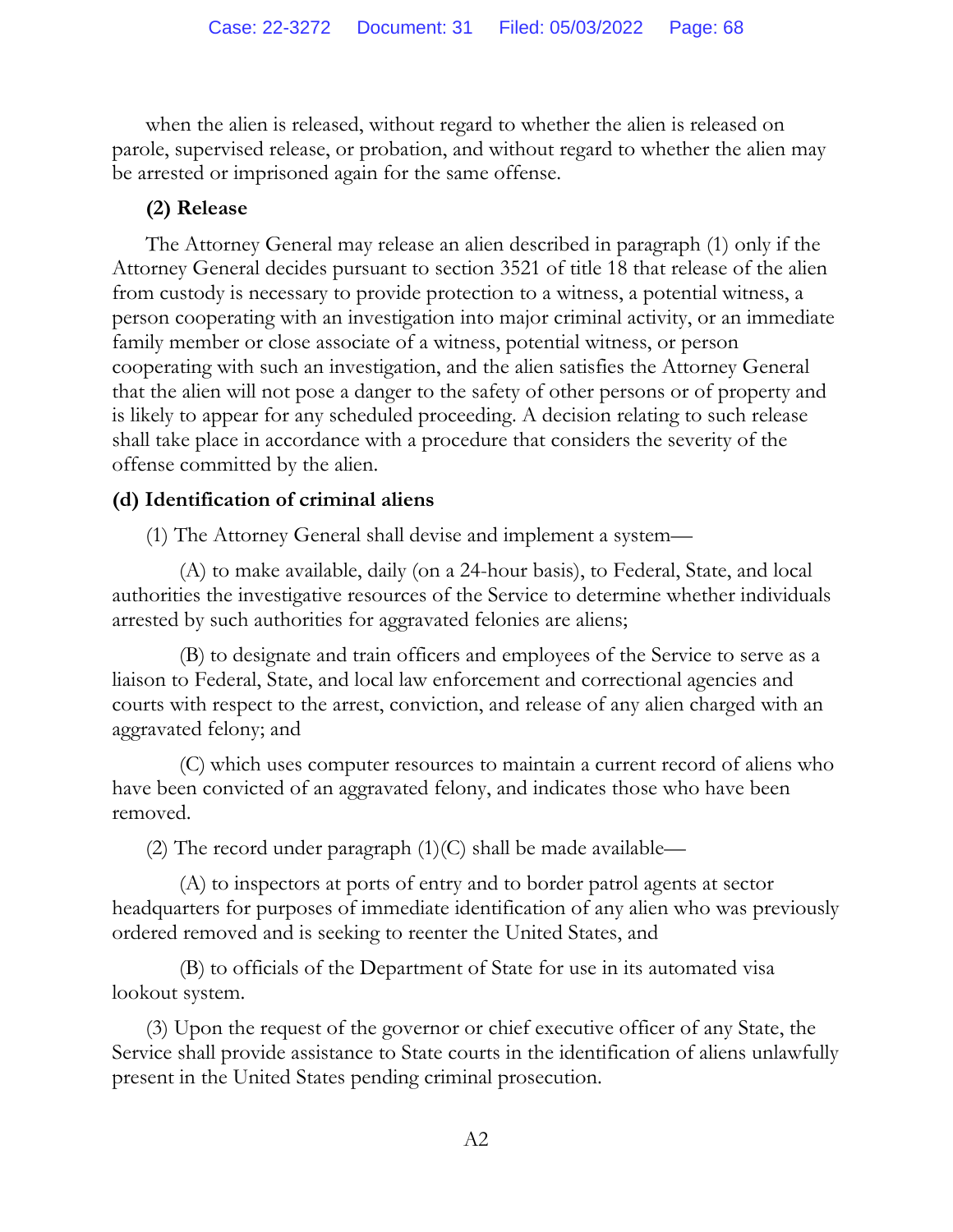## **(e) Judicial review**

The Attorney General's discretionary judgment regarding the application of this section shall not be subject to review. No court may set aside any action or decision by the Attorney General under this section regarding the detention or release of any alien or the grant, revocation, or denial of bond or parole.

# **8 U.S.C. § 1231**

### **§ 1231. Detention and removal of aliens ordered removed**

### **(a) Detention, release, and removal of aliens ordered removed**

### **(1) Removal period**

### **(A) In general**

Except as otherwise provided in this section, when an alien is ordered removed, the Attorney General shall remove the alien from the United States within a period of 90 days (in this section referred to as the "removal" period'').

# **(B) Beginning of period**

The removal period begins on the latest of the following:

(i) The date the order of removal becomes administratively final.

 (ii) If the removal order is judicially reviewed and if a court orders a stay of the removal of the alien, the date of the court's final order.

 (iii) If the alien is detained or confined (except under an immigration process), the date the alien is released from detention or confinement.

## **(C) Suspension of period**

 The removal period shall be extended beyond a period of 90 days and the alien may remain in detention during such extended period if the alien fails or refuses to make timely application in good faith for travel or other documents necessary to the alien's departure or conspires or acts to prevent the alien's removal subject to an order of removal.

## **(2) Detention**

 During the removal period, the Attorney General shall detain the alien. Under no circumstance during the removal period shall the Attorney General release an alien who has been found inadmissible under section 1182(a)(2) or